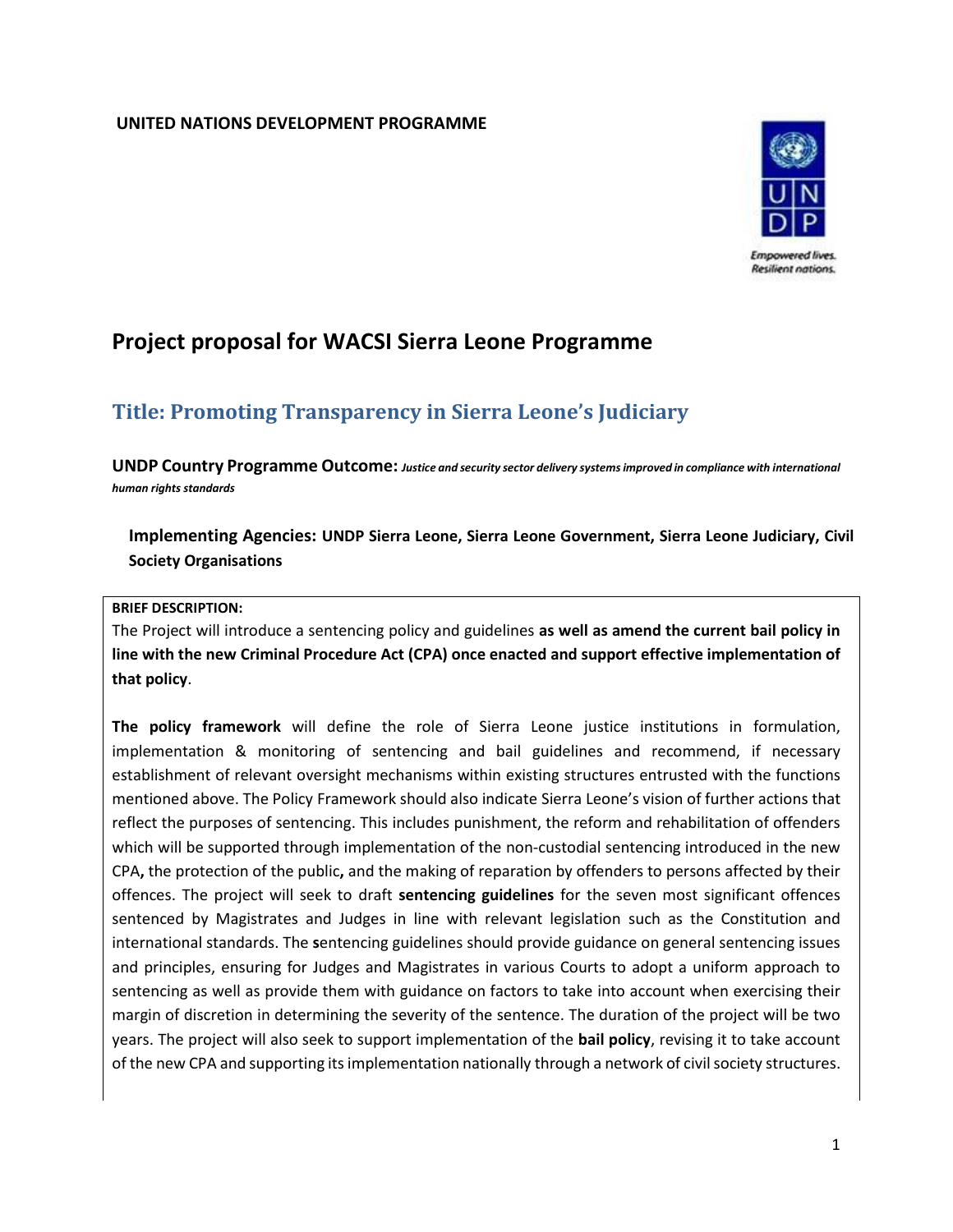#### **The project will achieve the following two outputs:**

- 1. Sentencing and bail policies and guidelines adopted by the mandated judicial authorities
- 2. Sentencing and bail guidelines are in place and consistently applied

| Programme Period:       | 2015-2016      |
|-------------------------|----------------|
| SP Key Result Area      | Crisis         |
|                         | Prevention and |
|                         | Recovery       |
| Atlas Award ID:         |                |
| Start date:             |                |
| <b>End Date</b>         |                |
|                         |                |
| <b>PAC Meeting Date</b> |                |
| Management Arrangements | ÐІM            |

Total resources required USD **\$1,500,000.00**

Agreed by (Government):

Agreed by (UNDP on behalf of UN):

#### **1. Situation Analysis**

#### **1. 1. Background and justification**

Prior to the Ebola Virus Disease (EVD) outbreak in the country in May 2014, Sierra Leone had made substantial progress in recovering from the impacts of its decade-long civil war. The security and political situation in the country was relatively calm and stable. Peaceful elections had been held in 2002, 2007 and 2012. National institutions were built or strengthened in the areas of democratic governance, elections, human rights, anti-corruption, and security sector coordination. Rising levels of investment were driving economic growth, and attention was turned to addressing large-scale development challenges. The country was fast transitioning to a new era of development guided by its third Poverty Reduction Paper, the Agenda for Prosperity (A4P) 2013-2018. Despite gains made, Sierra Leone was ranked 184 out of 187 countries in the 2014 Human Development before the Ebola crisis struck. Incidence of poverty declined from a high value of 66.4% in 2003 to 52.9% in 2011 and the gender inequality index ranks Sierra Leone as 139 out of 149 for 2013 due to low participation of women in the overall economy.<sup>1</sup>

 $\overline{a}$ 

<sup>1</sup> Human Development Report 2014.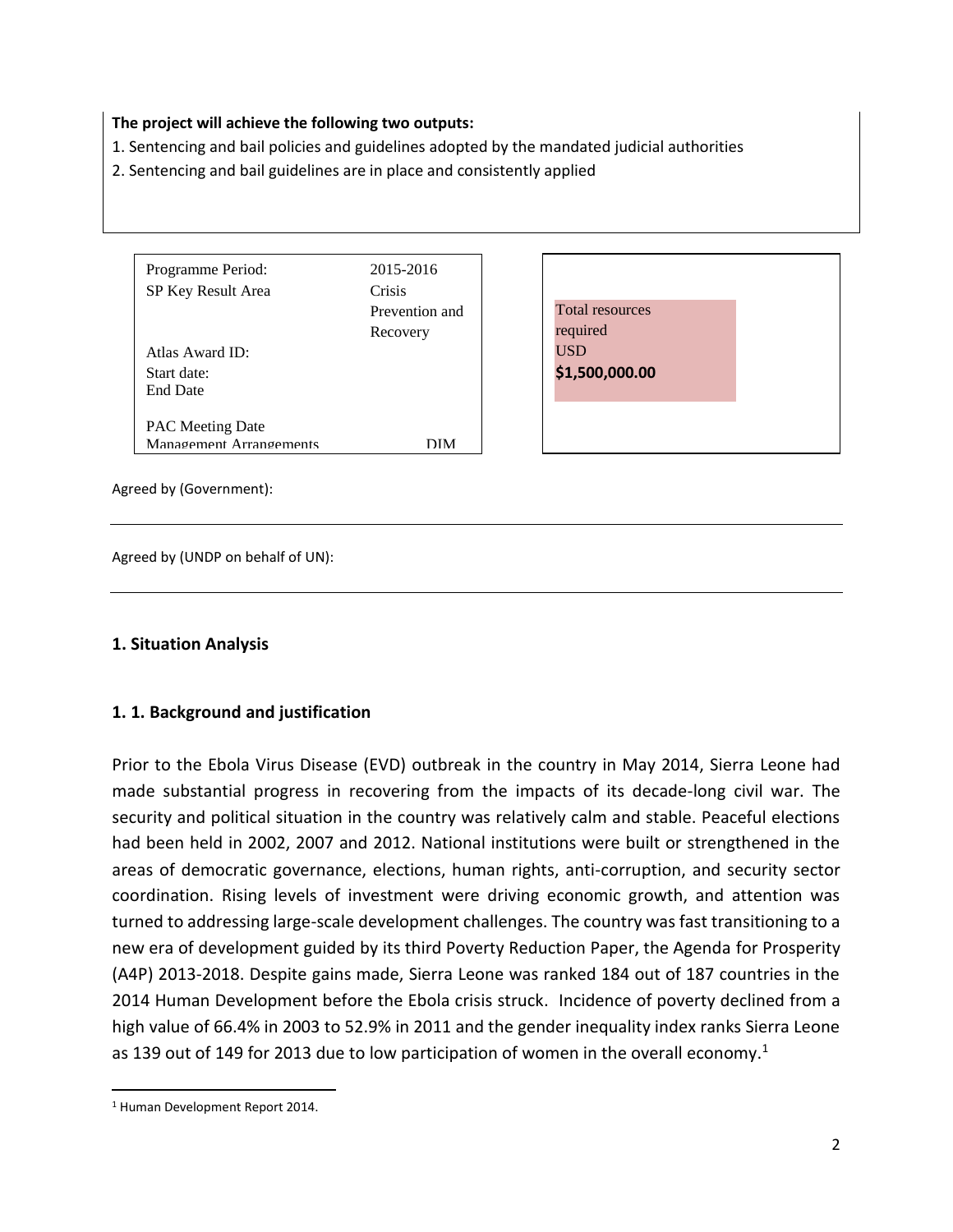The Ebola crisis has had a large socio-economic impact on the whole country with 8,508 EVD infections and 3,346 lives claimed on 19 March 2015 with the crisis still not over yet. This has of course affected the whole governance sector, including the justice sector (detailed below), but currently the government with the assistance of international development partners are setting in place their Ebola-recovery strategy that is to bring the country back to the path of the Agenda for Prosperity (A4P) within one year.

Endemic corruption; curbs to press freedom, weak judicial and security systems, weak parliamentary oversight and constitutional limits impede efforts to deepen good governance and sustainable development. The Truth and Reconciliation Commission (TRC) highlighted that the inability of government to provide justice and security for the populace was deemed as a cause of the war and was *"largely the result of failures in governance and institutional processes*" 2 . The TRC concluded that reform of the justice sector was central to peace consolidation and a vital ingredient for sustainable development in post-conflict Sierra Leone.

The justice landscape in Sierra Leone is complex, characterized by a dual system of justice (formal and informal justice systems) whereby 63% of the population lives in areas where the formal justice system is weak or nonexistent and reliance on customary law is the norm. There are 149 chiefdoms throughout the country and a total of 292 local (traditional) courts<sup>3</sup>. Aside from local courts, customary justice is also delivered at village level and handles approximately 70% of the country's cases. Courts are present in all districts although the system is severely overstretched. 21 Judges and 25 Magistrates,<sup>4</sup> along with 17 State Counsels and 2-4 Senior State Counsels<sup>5</sup> serve the entire country with a population of more than 6 million. The Justice Sector Reform Strategy and Investment Plan II 2011-2014 as well as justice assessments identified numerous challenges including high illiteracy rates, no public defence systems, no bail or sentencing guidelines, long pre-trial detention periods (approximately 58% of cases in prison are on remand) and inadequate case management processes<sup>6</sup>. These very much remain the same and the new JSRSIP III 2015-2018 that currently awaits Cabinet approval maps key actions to address these, including but not

l

<sup>&</sup>lt;sup>2</sup> Witness to Truth: Sierra Leone Truth and Reconciliation Report, volume 2, p. 7

<sup>3</sup> Local Courts are generally considered as traditional courts, although under the Local Courts Act 2011 they are under the jurisdiction of the Judiciary and therefore are within the formal system.

<sup>4</sup> Figures obtained from Government's draft Agenda for Prosperity

<sup>5</sup> Figures included in the Law Officers' Department, Ministry of Justice, Strategic Plan (2013-2017), p. 13.

<sup>6</sup> *See*, *e.g.*, Amnesty International, "Sierra Leone – Amnesty International Report 2013: Human Rights in Republic of Sierra Leone" (2013); U.S. Dep't of State, "Country Reports on Human Rights Practices: Sierra Leone" (2011, 2012, 2013); U.S. Dep't of State, "Sierra Leone" (Mar. 11, 2008); Benjam Mezmur, "A Small Country's Big Efforts at Policy and Reform" (CYC-Online Feb. 2007). Mohamed Suma, "Sierra Leone: Justice Sector and the Rule of Law" (Open Society Foundations Jan. 2014); Alaina Varvaloucas, et al, "Improving the Justice Sector: Law and Institution Building in Sierra Leone" (International Growth Center-Bank of Sierra Leone 2012); Commonwealth Human Rights Initiative, "In Pursuit of Justice: A Report on the Judiciary of Sierra Leone" (2002).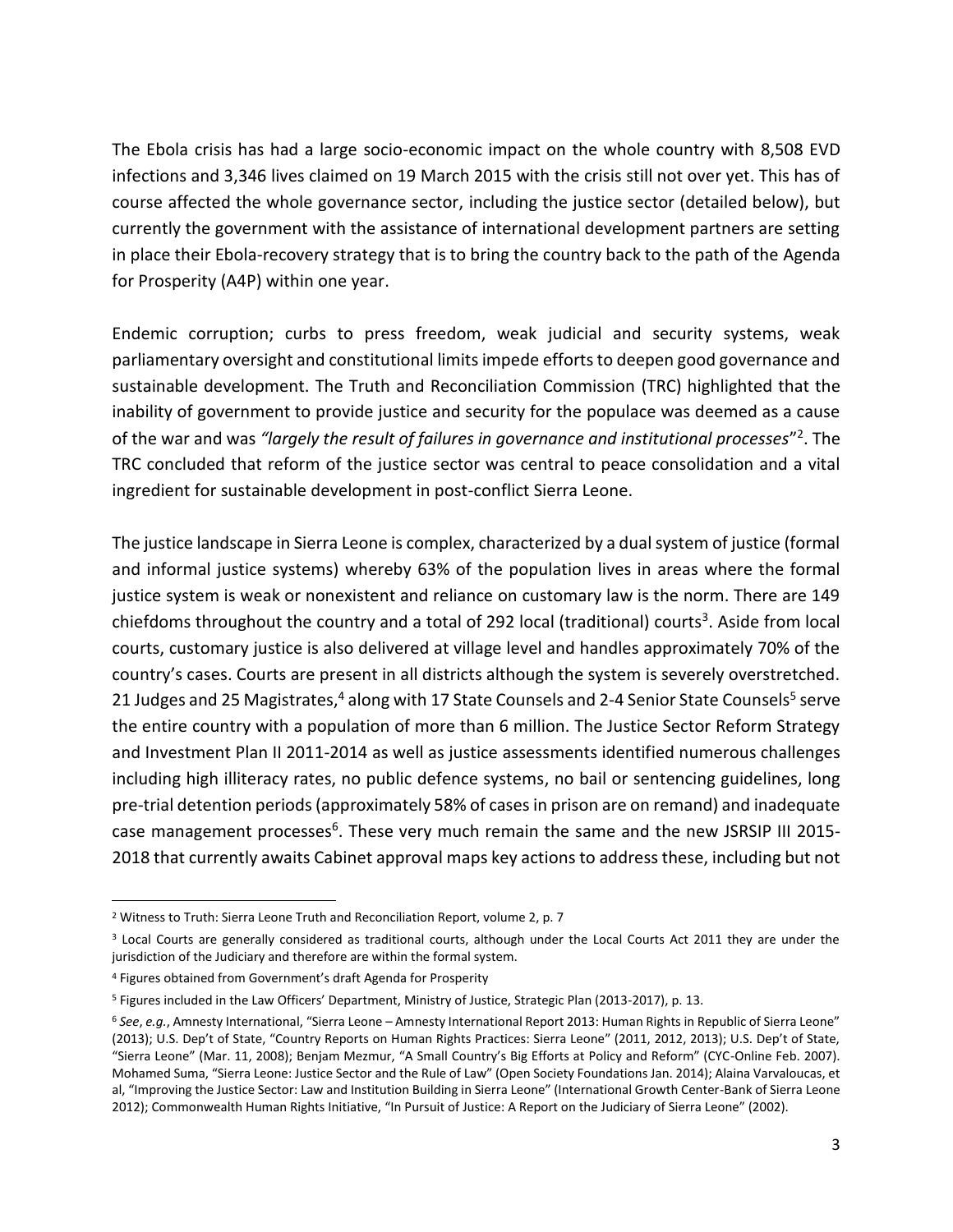limited to improved capacity for prosecution of cases, setting up case management systems for the justice sector, improved application of Bail, fast-tracking of the revised Criminal Procedure Act and improving conditions of service in the justice sector.

The Agenda for Prosperity (A4P) also puts justice reform at the centre of its strategy recognizing its importance in promoting justice and prosperity. Since the civil war ended, DfID and United Nations have had sustained engagement with the Judiciary which has resulted in overall improvements in infrastructure, process and overall service delivery. Before the EVD crisis, criminal cases including SGBV cases, were being processed faster with the average time for a criminal case taking to be resolved reducing from 34 months in 2009 to 18 months in 2011 and SGBV cases in Freetown reportedly being concluded within 12 months<sup>7</sup>. Mobile Courts ensured for the outreach of the Courts to remote areas, albeit not without challenges, as this still also remains mostly funded by international donors.

The Local Courts Act was passed in 2011 placing the Courts under the supervision of the Judiciary. However, the already existing challenges such as lack of decentralization, lack of a coordinated case management system within the justice sector, and poor conditions of service for judicial staff have become even more apparent under the EVD crisis and has coupled with the effects of the state of public health emergency in the country resulted in a serious decrease in the functioning of the Judiciary. The operationalization and improving of the functioning of the Judiciary is vital, as rule of law and accountability is at the heart of a stable democracy, to ensure access to justice for all but especially for those most vulnerable in society. The earlier government commitment in the A4P to ensure functionality of courts and other judiciary institutions has also been reiterated during the recent Ebola Recovery Conference in Brussel by government representatives as a key priority of the Ebola recovery phase. $^{8}$ 

In early 2015, the Judiciary has changed its leadership and the Acting Chief Justice as well as key members of the Judiciary have had several engagements with international development partners, including ASJP and UNDP soliciting support to address the more immediate needs to ensure for the effective reactivation of all Courts. Furthermore, the Acting Chief Justice is wellaware of the overall challenges and is positively disposed to reforming the institution to ensure that the Judiciary will be able to function and ensure respect for the rule of law. Senior Judges of the Supreme Court consulted on the proposal provided positive feedback which included the following statement: "*For far too long, Sentencing and Bail in general have been vary and* 

 $\overline{\phantom{a}}$ 

<sup>7</sup> 2011 information sourced from JSCO JSRSIP II log frame workshop (2011) - data supplied verbally to JSCO and 2009 information sourced from JSDP Review of the Law Officers Department Public Prosecutions Division - Dec 2009. Reliability of information due to underlying faults in data collection is unclear.

<sup>8</sup> PPP, Herbert Mcleod, 'Ebola: From Emergency to Recovery', Brussels 3 March 2015.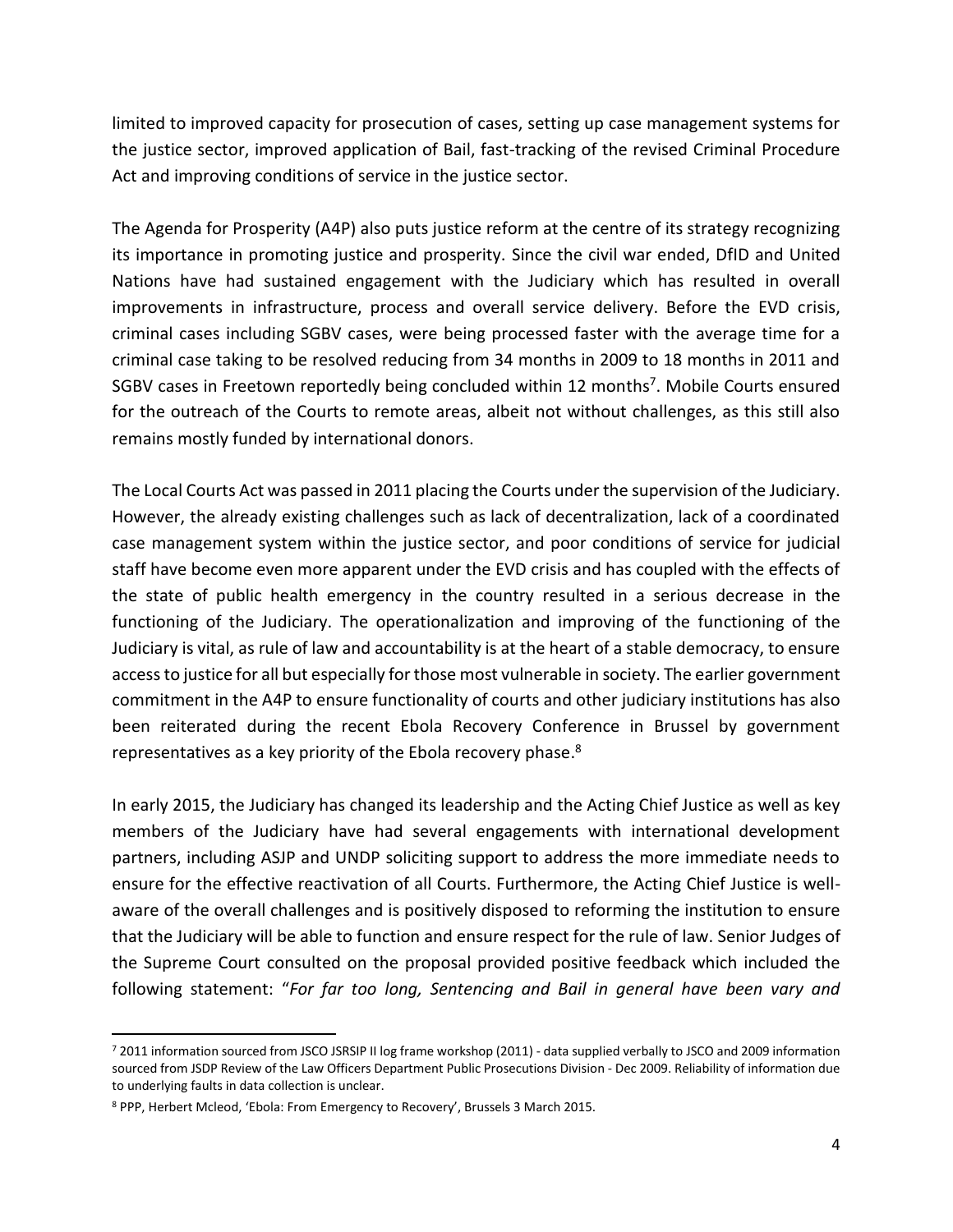*different in various Courts involving similar offences and facts. Therefore uniformity is indeed needed"* (Justice P.O Hamilton, J.S.C). The proposal has instigated excitement in the Judiciary for the possible support and opportunity to enhance their functioning and strengthen access to justice.

The Constitutional Review Process is also still on-going and has the potential to strengthen the rights of citizens, fair trial processes and judicial independence. The new Criminal Procedure Act (CPA) which is awaiting approval before Parliament could serve as a powerful vehicle to convey needed reforms to address criminal justice system challenges.

With the approval of the new CPA, a gap will be the lack of a sentencing or bail policy as well as sentencing guidelines. The current legal framework does not give Judges adequate guidance nor do Judges have access to case precedents to guide them in this. A comment from a senior Justice of the Supreme Court demonstrates that in actual practice, although the present legislation allows for 7 basic sentences, most often only imprisonment or fines or both are applied.<sup>9</sup> Although the new CPA will introduce alternatives to imprisonment, i.e. fines, community service and other non-custodial alternatives, it does not include detailed sentencing guidance including the motives for sentencing, the manner of calculating appropriate tariffs, mitigating factors, aggravating factors, time already served in detention whilst awaiting trial. Sentencing guidelines are therefore timely. Guidance for implementation of non-custodial sentencing is also particularly relevant for the Child Justice Strategy (2014-2018) which foresees the establishment of diversion mechanisms for children in conflict with the law. The new CPA also includes new provisions on bail. However, there is still limited guidance to judicial discretion in making decisions on bail. Development of these guidelines is therefore a critical component to the implementation of the new CPA.

The initiation of a programme that will introduce and implement sentencing and bail policies as well as sentencing guidelines is thus timely and of key importance, and will address a key recommendation of the March 2013 Fragility Assessment. Together with other on-reform initiatives (case-management systems, decentralization and improving conditions of service) and support to the Judiciary it will further ensure for the effective execution of justice and help restore the public's faith in the Judiciary. Furthermore, it will help aid the severe situation of a growing remand population in the country, which has only been exacerbated during the EVD crisis.<sup>10</sup>

l <sup>9</sup> Justice N. C. Browne-Marke, Justice of the Supreme Court, comments on Sentencing guidelines proposal, 23 February 2015.

<sup>10</sup> In the time of writing a total of 801 prisoners in Pademba Road Prison are on remand and trial out of a Prison population of 1419 prisoners in a structure meant for 324 prisoners. The total prison population is at 3071 for the whole country. Data received from Prison Watch Sierra Leone 26 February 2015.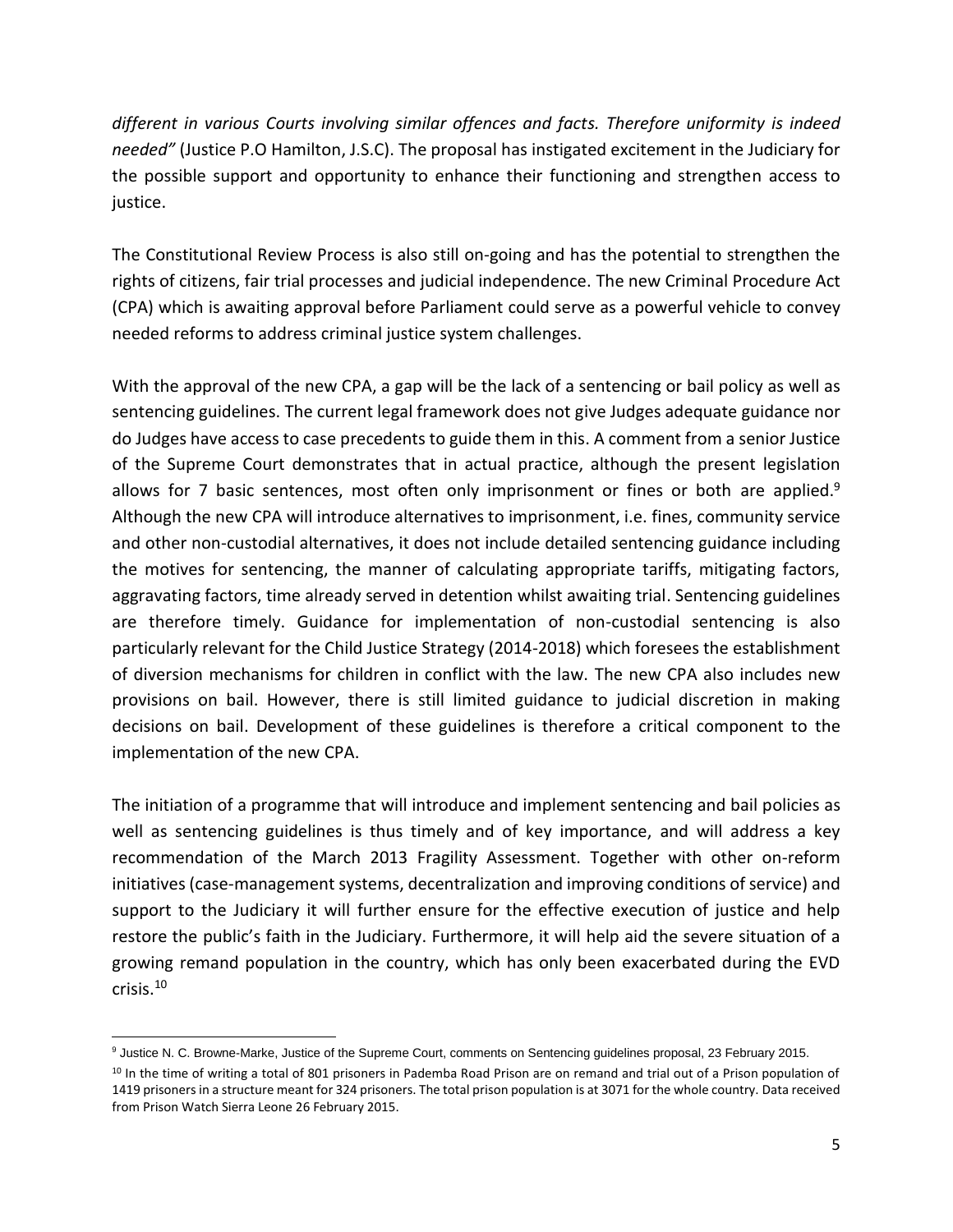#### **1.2 UNDP's previous support to the Justice Sector**

UNDP has been supporting Access to Justice in Sierra Leone after the end of the civil conflict in 2002 with the refurbishment and capacity development for justice personnel and has developed strong relations with key justice actors both state and non-state actors. The partnership has been strengthened through UNDP's engagement with and support to core capacity building of the Judiciary, Sierra Leone Police, Ministry of Justice, the Human Rights Commission of Sierra Leone as well as a larger number of civil society and community based organizations working to promote access to justice for the most vulnerable in society and increase oversight of the justice institutions, including the Judiciary through court monitoring. UNDP's firsthand expertise, knowledge and experience on justice sector development and the support provided to national ownership is a proven asset.

UNDP also brings added value at the country level with synergies created between all areas of UNDP development work. The grant will fall under the Democratic Governance Programme and will be implemented in close cooperation with the new Access to Justice programme and in partnership with the Constitutional and the Security Sector Reform programmes and ensure due consideration to cross-cutting issues such as gender equality, parliamentary capacity building and land policy reform.

We encourage and promote national ownership and leadership in the implementation of the programme and to that end Sierra Leone's Justice Sector Reform Strategy and Investment Plan (JSRSIP) III 2015-2018 will provide the framework within which UNDP supports the justice sector in Sierra Leone.<sup>11</sup>

The current UNDP Access to Justice Programme is coming to the end of its cycle with a three month extension into 2015 due to the Ebola crisis and delay in completion of certain activities. The two-year programme has focused on building the capacity of justice institutions through the training of Police Prosecutors, Family Support Units (FSUs) of the Sierra Leone Police and the Judiciary as well as supported the strengthening of independent oversight mechanisms, including the Human Rights Commission. The Programme has been instrumental in some of the key achievements in the sector in recent years including support to FSUs, the establishment of SGBV Saturday Courts and support to Mobile Courts had brought the backlog of cases considerably before the EVD crisis, the production of Case Management Guidelines and Standard Operating

 $\overline{a}$ 

<sup>11</sup> The JSRSIP III has been drafted and has been endorsed by the Leadership Group members and is now awaiting the final formal process of Cabinet approval of the strategy.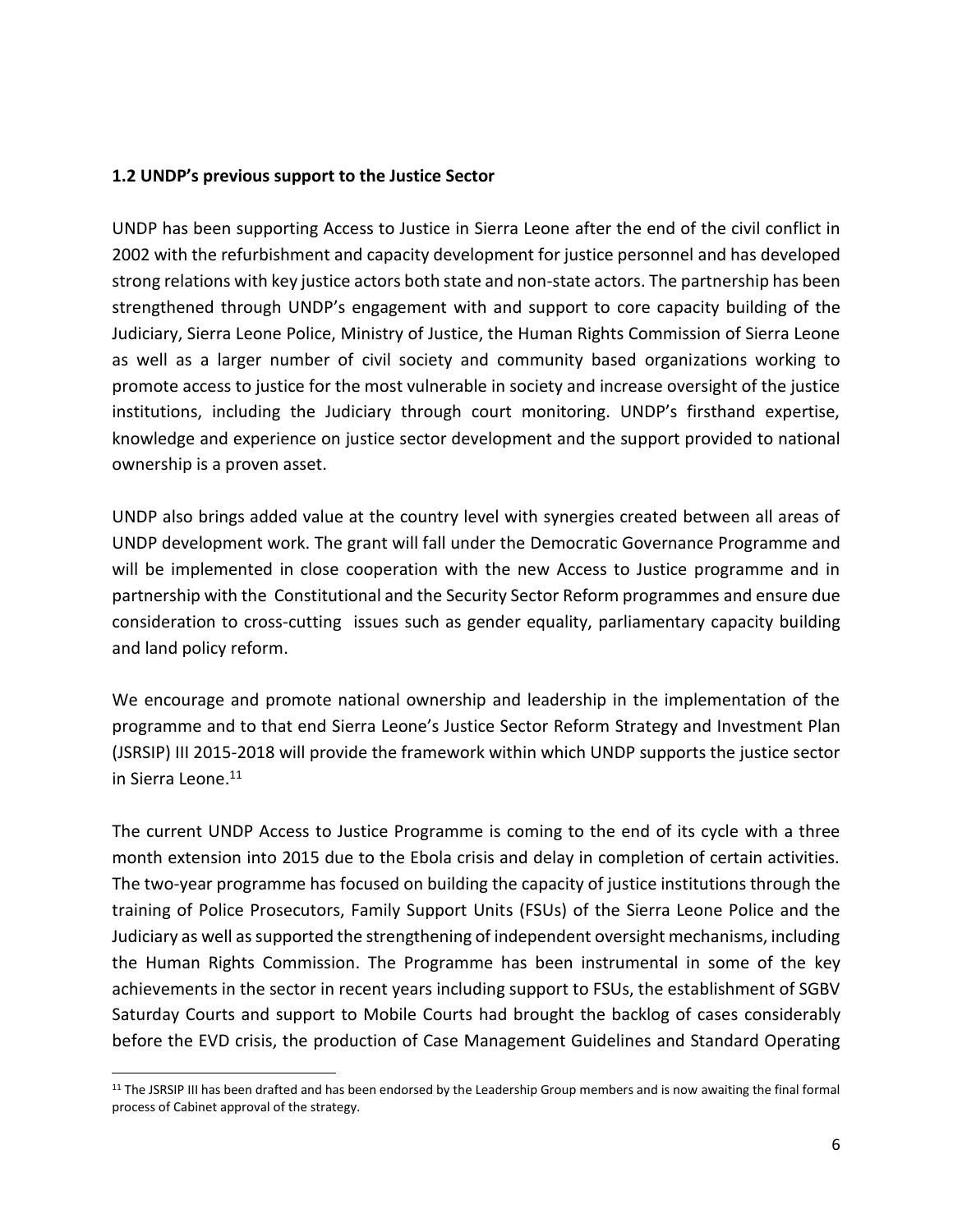Procedures for SGBV cases, and the passing of new legislation that upholds the rights of marginalized groups such as the Sexual Offences Act, 2012 as well as provided assistance to those most vulnerable in the justice system.

UNDP has further achieved notable results including hearing and resolving over 1,550 cases which have been handled through Mobile Courts (increases from 32.5 cases per month in September 2010 to 76.7 by December 2013); publication of the first Sierra Leone Law Reports and publication of selected decisions; establishment of the first legal aid scheme which has informed the Legal Aid Act 2012; technical advice in development of the Criminal Procedure Act; Saturday Courts have reduced the backlog in addressing cases of Gender Based Violence nationally and have created a survivor friendly environment; UNDP provided technical and financial support to adoption of the Sexual Offences Act (SOA) 2012, developed Case Management Guidelines and Standard Operating Procedures (SOPs) to assist the justice sector in dealing with SGBV cases and provided capacity building since then to family support units at the Police who have been trained on the new Act and SOPs as well as Social Workers. UNDP also supported a network of NGOs nationally who provided advisory services on various issues affected the poor, marginalized and discriminated upon at community levels at the fore front of whom are women, children and the elderly. In order to strengthen accountability at the level of the community, UNDP support also enabled CSOs/NGOs to monitor justice delivery at community levels and administer surveys questionnaires to measure the perception of people on the administration of justice.

Furthermore, during the reprogramming of UNDP's Access to Justice and Security Sector Reform Projects the programme included support to the Corrections Service to keep EVD out of the Prisons, bringing new partnerships onboard, as the support included legal aid and initiation of the setting-up of a case-management system by a NGO that has key expertise from working with the Prisons Sector. This has ensured for legal aid to review over 800 cases and the setting-up of the case-management system for prisons is expected completion in June 2015.

These achievements have allowed UNDP a first-hand insight to some of the systemic challenges within the justice sector, including the Judiciary and have informed the current development of UNDP's new Access to Justice project 2015-2016.<sup>12</sup> Key components with respect to the Judiciary will be enhancing communication, cooperation and coordination with all justice actors, support

 $\overline{\phantom{a}}$ 

<sup>12</sup> The proposal has the following three outcomes: (1) Increase the effective functioning of key Justice Institutions in order to address bottlenecks in access to justice which especially effect vulnerable groups including women and children. (2) Legal empowerment and increased access to justice and other related services for vulnerable groups. (3) The quasi-judicial mandate of the Human Rights Commission is strengthened and the Government of Sierra Leone are held to account for their human right obligations, nationally and internationally.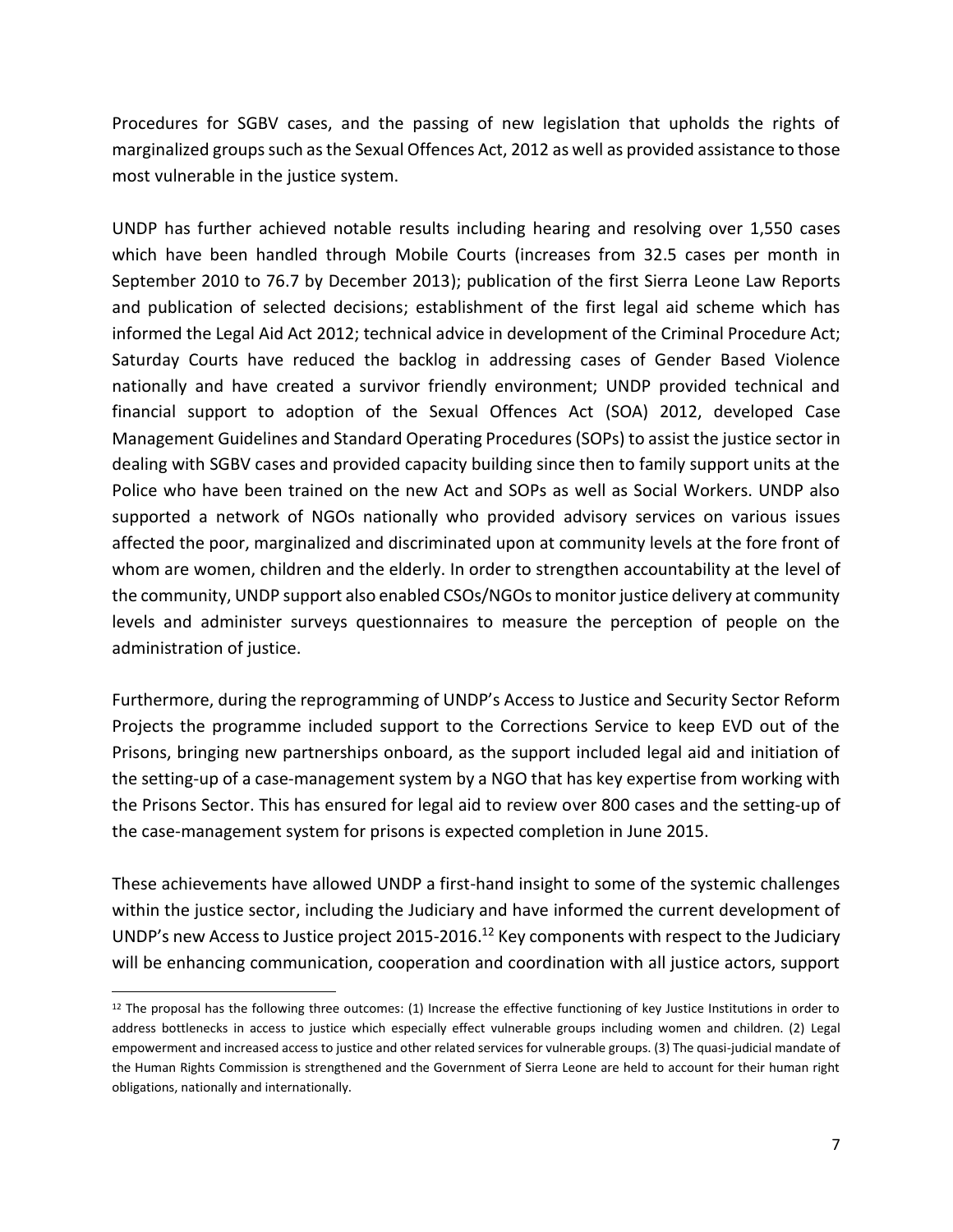to decentralization of case management meetings, address the large backlog and ensure for government increased commitment to fund the institution. The Sentencing Guideline proposal will thus complement and strengthen these initiatives and besides implementation of the policies and guidelines, it will surely enhance overall capacity of all judicial staff and justice stakeholders.

Furthermore, UNDP partners with agencies supporting the justice sector including ASJP who is a central actor and has worked for many years building capacity of the Judiciary and UNICEF to ensure the adherence to the child justice principles building on restorative and rehabilitative justice and ensuring the diversion of children in conflict with the law. These partnerships will continue during the lifetime of the project.

Finally, UNDP adopts an integrated approach to managing the programme portfolios to ensure synergy operational effectiveness and a participatory and consultative approach to ensure engagement of citizens across the country.

## **2. Programme Strategy**

The focus of this engagement will be supporting the Judiciary in the development, approval and implementation of a Sierra Leone Sentencing Policy and Sentencing Guidelines.

This Project will take place within the framework of UNDP's to Democratic Governance Cluster, Access to Justice Programme. The Project Results will contribute to the overall Programme Outputs and Outcomes, $^{13}$  relating to strengthening the capacity of national institutions to provide fair, efficient and effective justice services. This Project will have two key Results, which will be achieved by the activities, as listed below:

# **Output 1: Sentencing - and Bail Policies and Guidelines are adopted by the mandated judicial authorities**

• *Activity Result 1.1 - A Working Group is established on bail and sentencing issues, chaired by the Judiciary and sentencing and bail policies are adopted*

This WG will comprise practitioners including the Police, Prosecutors, Judiciary and Correction Services, legal practitioners including legal aid providers and key CSO's including Partners for Democratic Change (PDC) and/or Campaign for Good Governance (CGG) supported by INL one other key CSO representative from the justice sector and whose work is complementary to this

 $\overline{\phantom{a}}$ <sup>13</sup> Under development at the time of completing this proposal.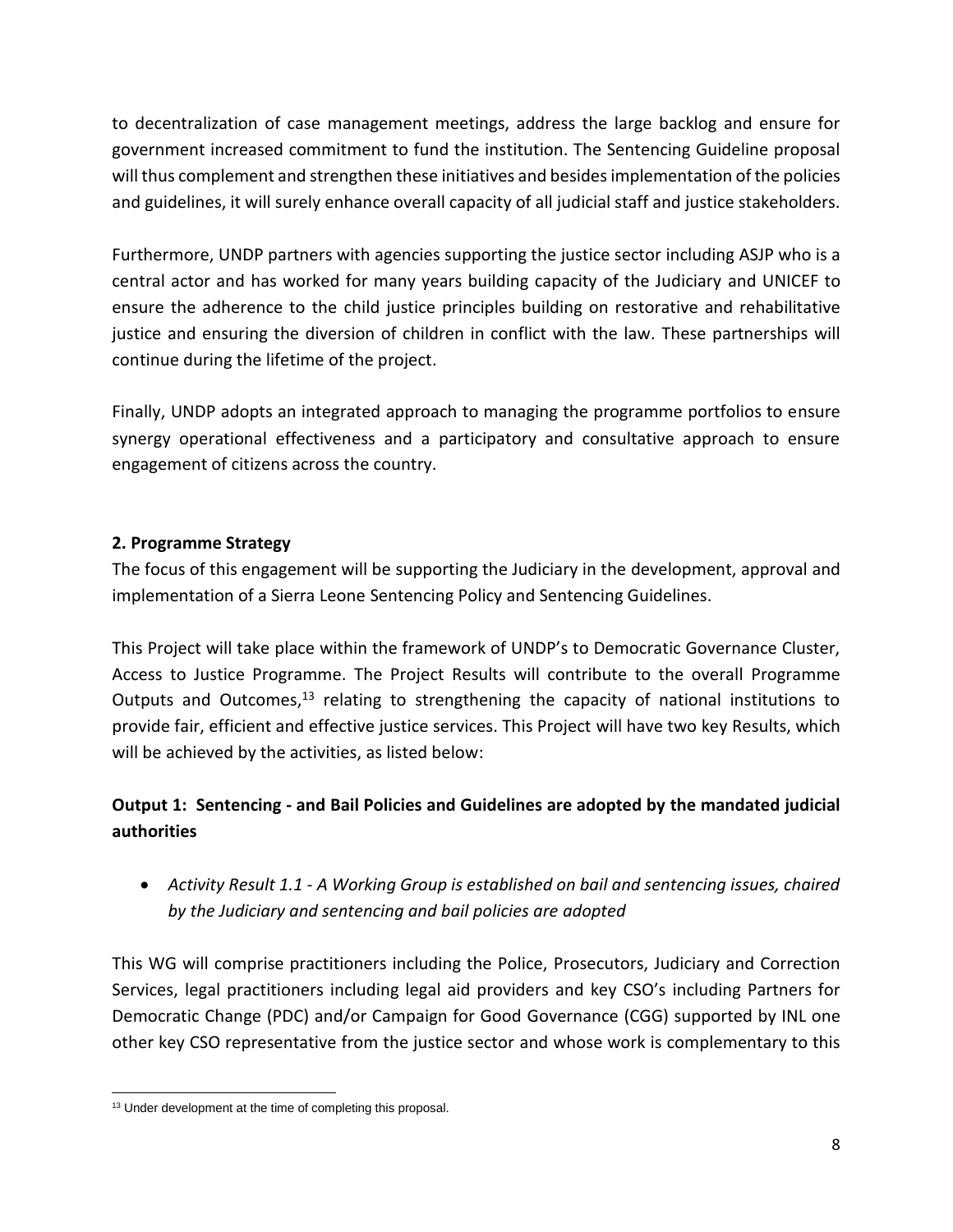action (such as the Centre for Accountability and the Rule of Law (CARL or Prisons Watch).<sup>14</sup> UNDP will encourage gender and ethnic diversity in the WG makeup. This WG will oversee development and implementation throughout the project cycle including addressing blockages particularly once the guidelines and policy have been launched. UNDP will be an ex-officio member of the group. This WG will also ensure a sense of national ownership from the beginning, essential to guarantee the success of this venture. UNDP engagement with the WG is envisaged to support capacity building on the nature of bail and sentencing and the positive effects this can have on the criminal justice sector if effectively implemented as well as challenges such a process can have.

Capacity building activities will include exposure visit to a country (preferably a South/South exchange) that has recently undertaken a similar reform process with success and knowledgesharing bringing in experts on judicial reform with a specific focus on implementation of sentencing guidelines. Expertise will also be sourced from INL's pool of experts including at the local, state and federal level. UNDP will make requests for specific types of expertise from INL with at least a 6-month lead time.

A key deliverable of the WG will be to develop a sentencing policy within the first 12 months of the project that outlines the priorities and vision that will be adopted - matching the Sierra Leonean context. It will include substantial revision of the current policy which the Courts have developed on Bail but which needs revisiting. The policies should have the overall aim of improving access to justice, raise the level of public confidence in the judicial process and improve efficiency and effectiveness of the Judiciary and coordination with other justice sector institutions, including police and prisons to which the sentencing guidelines and bail provisions are key. The policy framework will define the role of Sierra Leone justice institutions in formulation, implementation & monitoring of sentencing guidelines and bail provisions as well as map-out key responsibilities of the oversight mechanism that shall be carried out by existing structures.<sup>15</sup> The CSO partners in the WG will with the support of UNDP sensitize all members of WG on the programme activities undertaken by PDC and CGG to monitor the implementation of the policies and guidelines by the judiciary, including the citizen report cards developed.

The Policy Framework should also indicate Sierra Leone's vision of further actions, reflecting the purposes of sentencing such as the punishment, the reform and rehabilitation of offenders**,** the protection of the public**,** and the making of reparation by offenders to persons affected by their

l

<sup>&</sup>lt;sup>14</sup> The WG should maximum comprise of 10 members to ensure its effectiveness.

<sup>&</sup>lt;sup>15</sup> Three senior Justices to the Sierra Leonean Supreme Court have already provided ideas for possible oversight mechanisms within the Judiciary, including appointment of one of the senior Justices to handle oversight as well as bi-monthly meetings of Magistrates and Judges reviewing cases and application of the sentencing and bail policies and sentencing guidelines (March 2015). This will surely ensure for the sustainability after the end of the project.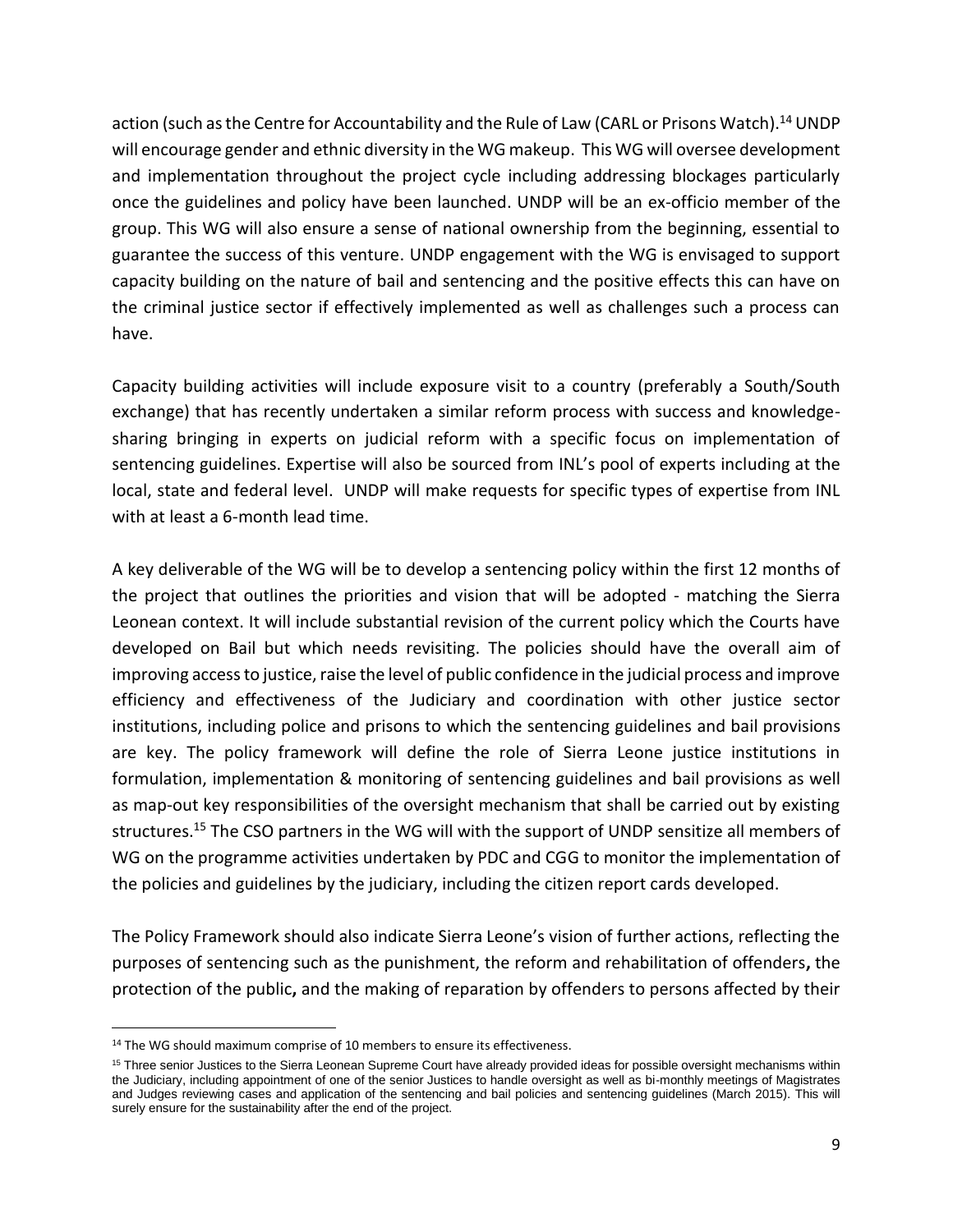offences. The Policy shall also ensure for increased introduction of non-custodial sentencing. Similarly revision of the bail policy should seek to align it to the new Criminal Procedure Act as well as accepted international standards which state that pre-trial detention should not be a general practice or mandatory for all defendants charged with a particular crime but based on clear criteria. The Policies will also lay out a roadmap for the overall success of this action.

At the outset of the establishment of the WG a baseline will be developed reviewing existing legislation relevant to sentencing and bail; international human rights treaties, guidelines and best practices as well as the national strategic framework pertaining to reform of the criminal justice sector. The baseline will include a review of existing sentencing and bail practice in Sierra Leone using case decisions, interviews and Focus Group Discussions with Practitioners including Judges, Law Officers Department Staff and Lawyers as well as Court Users. The data and information collection will ensure outreach to and a fair representation of the different regions of Sierra Leone. The baseline will assist the WG in identification of the key priorities and challenges that need to be addressed in the formulation of the policies as well as provide guidance to selection of offences that will be prioritized in the initial project period.

The policies will be subject to a consultation process bringing together a broader variety of stakeholders in the justice and civil society sectors from the Western Area, the North, the South and the East, including the other implementing partners in the INL project and civil society.

The sentencing and bail policies will inform the actual drafting of the sentencing guidelines whereas these will be a priority to finalize before the WG commences on the development of the specific sentencing guidelines.

The project will ensure outreach on the establishment of the WG and its work as well as the development of polices through media coverage of the consultation process and media briefs on the WG meetings and progress. Information and communication material will be developed and include radio briefings and talk shows (see more under activity result 2.3).

UNDP will work with the Acting Chief Justice and later permanent appointed Chief Justice to ensure that the judiciary have sufficient budgetary allocation to sustain the outputs of the project. The project will for that reason engage with the Parliament and Executive and together with the WG advise them on the consequences of not appropriating sufficient funds, which will have an impact on offenders not serving appropriate and just sentences as well as further contributing to the high numbers of citizens in pre-trial detention. Furthermore, the WG will seek the support and coordinate with the larger justice programmes in the country.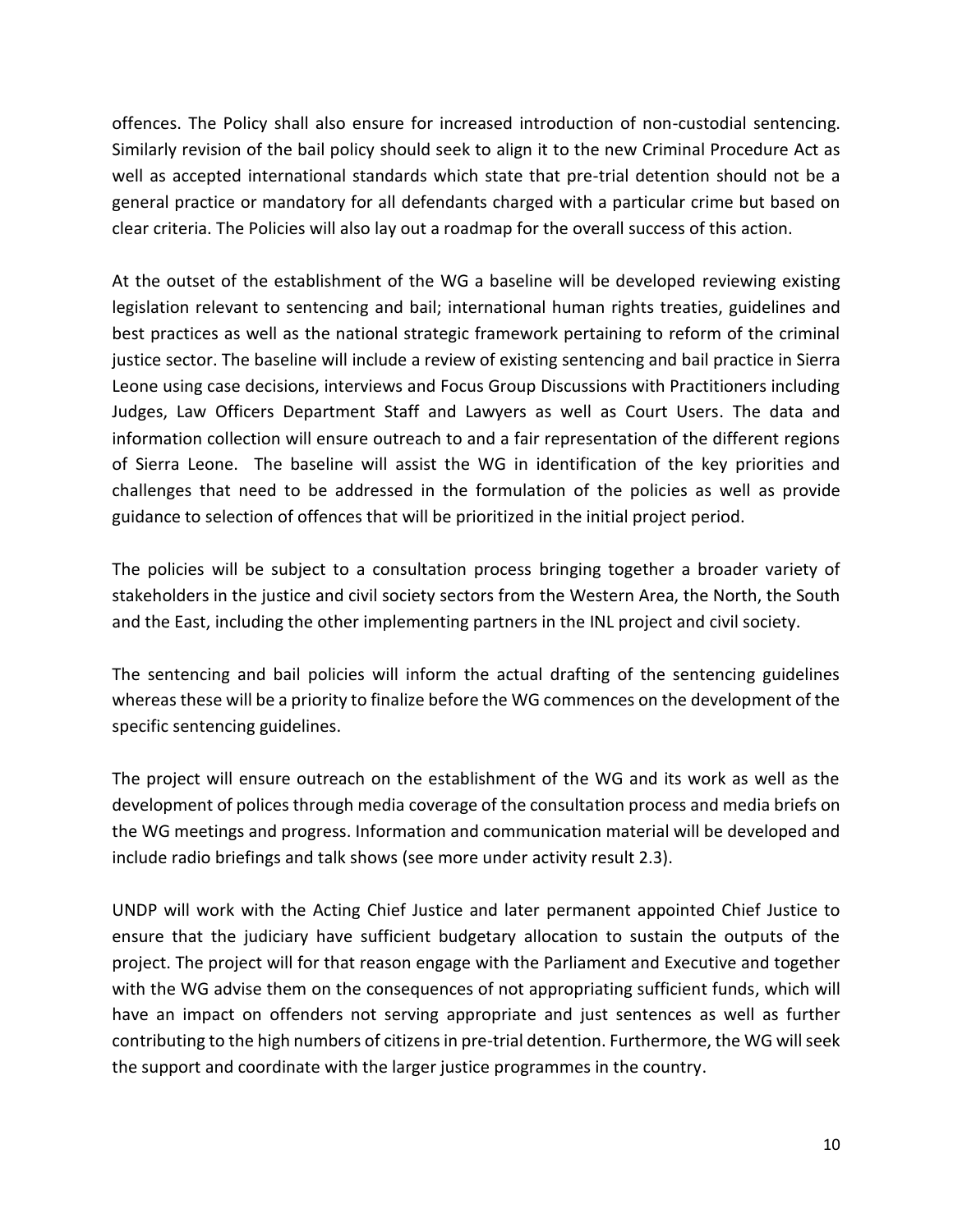• *Activity Result 1.2: Sentencing guidelines produced by the WG in partnership with the Judiciary, Law Officers Department, Police and Legal Professionals and outreach material developed and disseminated*

UNDP will partner with the authorities in development of sentencing guidelines utilizing expertise particularly that with experience in putting in place such systems in common law countries and in similar contexts showcasing best practices and at the same time ensuring the guidelines and policy are specific to the country context.

The guidelines developed will be two-pronged, including general sentencing guidelines defining rules and principles applicable to all types of cases, including non-custodial measures, as well as guidelines on 7 specific offences to start. Regard will be had to precedent and for that reason the project will commission research in connection with the drafting of the baseline for the policy development to source relevant cases which will assist in determining the policy and guidelines (both international and national). The project will reference international law related to due process and fair trial, global best practices which of both general application as well as those which apply in specific cases including practices pertaining to children; utilizing knowledge tools including the UN and international organizations such as the American Bar Association (ABA) who have developed a handbook on International Standards on Sentencing Procedure. Consultations in development of the guidelines will include practitioners, court users and community leaders.

The guidelines will be developed in a way which makes them easily understood to citizens, important given many cases do not have legal representation. Development of informational materials will follow in parallel. Development of such materials will take into account the low levels of literacy in the country so they are easily understood. Guidance will be included in terms of challenging sentences and also incorporated into training programmes for justice actors including rights of appeal, limitations as well as judicial review/habeas corpus (reviewing the lawfulness of sentences) and clemency. Additionally, UNDP will support civil society partners to sensitize Sierra Leoneans so they understand and value the guidelines.

In parallel UNDP will also work with the Police, Law Officers Department and Judiciary in developing guidance and practice notes which will facilitate effective implementation of the revised Bail Policy. Given the overcrowding currently faced in correctional centres as well as the backlog of cases on remand and in detention, the policy and guidelines will be designed in a way that contributes to resolving rather than adding to this problem including encouraging a process that looks at alternatives to imprisonment as well as processes which provide for conditional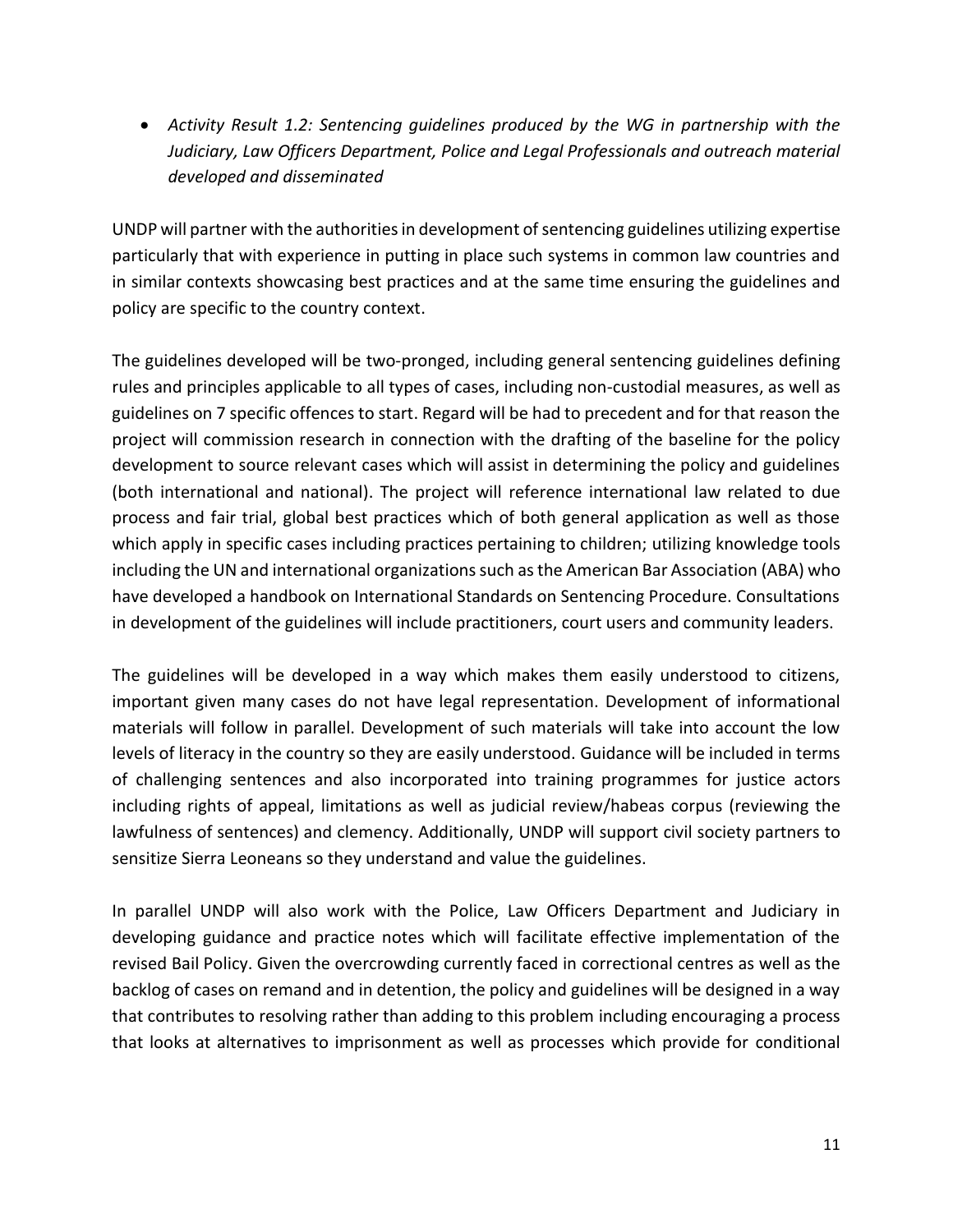release.<sup>16</sup> This will match UNDP's sector wide approach to the justice sector and build synergy with an activity under the Security Sector Reform project with the Sierra Leone Police to implement the 'margin of discretion' when conducting arrests in accordance with international human rights standards. This project also includes focus on community policing and introduction of restorative justice principles,  $17$  which will help decongest the detention system and ensure enhanced rule of law.

The sentencing and bail guidelines will initially be rolled out in Courts following completion of training courses set out in output 2 as well as informational materials. Monitoring on implementation of the guidelines will be carried out during this phase and any identified issues will be brought to the attention of the WG. Monitoring will focus on ensuring the guidelines are being applied but also other issues relevant to this including execution rates to ensure both custodial and non-custodial sentences are being enforced as well as strengthening coordination between the police, prosecutors, courts and prison authorities. The project will utilize national systems including returns and data provided by the Court and where possible review selected court files. As part of a larger needs identification for proper case management systems in the justice sector, one is currently being developed for the Corrections Services. The Judiciary will, with the assistance of ASJP and UNDP, revisit the introduction of an electronic case management system which would be gradually introduced in selected courts at the inception phase and progressively rolled out in Sierra Leone across all the courts. Its introduction would allow the Judiciary to capture the breath of data referred to above in those courts utilizing the systems. UNDP will also liaise closely with the CSOs undertaking court monitoring, both the CGG and those working with UNDP's Access to Justice programme (a core activity of the programme) to determine the extent to which sentence guidelines are being applied. For example, UNDP will make use of CGG's case monitoring work, its citizen report cards of the judiciary, its perception surveys of the judiciary, and periodic reports on the state of the judiciary. The court monitoring will continue throughout the country at Magistrate and High Court Level. Interviews with both criminal justice practitioners and court users will be periodically conducted to validate whether guidelines are being applied as well as identifying possible impediments. During the course of the project cycle, both the geographical scope and thematic scope will be expanded accompanied by training and awareness raising as implementation becomes more consistent and uniform.

l

 $16$  Prisoners should be informed at the beginning of their time served of the following: (1) when they are eligible for release by virtue of having served a minimum period of time, as defined in absolute terms and/or by reference to a proportion of the sentence; (2) when they are entitled to release by virtue of having served a fixed period of time, as defined in absolute terms and/or by reference to a proportion of the sentence ("mandatory release system"); and (3) the criteria used to determine whether they are granted release ("discretionary release system"): ABA Handbook of International Standards on sentencing procedure (2010)

 $17$  These are expected to be activities under the Security Sector Reform project in the second half of 2015.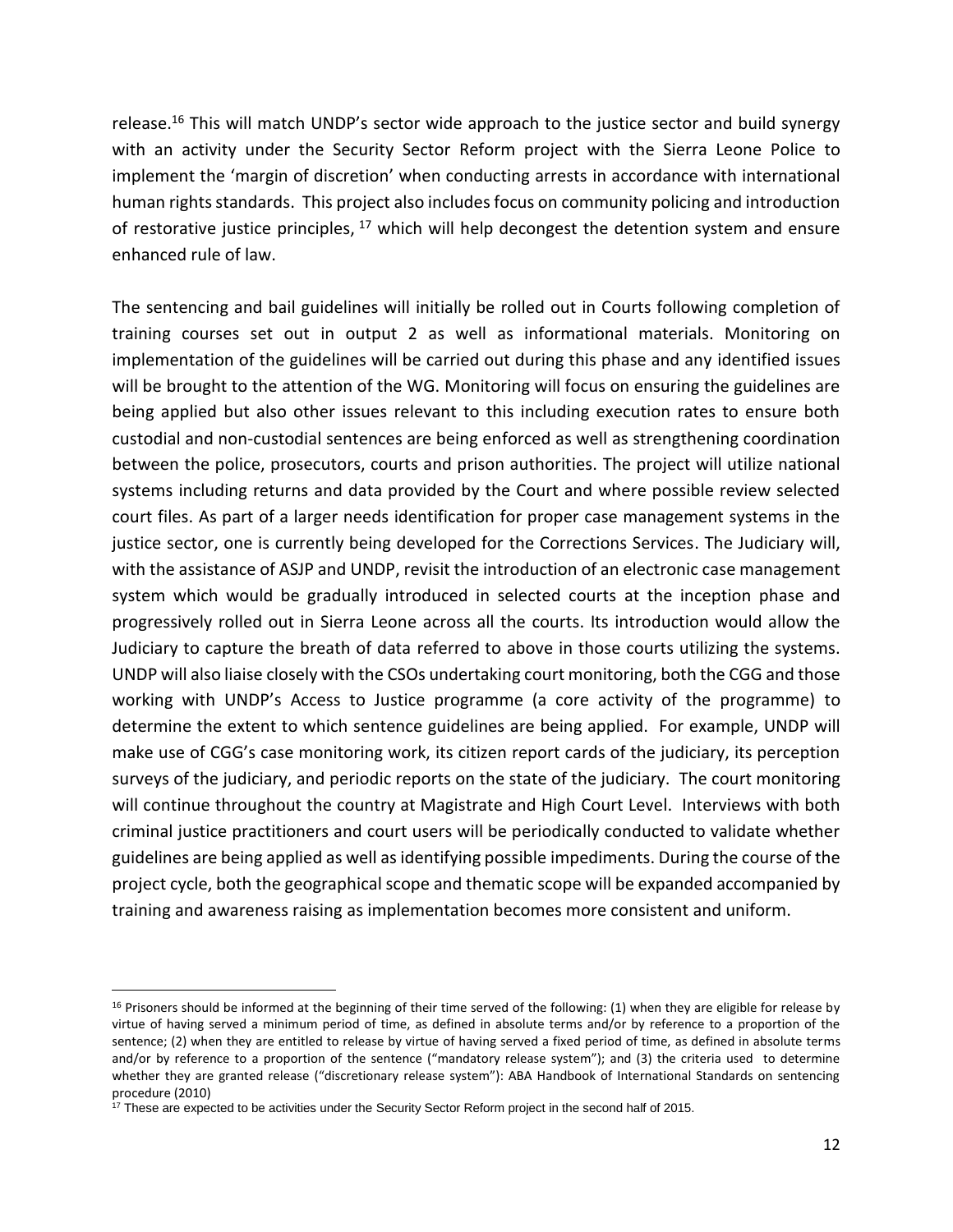The scope of sentencing guidelines will be limited to 7 offences during the project cycle (with expansion envisaged later) with offences agreed based on evidence from court statistics as well as strategic importance (e.g. transnational crimes). Bail guidance will focus on general provisions to better ensure uniformity of practice including factors to be taken into account when considering bail including self-bail as well as improving collaboration and coordination between the Police, Law Officers Department and Judiciary to ensure bail conditions are reasonable and affordable to court users.

# **Output 2: Sentencing and Bail Guidelines are in place and consistently applied**

• *Activity Result 2.1: Training modules developed and implemented with selected Police investigators, Judges, Prosecutors, Registrars, Defence Counsels and Civil Society undertaking said training courses*

Following approval of the guidelines and policy, UNDP will work with the Judicial and Legal Training Institute and other relevant institutions to develop modules on the new guidelines and policy as well as SOPS and guidance notes to follow. It is proposed that training modules will be designed to enhance partnership between the Police, Law Officers Department, Judiciary and legal profession fostering enhanced coordination and cooperation both in the application of the policies and guidelines and the overall sector which is a pre-requisite for the effective functioning of the sector. UNDP is in discussions with the ABA & IDLO as potential partners to work with Judicial and Legal Training Institute Staff to develop and deliver curriculums and development of training materials including bench-books and guidance notes.

M&E tools will be developed to confirm knowledge exchange and to ensure that participants will utilize the new guidelines in their work. The work of the aforementioned civil society organizations in monitoring compliance with the new guidelines will be important and require a high degree of cooperation and partnership. To that end UNDP will closely coordinate with CGG who will be funded as part of this programme to undertake parallel components including monitoring of decisions as well as with UNDP's court monitors under the nationwide Access to Justice programme.

• *Activity Result 2.2: A case management system is set-up and implemented in the Judiciary HQ and selected regions to ensure for better management and monitoring of the uniform application of the Sentencing Guidelines and Polices*

Implementation of bail and sentencing provisions will require an effective case management system (CMS) incorporating records management, archiving and case tracking as well as allowing personnel to follow up on the history of the case and alert judicial staff to significant dates i.e.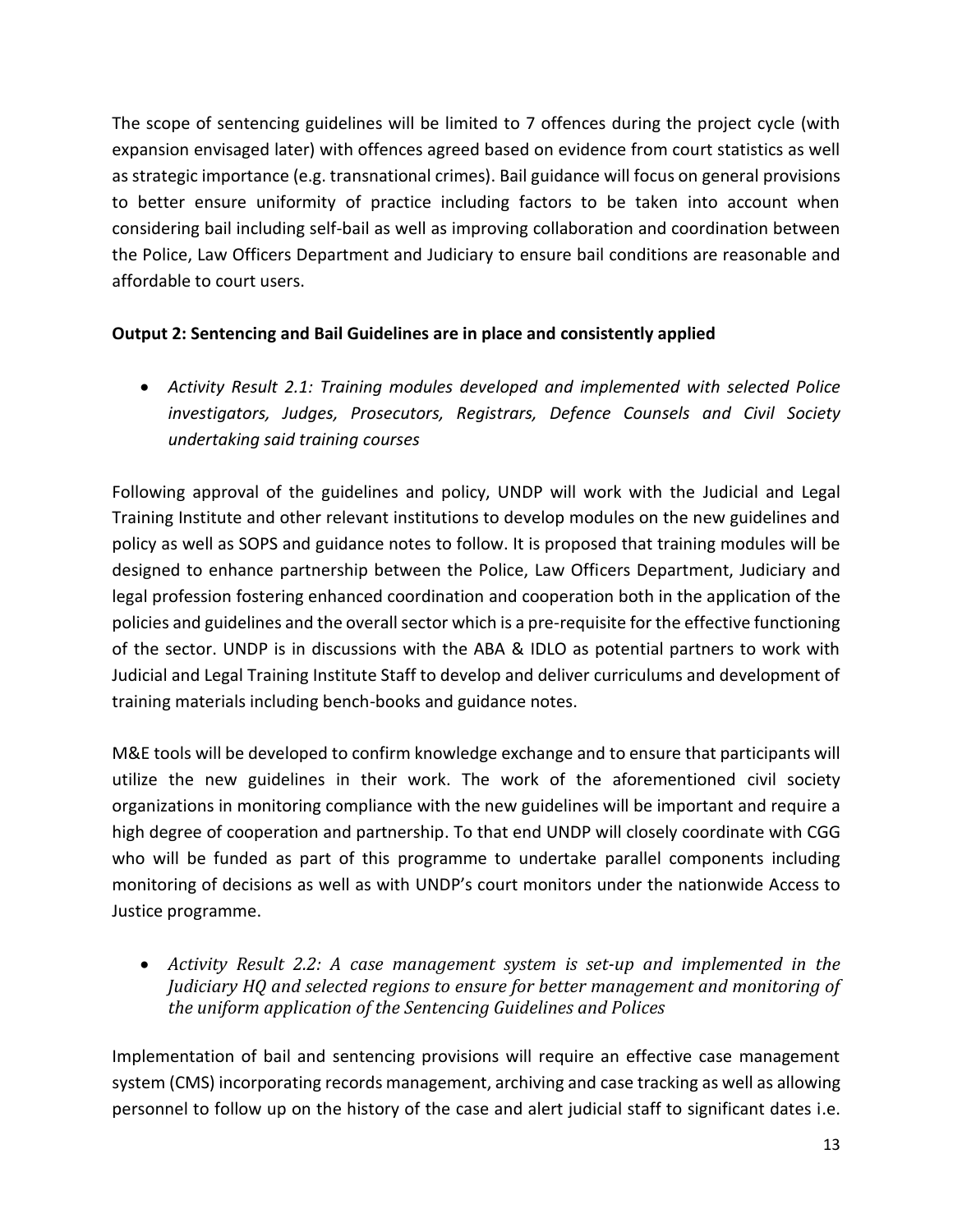deadlines imposed in the CPA around remand time-limits, sentencing reviews etc. This will in turn allow the Courts to track reliable data on both sentencing and bail.

It is proposed to support the introduction of an electronic case management system within the scope of this project. The system would be initially introduced in the High Courts which deal with the majority of cases (approximately 3000 per annum) and be accessible to the Law Officers Department, Bar Association and the public (for the purposes of obtaining information regarding their case). The system would initially be centrally managed in Freetown with the High and Magistrate Courts in the regions sending case management data to Freetown monthly to be updated. Collating and submitting information follow-up will be a natural component of the decentralized case management meetings expected to be piloted in 2015 in selected areas of the country and later some limited hardware will be introduced in Bo, Kenema and Makeni to allow more regular updating of data. Caseloads from Freetown would be uploaded "live". Freetown Courts have much more reliable power as compared to the provinces and the Judiciary's IT services are more advanced in Freetown due to the experiences through the fast-track commercial court and the introduction of the CMS will therefore start in the Western Area and then gradually be introduced in the provinces. Introduction of the system would also necessitate support to a national IT and case-management expert who will be able to provide hands on mentoring and capacity building to Court staff. This position would be phased out at the end of the project.

UNDP will seek the support of the UK-aid access to justice programme on the development and implementation of a CMS. They will possibly be able to bring significant expertise in designing both the software and the methodology for introducing and rolling out the system as well as provide complementary funding. The system will be designed so that there are not significant recurrent costs and in a way that is context specific and sustainable.

The project will support capacities of the Judiciary to ensure uniform application of the guidelines once introduced. The Project will engage with the Parliamentary Committee responsible for justice affairs to ensure they are aware of issues relating to sentencing that fall within the ambit of this project including their role in ensuring due process and fair trial rights are being adhered to.

• *Activity Result 2.3: Citizens are aware of the introduction of sentencing guidelines and their implications*

In parallel with training programmes rolled out for the justice sector, UNDP will also commission informational materials and communication tools to ensure there is a high level of awareness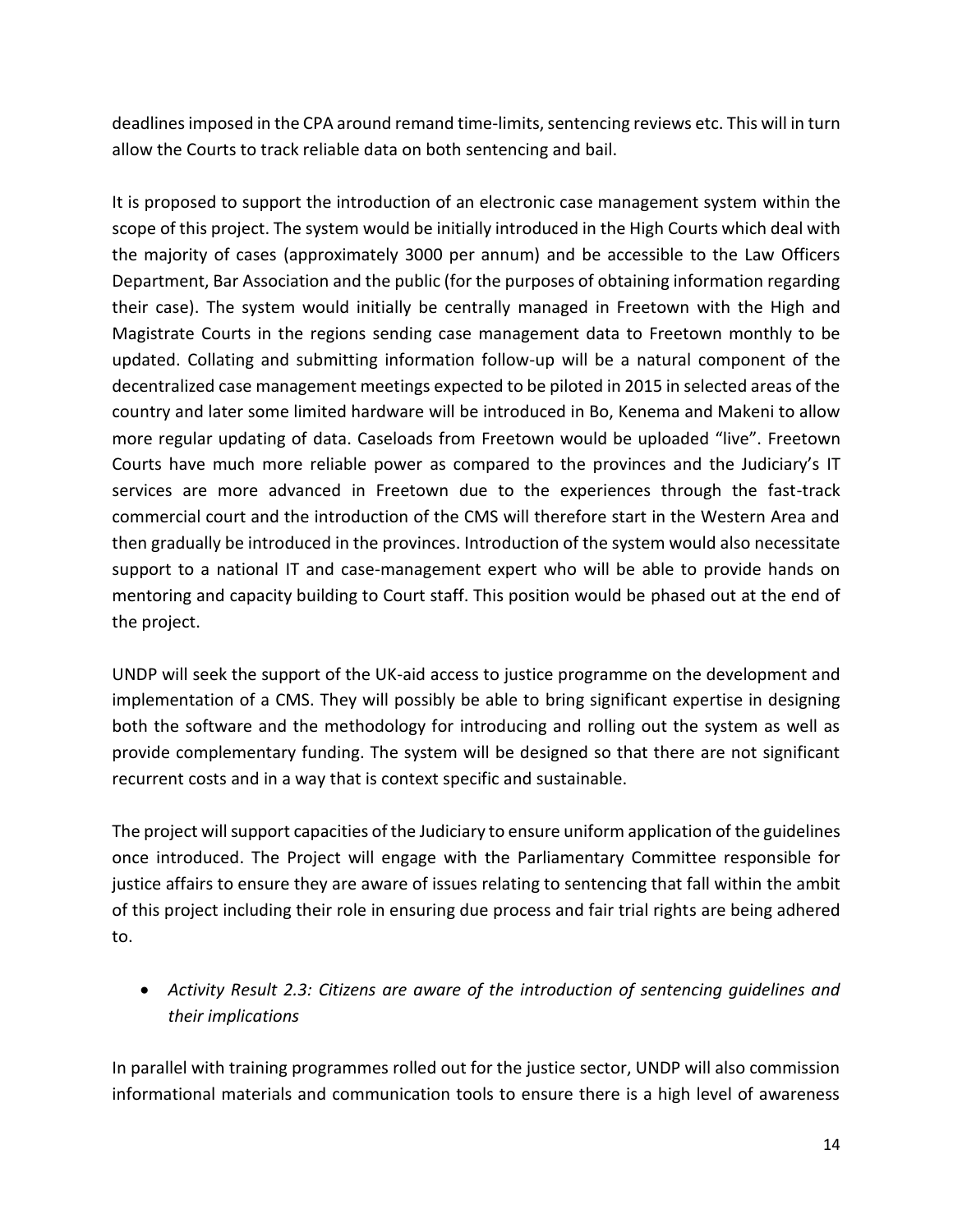amongst court users and citizens nationwide. UNDP would work with the Judiciary on the development of informational materials that can be understood by court users also with low literacy levels. These will include posters, billboards and other materials with graphics. UNDP has had considerable experience in raising legal awareness and to that end will work with our media section in facilitating innovative ideas to promote public awareness through radio programmes on this issue. Furthermore, the CSO network under the Access to Justice Programme has proven quite strong in the programming to respond to the Ebola crisis and has ensured outreach to remote communities, and similar methods can be envisaged under the Access to Justice initiative once the sentencing guidelines programme is underway. In addition to that, UNDP in partnership with the Judiciary will organize targeted briefings to selected journalists, community leaders and civil society to brief them on the new guidelines and how it will affect communities sensitizing them on the benefits of this initiative.

Throughout the project cycle UNDP will be guided by a number of fundamental principles as follows:

- 1. **That deprivation of liberty should be regarded as a sanction of last resort and imposed only when the seriousness of the offence makes any other sanction inadequate**. In that regard UNDP will work with the authorities in exploring the appropriate array of community sanctions and alternatives to imprisonment<sup>18</sup> (particularly as it concerns children). Similarly, with over 56% of those in prison on remand, it is important to review provisions on bail. International practice states that *detention in custody* of persons awaiting trial shall be the exception rather than the rule, and that **it should not be the general practice to subject defendants to pre-trial detention***<sup>19</sup> .*
- 2. **Uniformity of sentencing and bail is critical**. Disparities in sentencing will erode public confidence in the integrity of the justice system. Sentencing and decisions to grant bail should be entirely neutral and not have regard to the race, sex, national origin, creed or socio-economic status of the offender.
- 3. **Courts will need to give reasons for their decision in a timely manner**. A sentence should also be imposed in open court and in the presence of the offender, summarising the courts findings, terms of sentence imposed, reasons for the type of sanction and inform the offender of his/her right to appeal including procedures and time limits. Similarly in

 $\overline{\phantom{a}}$ 

<sup>&</sup>lt;sup>18</sup> Having regard to the UN Minimum Rules of Non-Custodial Measures (The Tokyo Rules). Alternatives to imprisonment may include (a) verbal sanctions, such as (a)admonition, reprimand and warning; (b) conditional discharge; (c) status penalties; (d) economic sanctions and monetary penalties; (e) confiscation or an expropriation order; (f) restitution to the victim or a compensation order; (g) suspended or deferred sentencing; (h) probation and judicial supervision; (i) community service orders; (j) referral to an attendance center; (k) house arrest; (l) any other mode of non-institutional treatment; or (m) some combination of the measures listed above

<sup>19</sup> UN HRC, Draft General Comment no. 35, para. 38, CCPR/C/GC/R.35/Rev. 3, 10 April 2014. And as previously mentioned, UNDP has for the past 6 months increasingly focused on legal aid to remand detainees and decongestion of places of detention, and which will be part of UNDP's focus throughout the Ebola Recovery phase.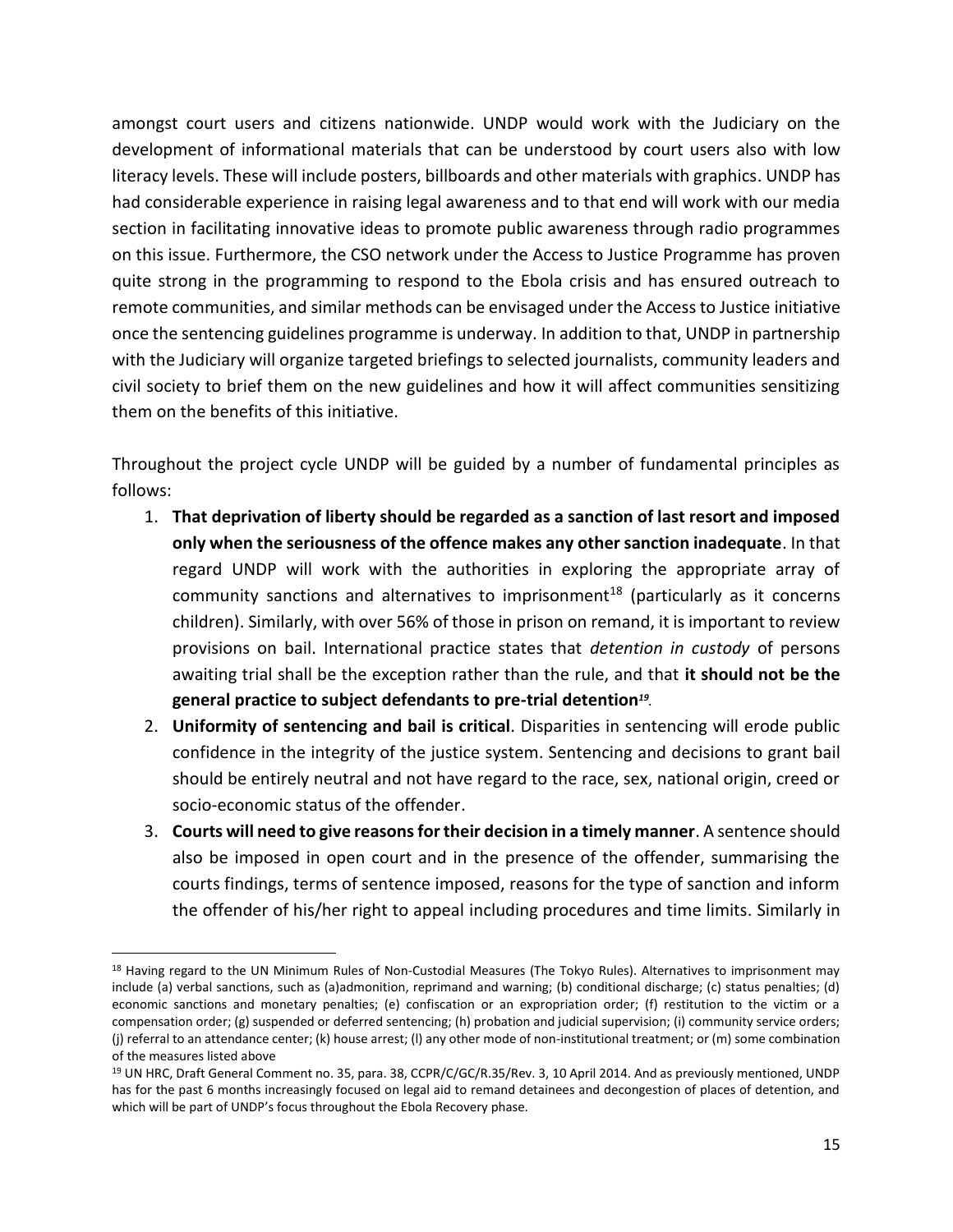all cases and in particular when bail is refused, the Judicial officer must give full reasons for such refusal

4. **Procedural fairness** – the project will be guided by international principles including due process, right to a fair trial and rights of accused. 20

Key principles to govern Programme implementation include,

- **National ownership**: This is at the heart of the Project, and development principles more broadly. UNDP has already established close linkages with the various national counterparts, in particular with the Ministry of Justice, Judiciary, Independent Human Rights Commission, police as well as representatives of civil society. The Project will continue to engage fully with these and other national counterparts particularly the Judiciary to ensure mutual guidance and communication during the implementation phase.
- **Sustainability**: All activities undertaken in the course of the Project will be rooted in the need to ensure sustainability. This includes **building – not supplementing – national capacities, ensuring that training will be on-going, and that assistance is solidly institutionalised** in broader governmental structures and planning processes and that eventual costings and funding responsibilities will gradually be taken over by government through the increased funding to the Institutions, notably the Judiciary.

The Project will actively seek to ensure interventions have an enduring effect through the linkage of activity level engagement with policy- and system-level change. This will include linking evidence-based programming to capital institutions via the development of strategy, curricula, governance structures, etc.

• **Creating Partnerships between State and Civil Society**: Our overall Programme is divided between building capacity of state institutions and those supporting the development of a strong civil society. UNDP will use this unique position to create partnerships and build trust between civil society and state organizations. This will include the organization(s) who will implement complementary components of this proposal relating to engagement of the media as well as civil society engagement. UNDP also has a network of NGOs across the country who are providing advice and assistance to citizens who will be able to provide legal information relating to the roll out of sentencing guidelines as well as

 $\overline{\phantom{a}}$ 

<sup>20</sup> International Covenant on Civil and Political Rights, Dec. 16, 1966, U.N. Doc. A/6316, 999 U.N.T.S. 171.; African Charter on Human and Peoples' Rights, June 27, 1981, OAU Doc. CAB/LEG/67/3 rev. 5, 21 I.L.M. 58 (1982). Basic Principles for Treatment of Prisoners, G.A. Res. 45/111, annex, U.N. Doc. A/45/49 (Dec. 12, 1990).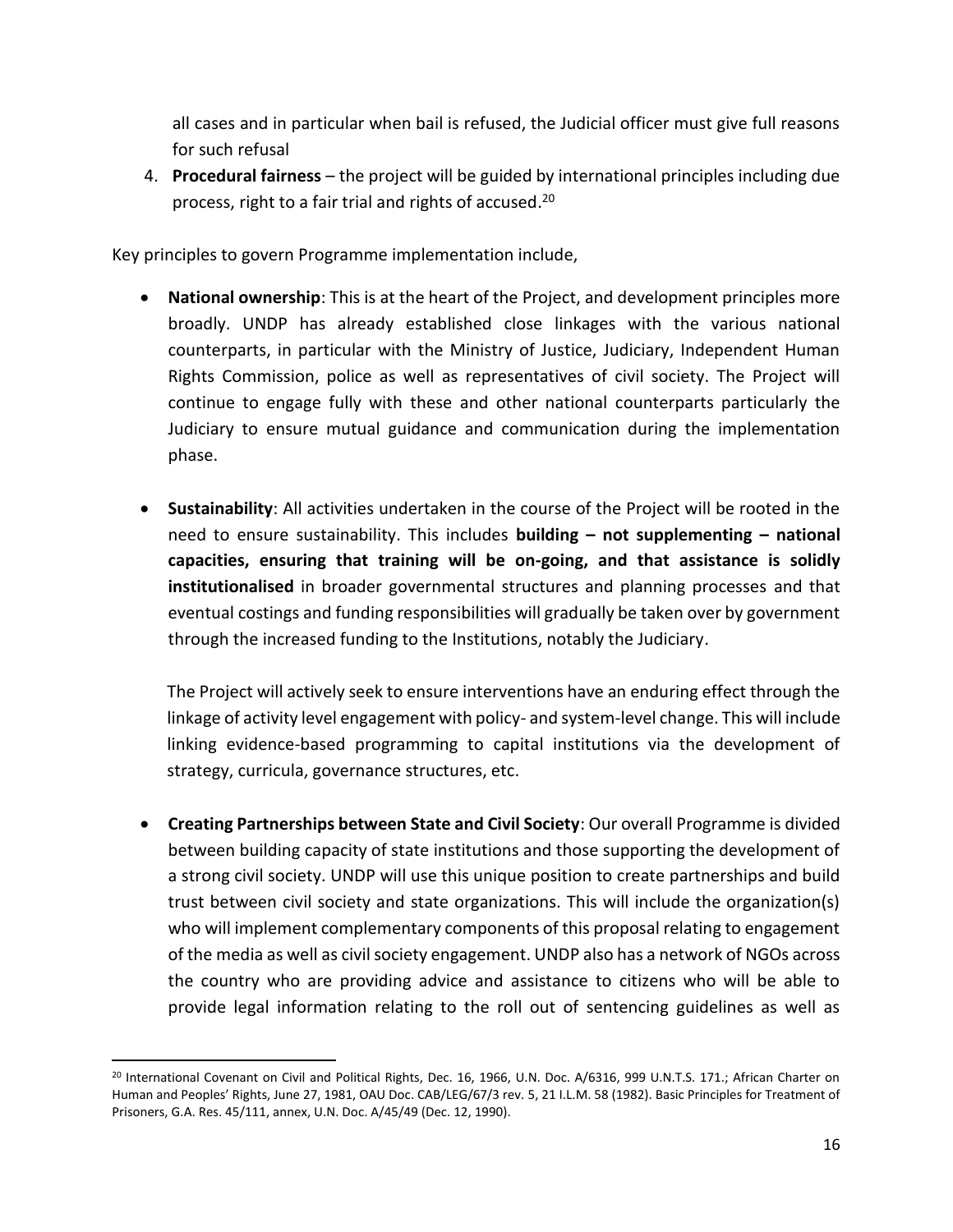undertaking complementary monitoring of cases in line with that envisaged in the INL concept note.

• **Flexibility**: The Project will aim to support the creation of an environment that is conducive to development, however it is recognised that the Project is not without its risks. Accordingly, Project outputs and activities will be adapted, as necessary, to adjust to changes affecting the achievement of overall goals, including vis-à-vis national partners. In particular the Programme may seek to deploy staff temporarily or on a more permanent basis if the need arises particularly once the new guidelines are rolled out. A thorough risk log will be maintained and updated, and mitigation measures adopted as necessary. The Project will be reviewed at the end of each year, providing opportunities to assess for modification. Furthermore, the Project has a Project Review Board (PRB), which will convene twice a year. The PRB builds into the programmatic cycle additional opportunities to assess what is working and what is not. Such oversight and ongoing engagement enables the Project to "scale up" or "scale-down" activities in ways that respond most effectively to 'on-the-ground' changes and context.

#### *Partnerships and Coordination*

The Project works in synergy with sister agencies in the United Nations Country Team (UNCT) through the institutionalized coordination mechanism of the Transitional Joint Vision. UNDP also participates in monthly meetings of the Justice Sector Coordination Office (JSCO), At the level of implementation, the project has built strong partnerships with the IRC, GIZ, ASJP, UNIPSIL, UNFPA and UNICEF to ensure complementarity in our work and avoid overlaps. Given the size of ASJP's programme the UNDP Access to Justice Project is actively engaged with them to ensure complementarity of activities. UNDP will also work with the American Bar Association (ABA) to provide a critical review to the draft guidelines. The ABA and UNDP have a global institutional partnership which allows them to provide pro-bono reviews of legislation and policies. A team of experts has previously done so with the Criminal Procedure Law identifying the lack of sentencing guidelines as a critical gap requiring attention.

#### **Management Arrangements**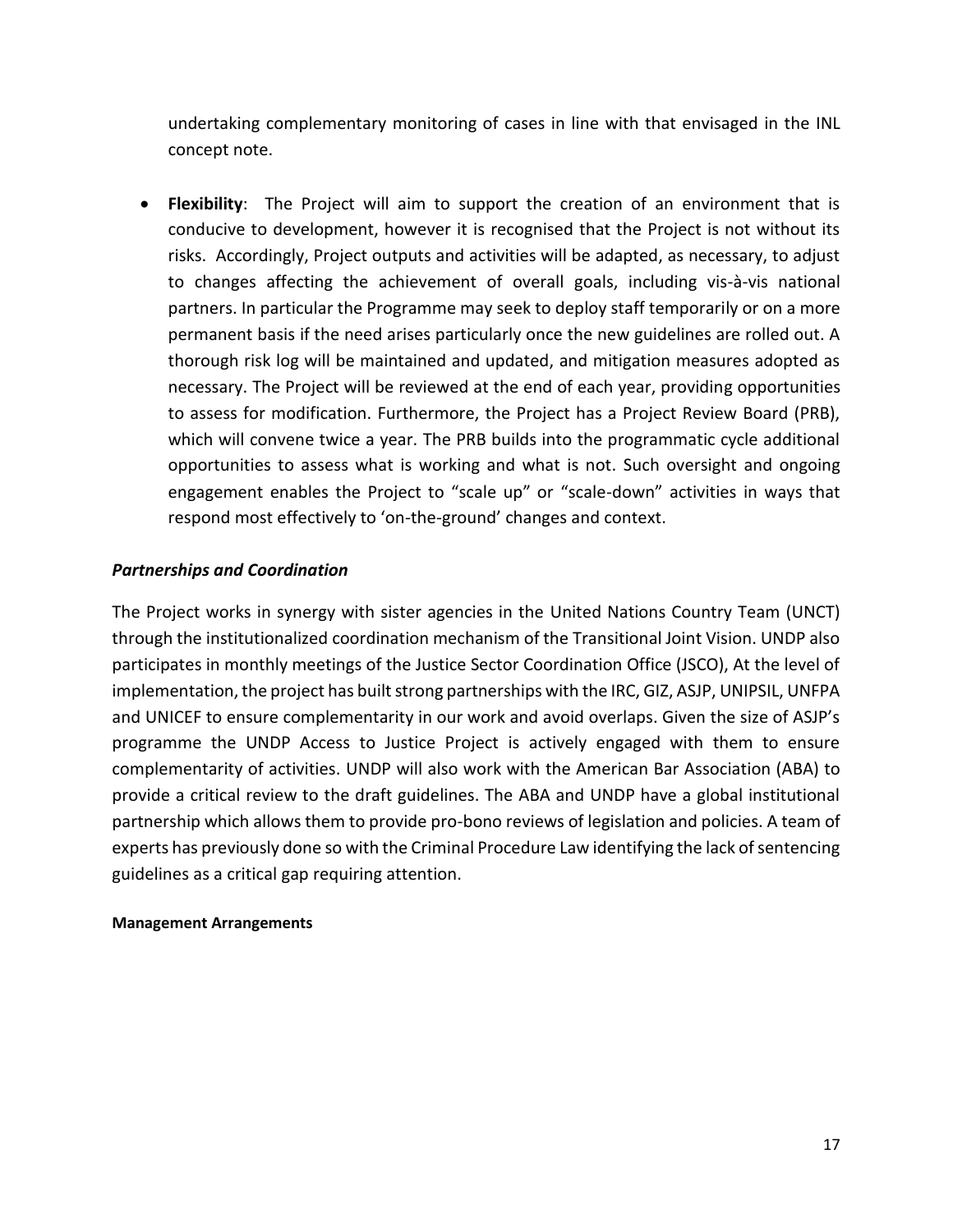

The project is being executed by UNDP under the DEX modality under the overall coordination of the Ministry of Justice. Under this project, UNDP will partner with relevant government ministries and other partners, notably the British Government's Access to Security and Justice Programme (ASJP), UNICEF, and other UN Agencies, as well as NGOs, to implement activities specified in Annual Work Plans (AWPs).

The **Project Review Board (PRB)** will be chaired by a representative of the national counterpart (Judiciary), co-chaired by UNDP and its members will include INL and US Embassy Political Affairs Officer in Sierra Leone as well as other implementing partners. To ensure optimal project coordination, the Project Review Board can invite other partners as needed. The role of the Project Board will be to:

- (i) Make management decisions when these are sought by the Project Manager
- (ii) Based on the approval of AWPs, review implementation progress
- (iii) Review and make recommendations on revisions to the project, when tolerances have been exceeded
- (iv) Review and make recommendations on the funding of the project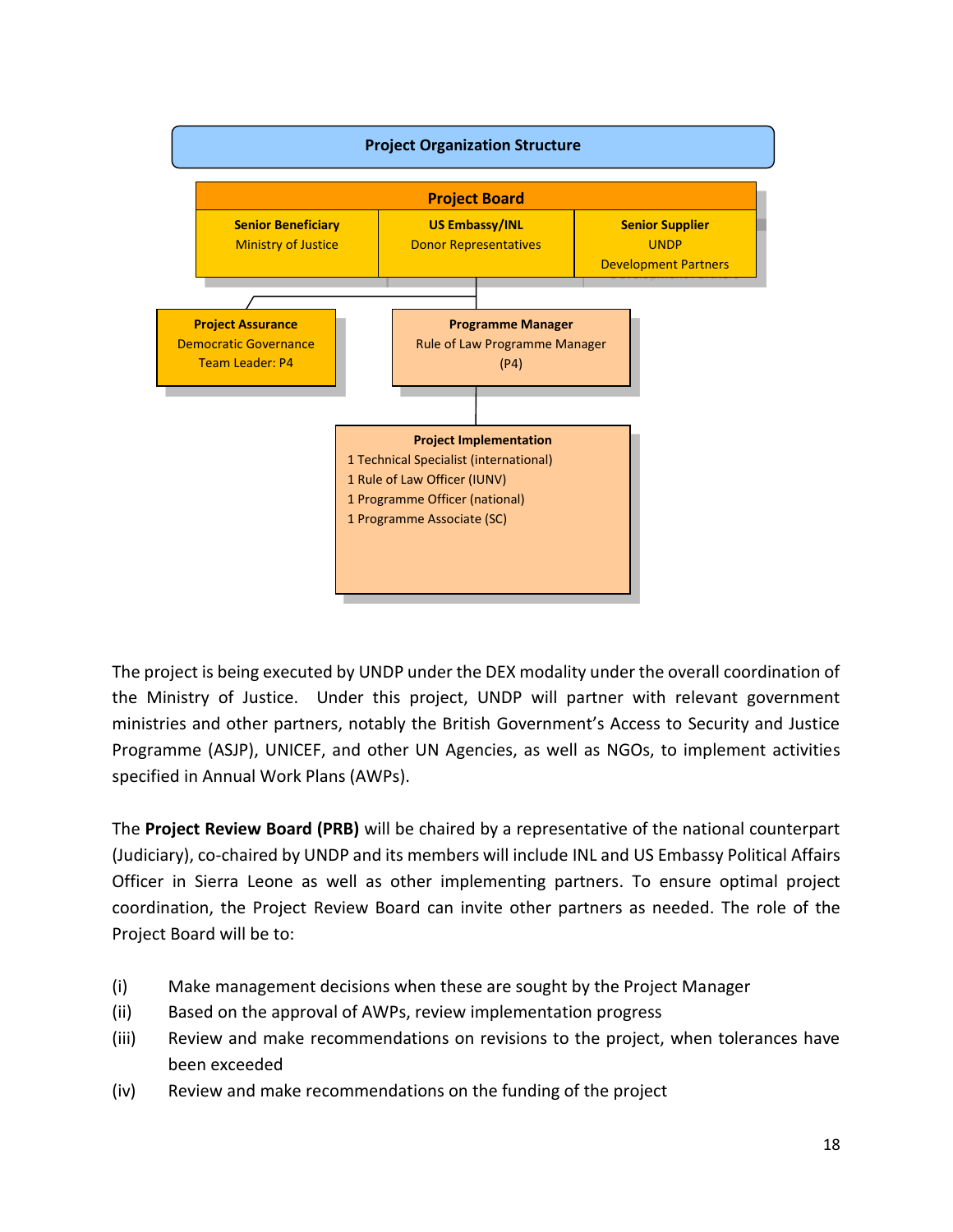- (v) Review progress towards the project's overall objective and intended outputs
- (vi) Review and recommend on other actions in special circumstances

The Project Review Board will also be responsible for resolving any emerging conflicts or problems that could negatively impact on the project's implementation. The Project Review Board meets twice a year or more frequently if need be and meetings will be recorded through minutes and participants lists.

The Project will contribute to UNDP's larger UNDP Access to Justice Programme. The **Project Team** will be composed of a Rule of Law **Programme Manager (PM)** who manages the Access to Justice Programme. The PM will supervise: a Technical Specialist, a Rule of Law Officer (IUNV), a Programme Officer and a Programme Associate who will be responsible for the day to day implementation of the project. The Programme Manager will provide oversight; quality assurance and technical support where required. All personnel will be based in Freetown, with regular visits the provinces to monitor activities closely. As mentioned previously the Programme is designed to ensure flexibility and if required by a change in circumstances in the field, staff may be deployed temporarily outside of Freetown. The Project Team will be in charge of the day-today implementation of the project, including the work plan, budget planning and oversight, drafting terms of reference for the acquisition of services and goods, elaborating and implementing a procurement plan, and the oversight of operations. The PM will be responsible for ensuring the project Results are achieved within the predicted timelines, and providing financial and progress reports as required.

The Project will be implemented through a combination of direct implementation, partnerships with government and administrative counterparts, and I/NGO implementation modalities, under the overall coordination of project boards and in line with UNDP's results-based management approach.

The **UNDP Country Office** in Sierra Leone will provide general supervision and project assurance.

#### **7. Monitoring and Evaluation Framework**

Project monitoring and evaluation (M&E) will be conducted in line with CPAP and the UN Transitional Joint Vision for Sierra Leone plans. The Project Review Board involving UNDP, INL and the Judiciary will be in charge of overall programme oversight. The Board will hold regular meetings to discuss the programme implementation and assess its progress. The Results and Resources Framework (RRF) incorporated into this document will be the touchstone for performance monitoring and reporting. The Government of Sierra Leone and UNDP will be responsible for setting up the necessary M&E mechanisms in order to ensure continuous M&E of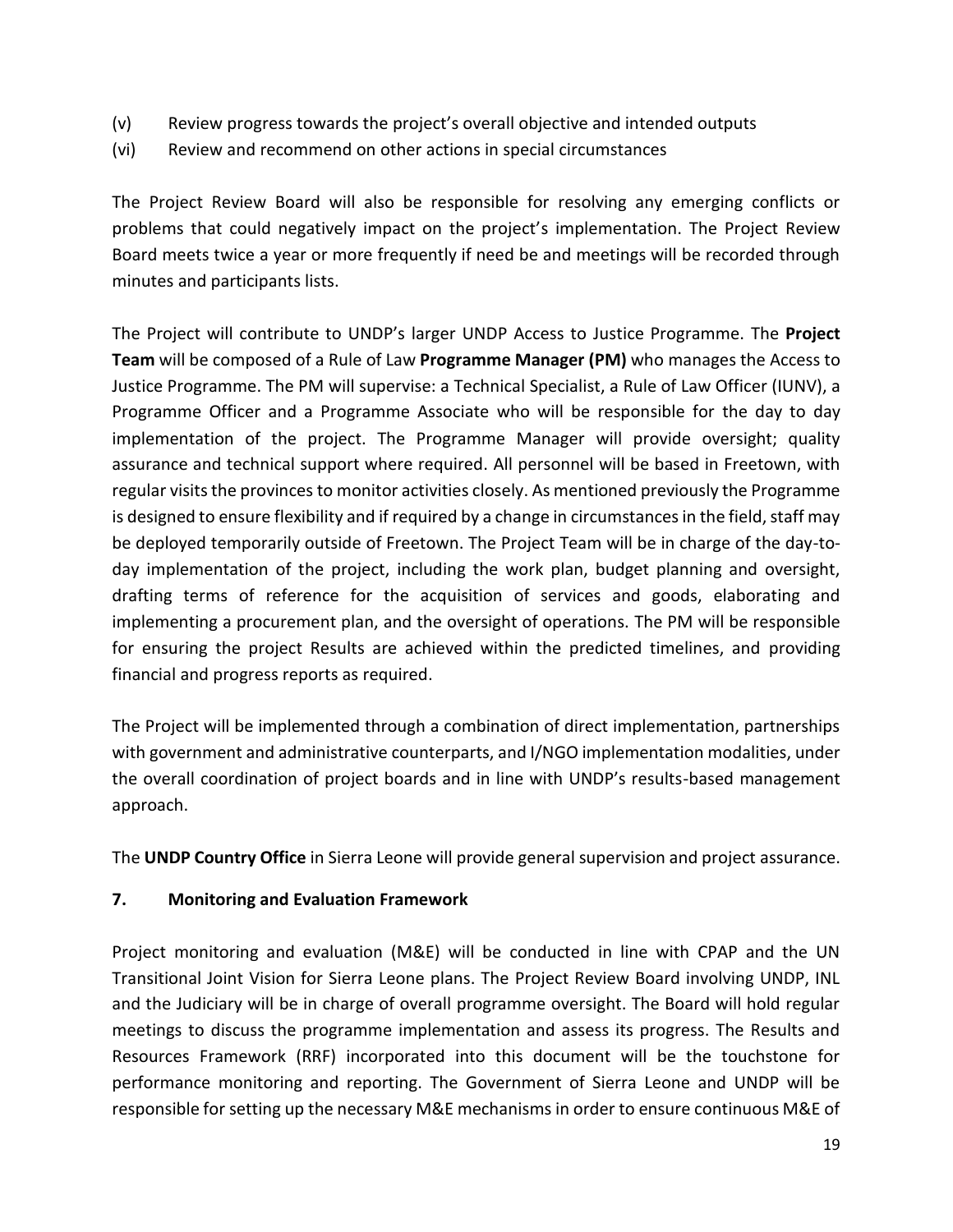the project's results and impact, as well as to ensure efficient resource utilization, accountability, transparency and integrity.

### *M&E Plan*

Tracking the achievement of planned results for each activity within the annual work plan and reporting progress to the Project Review Board and giving feedback to the implementing partners will be the responsibility of the Programme Manager (PM). The PM, will ensure that a resultsbased monitoring plan is developed and approved by the Project Review Board, with SMART indicators which will facilitate effective monitoring. The Project Manager will provide semiannual results reports to the Project Review Board, or as often as is required by the Board.

The specific mechanisms that will be used to monitor the achievement of results will include:

- i. Semi-annual progress and financial reports, prepared by the Project Manager for review by the Project Board; a standard reporting format will be used;
- ii. Annual progress report, technical and financial report prepared by the annual work plan implementing agency and/or the ERP Atlas system at the end of the year;
- iii. Semi-annual meetings of the Project Review Board will be convened to review progress reports and to ensure the project results are achieved and where necessary, recommend a change in implementation strategy.

All programme activities will be closely monitored by UNDP Country Office. The project shall be subject to the internal and external auditing procedures laid down in the Financial Regulations, Rules and directives of UNDP. UN staff working in the joint UN Field Offices will be mobilized to provide monitoring functions at the field level.

#### **8. Legal Context**

The programme document shall the instrument referred to as such in Article 1of the SBAA between the Government of Sierra Leone and UNDP, signed on the 21st December 1977. Consistent with the Article 111 of the Standard Basic Assistance Agreement, the responsibility for the safety and security of the executing agency and its personnel and property, and of UNDP's property in the executing agency's custody, rests with the executing agency.

The executing agency shall:

(i) Put in place an appropriate security plan, and maintain the security plan, taking into account the security situation in the country where the programme is being carried;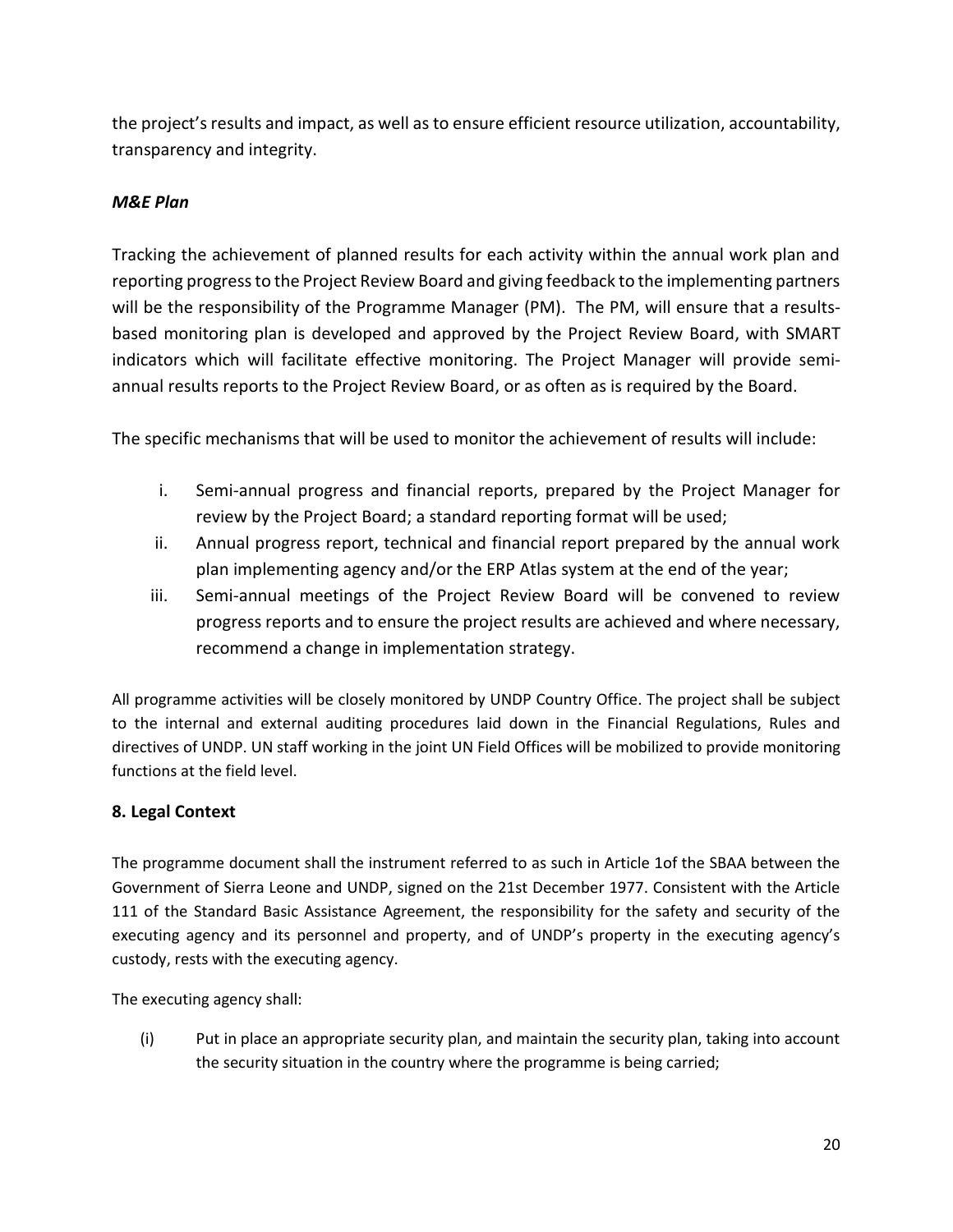(ii) Assume all risks and liabilities related to the executing agency's security, and the full implementation of the security plan.

UNDP reserves the right to verify whether such a plan is in place, and to suggest notifications to the plan when necessary. Failure to maintain and implement an appropriate security plan as required hereunder shall be deemed a beach of this agreement.

The executing agency agrees to undertake all reasonable efforts to ensure that none of the UNDP funds received pursuant to the Programme Document are used to provide support to individuals or entities associated with terrorism and that the recipients of any amounts provided by UNDP hereunder do not appear on the list maintained by the Security Council Committee established pursuant to resolution 1267 (1999). The list on the accessed vi[a http://www.un.org/Docs/sc/committees/1267/1267Listing.htm.](http://www.un.org/Docs/sc/committees/1267/1267Listing.htm) This provision must be included in all sub – contracts or sub – agreements entered into under this Programme Document.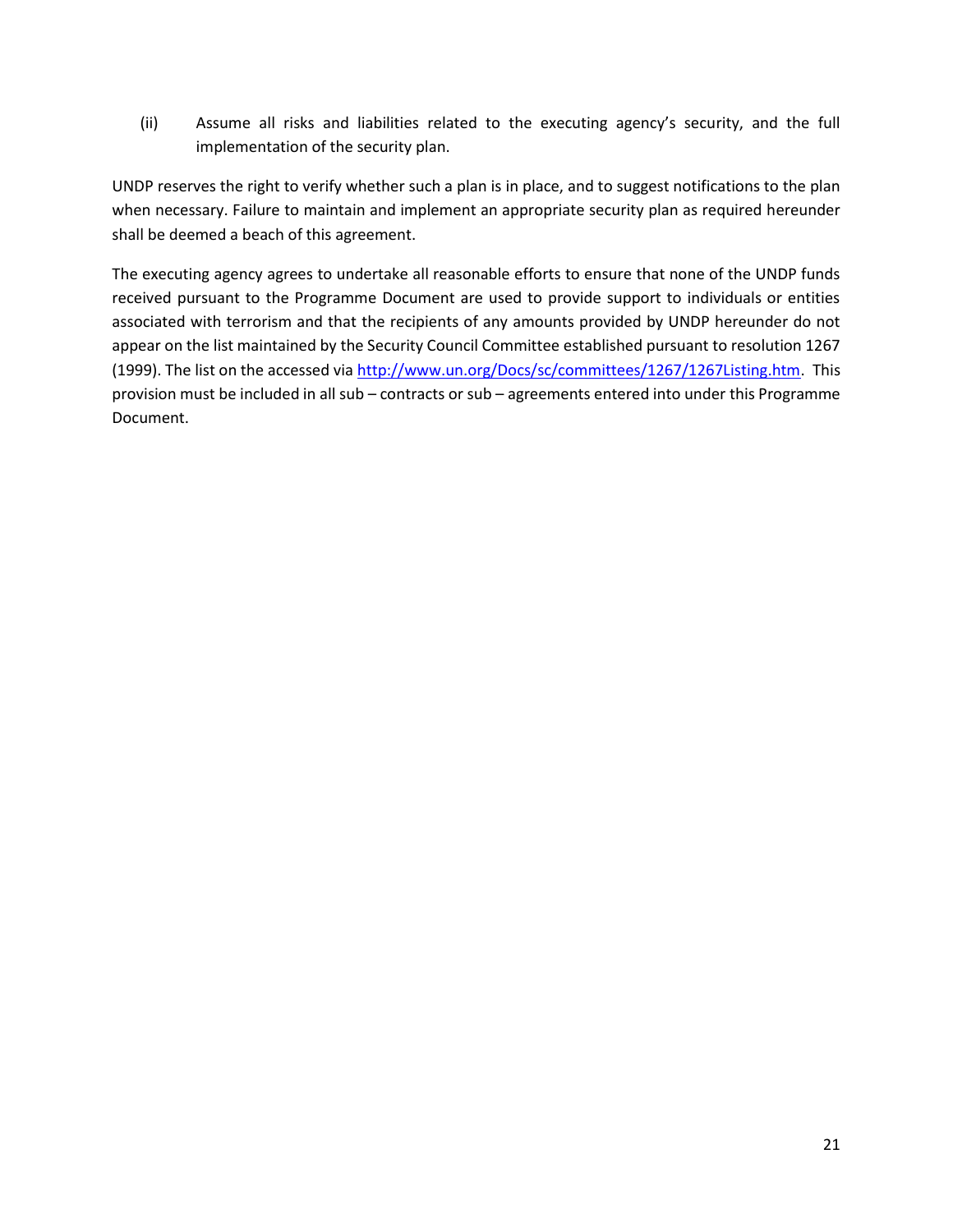# **ANNEX 1 – Results and Resource framework**

| Intended Outcome as stated in the Country Programme Results and Resource Framework: Justice and security sector delivery systems improved in<br>compliance with international human rights standards             |                                                                                                                                                   |           |                    |  |  |  |  |  |  |  |
|------------------------------------------------------------------------------------------------------------------------------------------------------------------------------------------------------------------|---------------------------------------------------------------------------------------------------------------------------------------------------|-----------|--------------------|--|--|--|--|--|--|--|
| Outcome indicators as stated in the Country Programme Results and Resources Framework, including baseline and targets:<br>Indicator: Sentencing and Bail Policy and Guidelines in place and consistently applied |                                                                                                                                                   |           |                    |  |  |  |  |  |  |  |
| Baseline: 0                                                                                                                                                                                                      |                                                                                                                                                   |           |                    |  |  |  |  |  |  |  |
| Targets: 70 %                                                                                                                                                                                                    |                                                                                                                                                   |           |                    |  |  |  |  |  |  |  |
|                                                                                                                                                                                                                  | Applicable Key Result Area (from 2014 - 2017 UNDP Strategic Plan): (b) Citizen expectations for voice, development, the rule of law and           |           |                    |  |  |  |  |  |  |  |
|                                                                                                                                                                                                                  | accountability are met by stronger systems of democratic governance, and (c) Countries have strengthened institutions to progressively deliver    |           |                    |  |  |  |  |  |  |  |
| universal access to basic services.                                                                                                                                                                              |                                                                                                                                                   |           |                    |  |  |  |  |  |  |  |
|                                                                                                                                                                                                                  | Partnership Strategy: The Project will envisage establishment of a WG comprising key justice partners and chaired by the Judiciary who will guide |           |                    |  |  |  |  |  |  |  |
|                                                                                                                                                                                                                  | implementation of the Project to ensure its success. There will also be a Project Steering Committee which will meet quarterly.                   |           |                    |  |  |  |  |  |  |  |
|                                                                                                                                                                                                                  | Project title and ID (ATLAS Award ID): Promoting Transparency in Sierra Leone's Judiciary - Project Proposal for WACSI Sierra Leone               |           |                    |  |  |  |  |  |  |  |
| Programme                                                                                                                                                                                                        |                                                                                                                                                   |           |                    |  |  |  |  |  |  |  |
| <b>INTENDED OUTPUTS</b>                                                                                                                                                                                          | <b>INDICATIVE ACTIVITIES</b>                                                                                                                      | 2015-2016 | <b>RESPONSIBLE</b> |  |  |  |  |  |  |  |
| <b>INPUTS</b><br><b>PARTIES</b>                                                                                                                                                                                  |                                                                                                                                                   |           |                    |  |  |  |  |  |  |  |
| <b>Output 1: Sentencing - and Bail Policies and Guidelines are adopted by the mandated judicial authorities</b>                                                                                                  |                                                                                                                                                   |           |                    |  |  |  |  |  |  |  |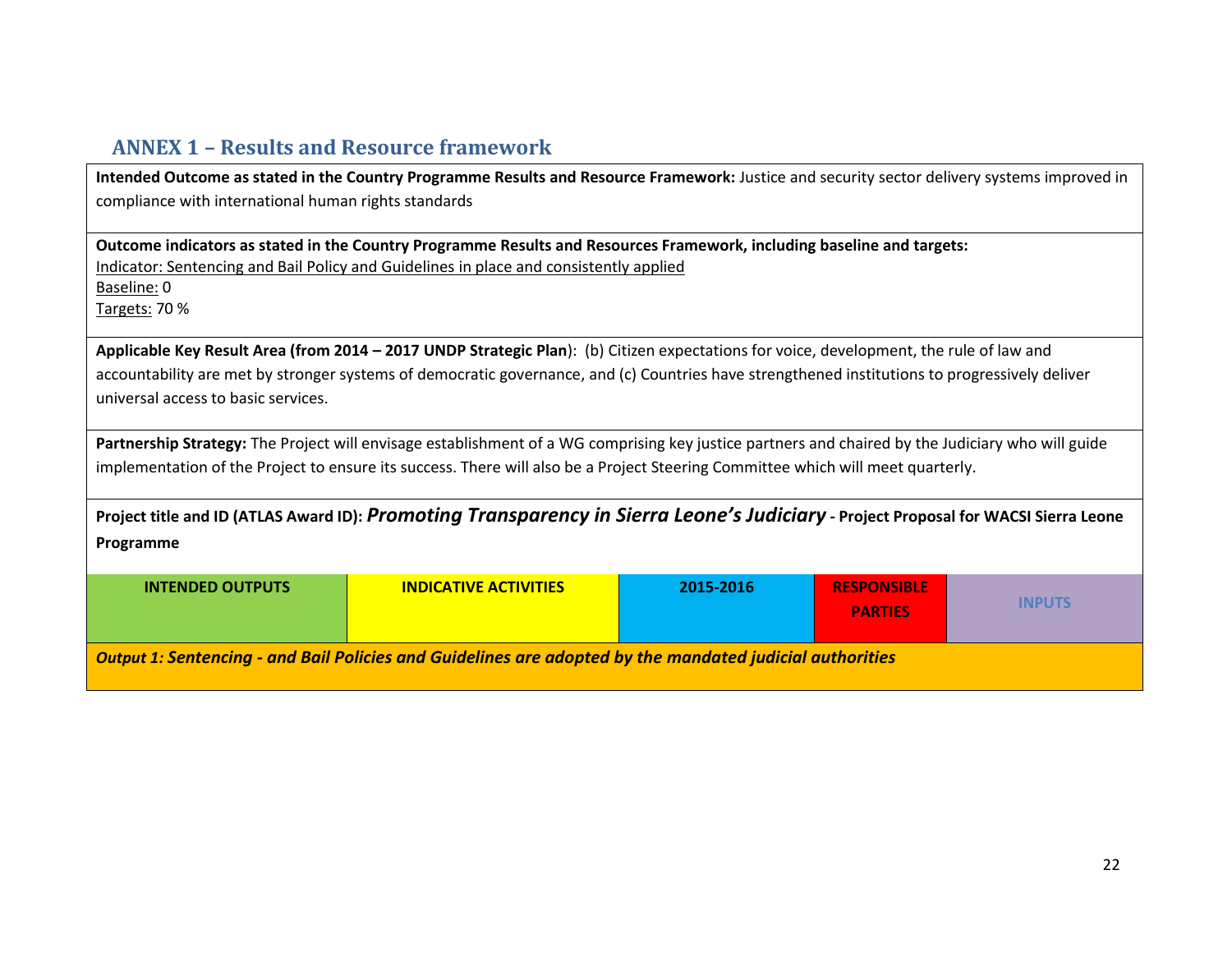| Indicators: |                            | List activity results and associated                               | \$180,000 | \$65,000 | Judiciary, UNDP | \$245,000 |
|-------------|----------------------------|--------------------------------------------------------------------|-----------|----------|-----------------|-----------|
|             | WG established (M/F)       | actions needed to produce each output<br>or annual output targets. |           |          |                 |           |
|             | WG knowledge of the        |                                                                    |           |          |                 |           |
|             | process of developing      | <b>Activity Result 1.1: A Working</b>                              |           |          |                 |           |
|             | sentencing and bail        | Group is established on bail and                                   |           |          |                 |           |
|             | reforms is enhanced        | sentencing issues, chaired by the                                  |           |          |                 |           |
|             | Assessment completed       | Judiciary and sentencing and bail                                  |           |          |                 |           |
|             | with sex disaggregated     | policies are adopted                                               |           |          |                 |           |
|             | data                       | Action 1.1.1: Development of ToRs                                  |           |          |                 |           |
|             | <b>Gender Sensitive</b>    | for the WG including mandate,                                      |           |          |                 |           |
|             | Sentencing and bail Policy | membership and responsibilities                                    |           |          |                 |           |
|             | adopted                    | with WG established early in the                                   |           |          |                 |           |
|             | General institutional and  | project cycle                                                      |           |          |                 |           |
|             | public awareness of        |                                                                    |           |          |                 |           |
|             | <b>Sentencing Policy</b>   | Action 1.1.2: Support the WG with                                  |           |          |                 |           |
|             | enhanced                   | international consultant and experts                               |           |          |                 |           |
| Baseline:   |                            | and conduct an assessment of                                       |           |          |                 |           |
|             |                            | current sentencing and bail                                        |           |          |                 |           |
|             | No WG in place             | practices for men and women                                        |           |          |                 |           |
|             | No assessment been         | including identification of the                                    |           |          |                 |           |
|             | undertaken of current      | issues, challenges and key priorities                              |           |          |                 |           |
|             | legislation and practices  | being informed by a review of                                      |           |          |                 |           |
|             | No sentencing policy in    | existing legislation, key precedents                               |           |          |                 |           |
|             | place                      | and best practices.                                                |           |          |                 |           |
| Targets:    |                            | Action 1.1.3: Exposure visit                                       |           |          |                 |           |
|             |                            | (preferably South/South                                            |           |          |                 |           |
|             | WG in place comprised of   | engagement) to a country that has                                  |           |          |                 |           |
|             | Judiciary, Police,         |                                                                    |           |          |                 |           |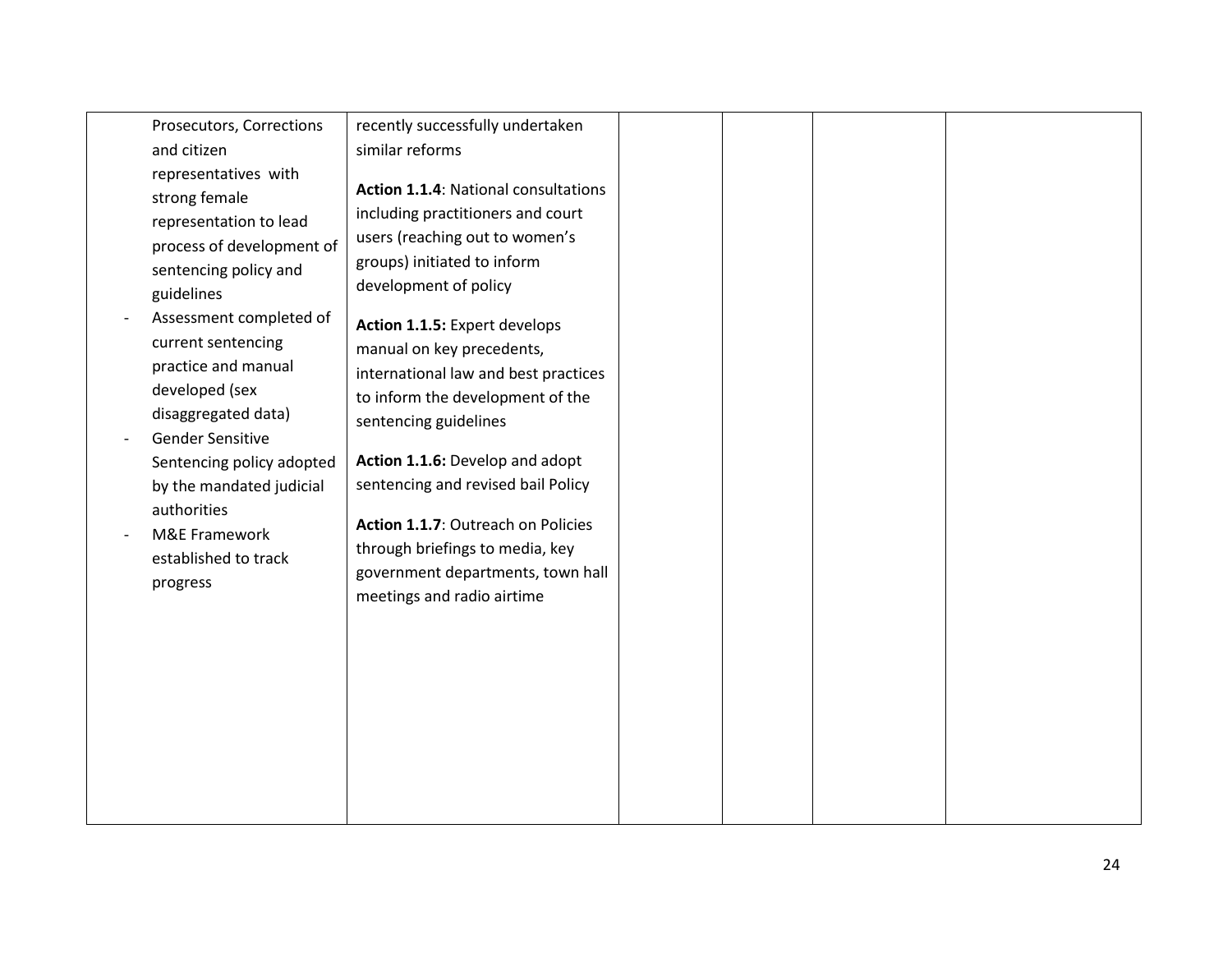| Indicators:                                                                                                                                                                                        | <b>Activity Result 1.2: Sentencing and</b>                                                                                                                                                                                                                                                                                                                                                                                                                                          | \$100,000 | Judiciary, UNDP | \$100,000 |
|----------------------------------------------------------------------------------------------------------------------------------------------------------------------------------------------------|-------------------------------------------------------------------------------------------------------------------------------------------------------------------------------------------------------------------------------------------------------------------------------------------------------------------------------------------------------------------------------------------------------------------------------------------------------------------------------------|-----------|-----------------|-----------|
|                                                                                                                                                                                                    | bail guidelines produced in                                                                                                                                                                                                                                                                                                                                                                                                                                                         |           |                 |           |
| Guidelines completed and                                                                                                                                                                           | partnership with Judiciary, Law                                                                                                                                                                                                                                                                                                                                                                                                                                                     |           |                 |           |
| agreed by sentencing WG                                                                                                                                                                            | <b>Officers Department, Police and</b>                                                                                                                                                                                                                                                                                                                                                                                                                                              |           |                 |           |
| Baseline:                                                                                                                                                                                          | <b>Legal Profession and outreach</b>                                                                                                                                                                                                                                                                                                                                                                                                                                                |           |                 |           |
|                                                                                                                                                                                                    | material developed and                                                                                                                                                                                                                                                                                                                                                                                                                                                              |           |                 |           |
| No guidelines in place                                                                                                                                                                             | disseminated                                                                                                                                                                                                                                                                                                                                                                                                                                                                        |           |                 |           |
| Targets:<br>General guidelines<br>developed to assist Judges<br>in determining sentence<br>tariffs. Guidelines will be<br>gender sensitive.<br>Guidelines developed for<br>a minimum of 7 offences | Action 1.2.1: Develop gender<br>sensitive sentencing and bail<br>guidelines under the leadership of<br>the Judiciary including both general<br>guidelines and for specific offences<br>including transnational crimes<br>Action 1.2.2: Consultation meetings<br>on the draft guidelines comprising<br>key stakeholders in the justice<br>sector to ensure these are easily<br>understood and of utility<br>Action 1.2.3: Guidelines adopted by<br>the mandated judicial authorities |           |                 |           |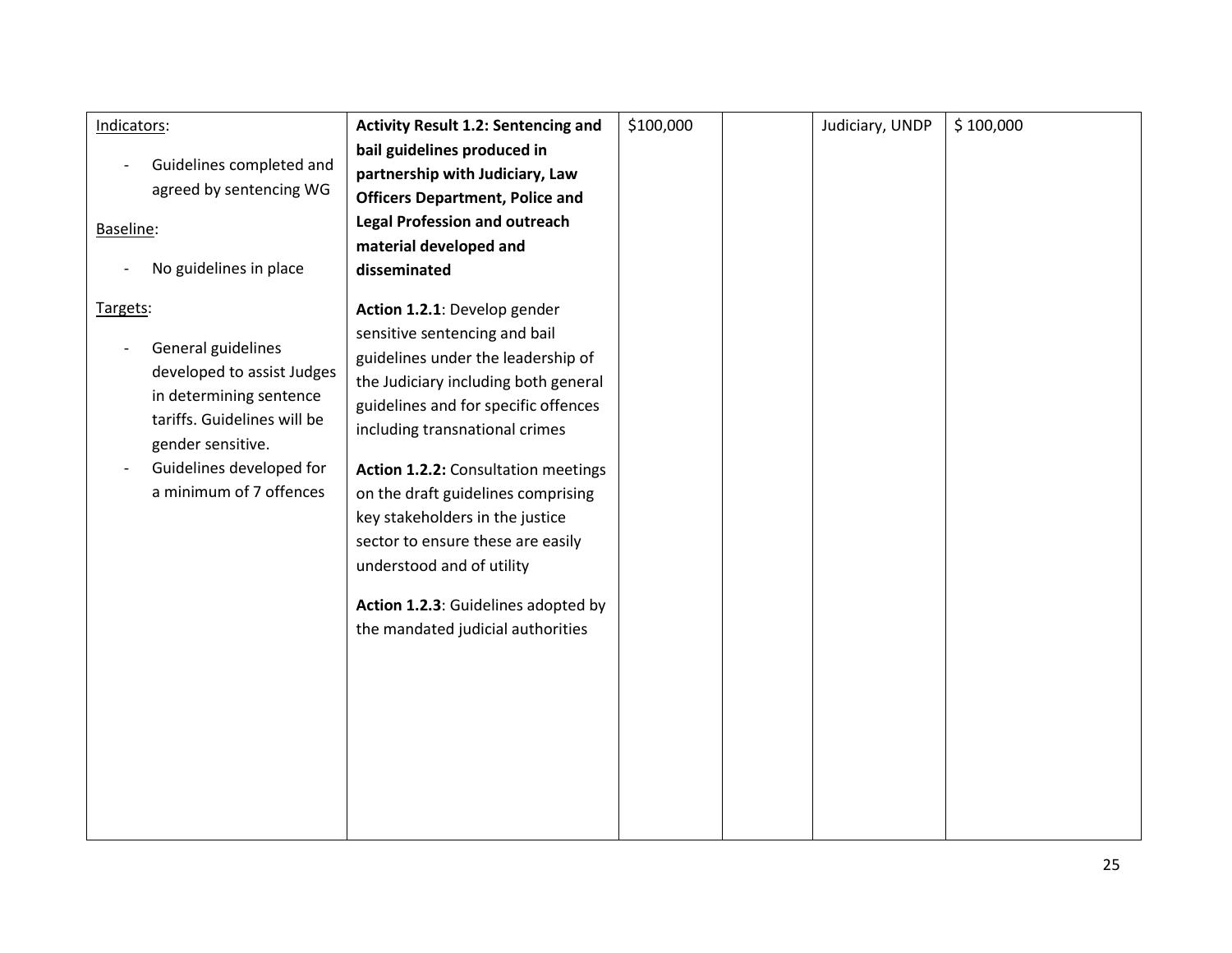|                                                                                                                                                                                                                                                                                                                                                                                                                                                                                                                                                                                          | <b>Output 2: Sentencing/Bail guidelines are in place and consistently applied</b>                                                                                                                                                                                                                                                                                                                                                                                                                                                                                                                                                                                                                                            |           |           |                 |           |  |  |  |  |
|------------------------------------------------------------------------------------------------------------------------------------------------------------------------------------------------------------------------------------------------------------------------------------------------------------------------------------------------------------------------------------------------------------------------------------------------------------------------------------------------------------------------------------------------------------------------------------------|------------------------------------------------------------------------------------------------------------------------------------------------------------------------------------------------------------------------------------------------------------------------------------------------------------------------------------------------------------------------------------------------------------------------------------------------------------------------------------------------------------------------------------------------------------------------------------------------------------------------------------------------------------------------------------------------------------------------------|-----------|-----------|-----------------|-----------|--|--|--|--|
| Indicators:<br><b>Training modules</b><br>completed and approved<br>by WG<br>Resource materials<br>including SOPs and<br>guidance notes approved<br>by WG<br>No. and $%$ (M/F) of<br>Judges, Registrars<br>Prosecutors, Lawyers,<br>Police, Parliamentary<br>Oversight Committee and<br>Civil Society who have<br>successfully completed<br>training programmes<br>Courts where sentencing<br>guidelines introduced are<br>functioning with<br>sentencing decisions<br>being applied with<br>increasing uniformity<br>Improvement in respect<br>for procedures and due<br>practice noted | <b>Output 2.1: Training modules</b><br>developed and implemented with<br>selected Police Investigators,<br>Judges, Prosecutors, Registrars,<br><b>Defence Counsels and Civil Society</b><br>Action 2.1.1: Development of<br>training curricula for men and<br>women by SL Govt, including SOPs<br>and guidance notes on utilizing the<br>guidelines.<br>Action 2.1.2: Training programme<br>for Judges, Magistrates, Registrars,<br>Police, LOD staff and Defence<br>Counsels (M/F) on new policies and<br>guidelines<br>Action 2.1.3: Training &<br>informational programmes targeting<br>civil society and community leaders<br>Action 2.1.4: Mentoring by<br>international experts and<br>practitioners on implementation | \$155,000 | \$200,000 | Judiciary, UNDP | \$325,000 |  |  |  |  |
| Baseline:<br>Practitioners including<br>Judiciary have not                                                                                                                                                                                                                                                                                                                                                                                                                                                                                                                               | Action 2.1.5: Printing of guidelines<br>and distribution of guidelines (as                                                                                                                                                                                                                                                                                                                                                                                                                                                                                                                                                                                                                                                   |           |           |                 |           |  |  |  |  |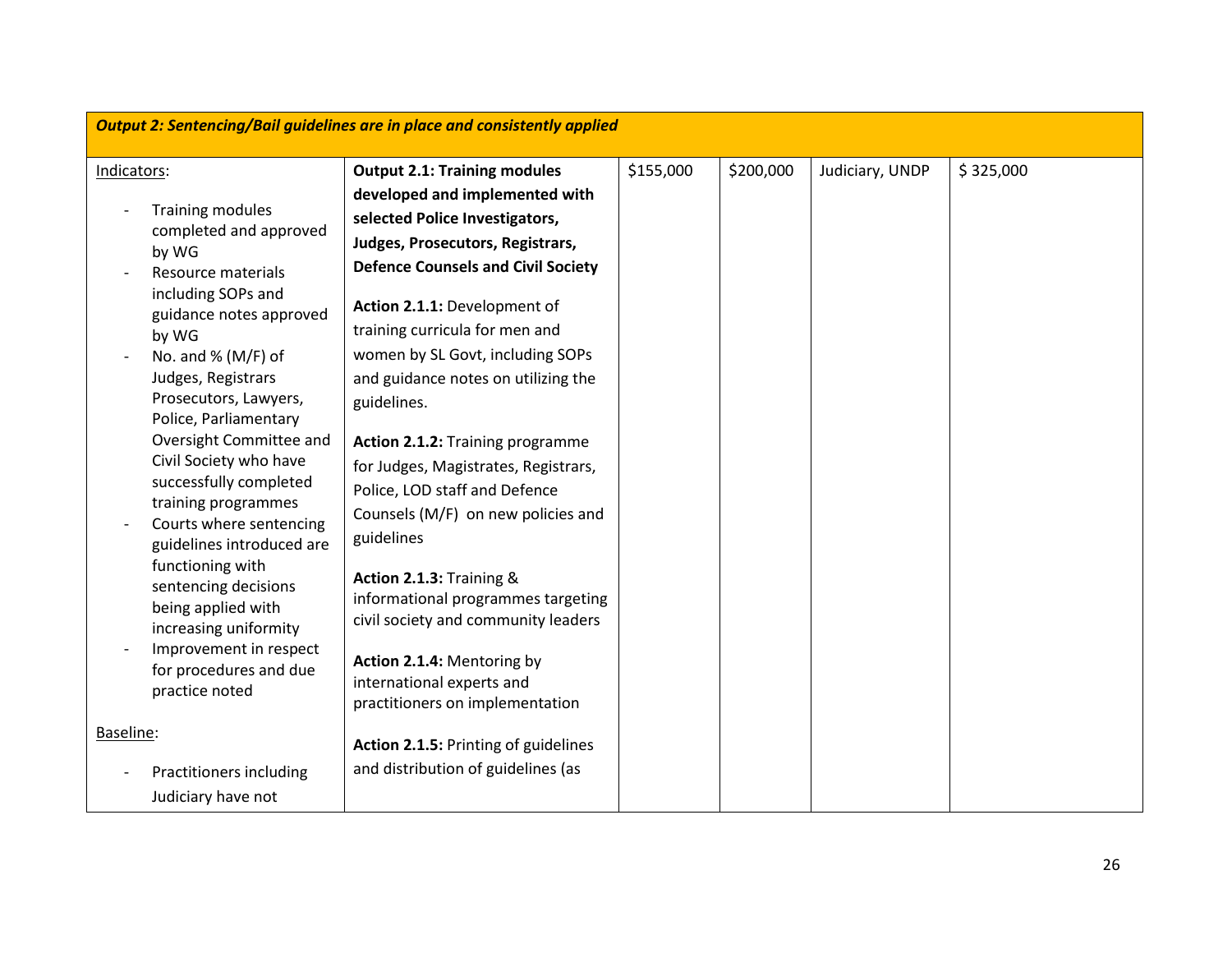| received training on<br>guidelines.<br>Targets:<br>Practitioners including<br>Judiciary are aware of<br>guidelines including their<br>application in the Courts                                                                                                               | well as explanatory documents)<br>nationally                                                                                                                                                                                                                                                                                                                                                                                                                                                                                                                                         |         |         |         |
|-------------------------------------------------------------------------------------------------------------------------------------------------------------------------------------------------------------------------------------------------------------------------------|--------------------------------------------------------------------------------------------------------------------------------------------------------------------------------------------------------------------------------------------------------------------------------------------------------------------------------------------------------------------------------------------------------------------------------------------------------------------------------------------------------------------------------------------------------------------------------------|---------|---------|---------|
| Indicators:<br>Baseline / Needs<br>assessment is finalized<br>Equipment is in place<br>Judicial staff capacitated<br>to manage the CMS<br>Reliable case data is<br>available<br>Baseline:<br>Partial tracking and case<br>management systems<br>currently in place<br>Target: | Output 2.2: A case management<br>system is set-up and implemented<br>in Judiciary HQ and selected regions<br>to ensure for better management<br>and monitoring of the uniform<br>application of the Sentencing<br><b>Guidelines and Policies</b><br><b>Action 2.2.1:</b><br>Needs Assessment finalised together<br>with development partners and<br>respective commitment and support<br>clarified<br>Action 2.2.2: Hiring of a national<br>case management and IT consultant<br>expert to set-up and implement the<br>context-relevant and cost-effective<br>case management system | 100,000 | 178,000 | 278,000 |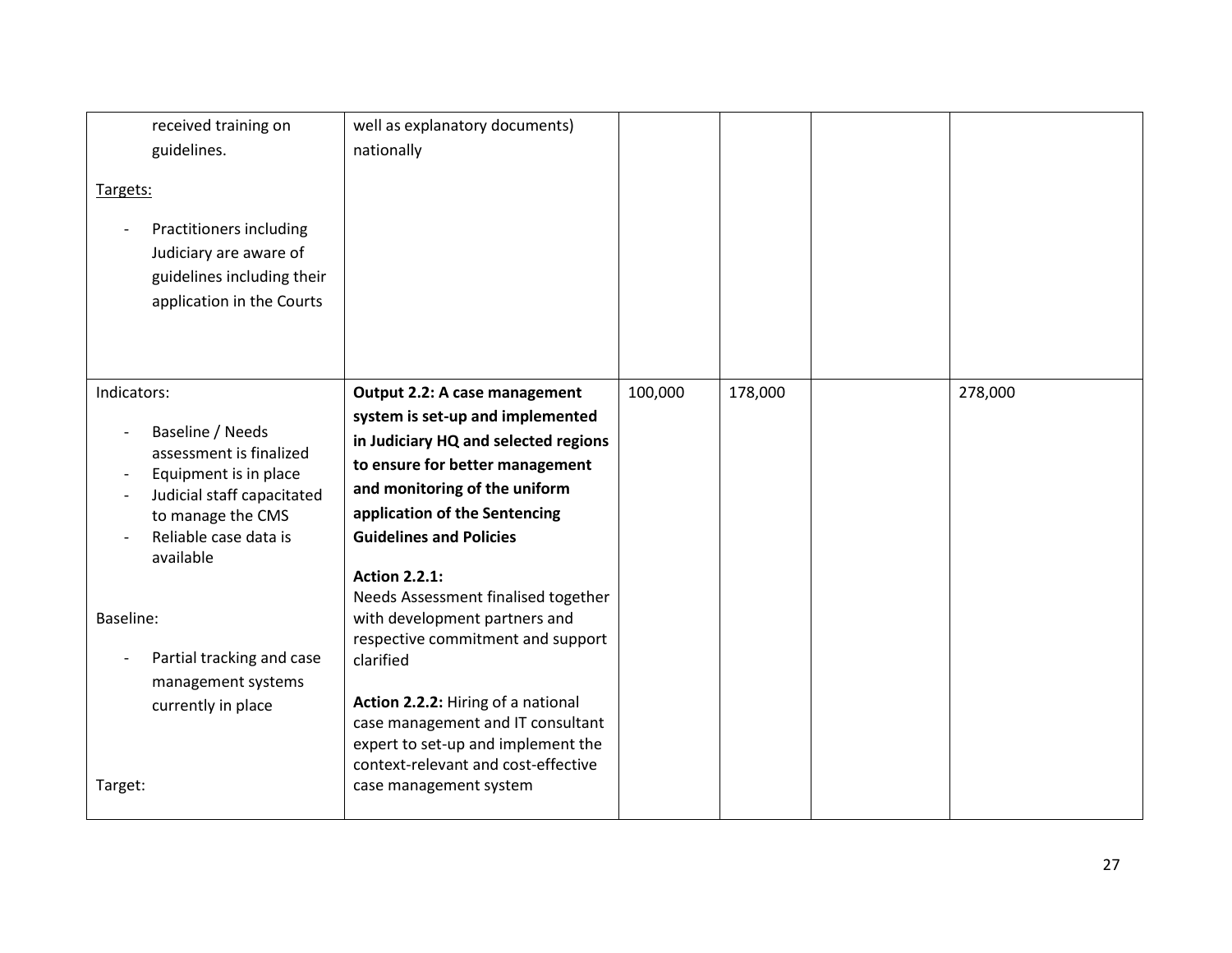| Electronic<br>case<br>management systems in<br>place and able to track<br>uniformity in application<br>of Sentencing and Bail<br><b>Polices and Guidelines</b>                                                         | Action 2.2.3: Training by national<br>expert of key Judicial staff to<br>operate and apply the case<br>management system<br>Action 2.2.4: Equipment in place in<br>selected Courts where guidelines<br>will be in place to facilitate<br>implementation and oversight of the<br>process<br>Action 2.2.5: Final report developed<br>by the National expert consultant<br>with recommendations on a way<br>forward to implementing the CMS<br>nationwide |          |           |                 |           |
|------------------------------------------------------------------------------------------------------------------------------------------------------------------------------------------------------------------------|--------------------------------------------------------------------------------------------------------------------------------------------------------------------------------------------------------------------------------------------------------------------------------------------------------------------------------------------------------------------------------------------------------------------------------------------------------|----------|-----------|-----------------|-----------|
| Indicators:                                                                                                                                                                                                            | Output 2.3: Citizens are aware of                                                                                                                                                                                                                                                                                                                                                                                                                      | \$25,200 | \$100,000 | Judiciary, UNDP | \$125,200 |
| Court monitoring data<br>reflect the increase in<br>knowledge on the<br>sentencing guidelines<br>amongst court users<br>Baseline:<br>Currently, there are only<br>sentencing guidelines for<br>SGBV offences and no or | the introduction of sentencing<br>guidelines and their implications<br>Action 2.3.1: Informational<br>materials, e.g. briefings, posters and<br>flyers developed on new guidelines<br>targeting media, court users also<br>with low literacy levels and citizens<br>and distributed to Courts, Police<br>Stations, legal aid offices                                                                                                                   |          |           |                 |           |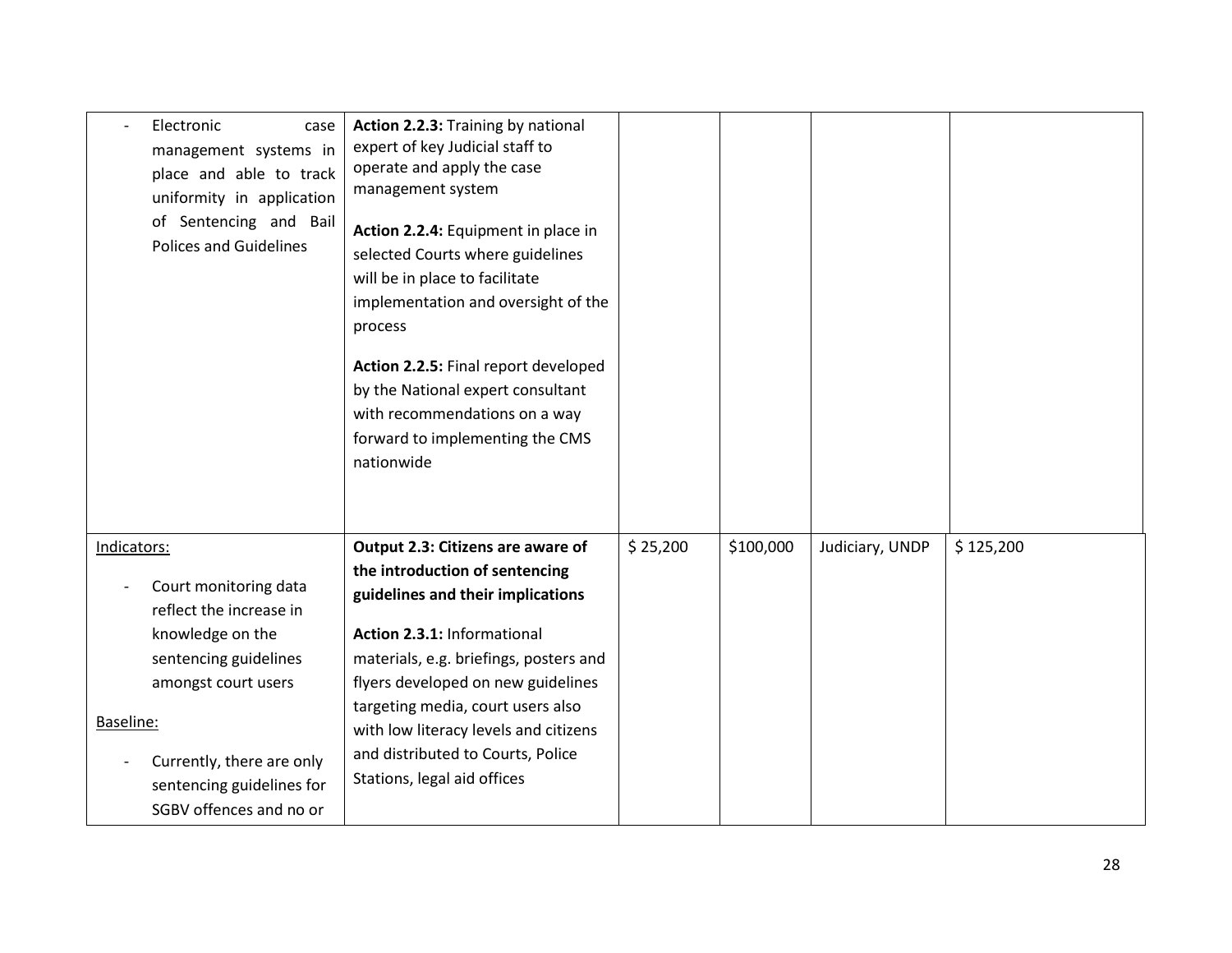| little knowledge of the<br>importance of sentencing<br>guidelines<br>Targets:                                                                              | Action 2.3.2: WG will actively<br>communicate news on the policy<br>and guidelines on radio as well as to<br>the other INL project partners |  |             |
|------------------------------------------------------------------------------------------------------------------------------------------------------------|---------------------------------------------------------------------------------------------------------------------------------------------|--|-------------|
| Practitioners, (beneficiaries) and<br>citizens using the justice system<br>are aware of the new guidelines<br>including their application in the<br>Courts |                                                                                                                                             |  |             |
| SUB-TOTAL Outputs 1-2                                                                                                                                      |                                                                                                                                             |  | \$1,073.200 |
| GMS (8%)                                                                                                                                                   |                                                                                                                                             |  | \$110,976   |
| <b>Staff and Administration Costs</b>                                                                                                                      |                                                                                                                                             |  | \$314,000   |
| <b>GRAND TOTAL</b>                                                                                                                                         |                                                                                                                                             |  | \$1,498,176 |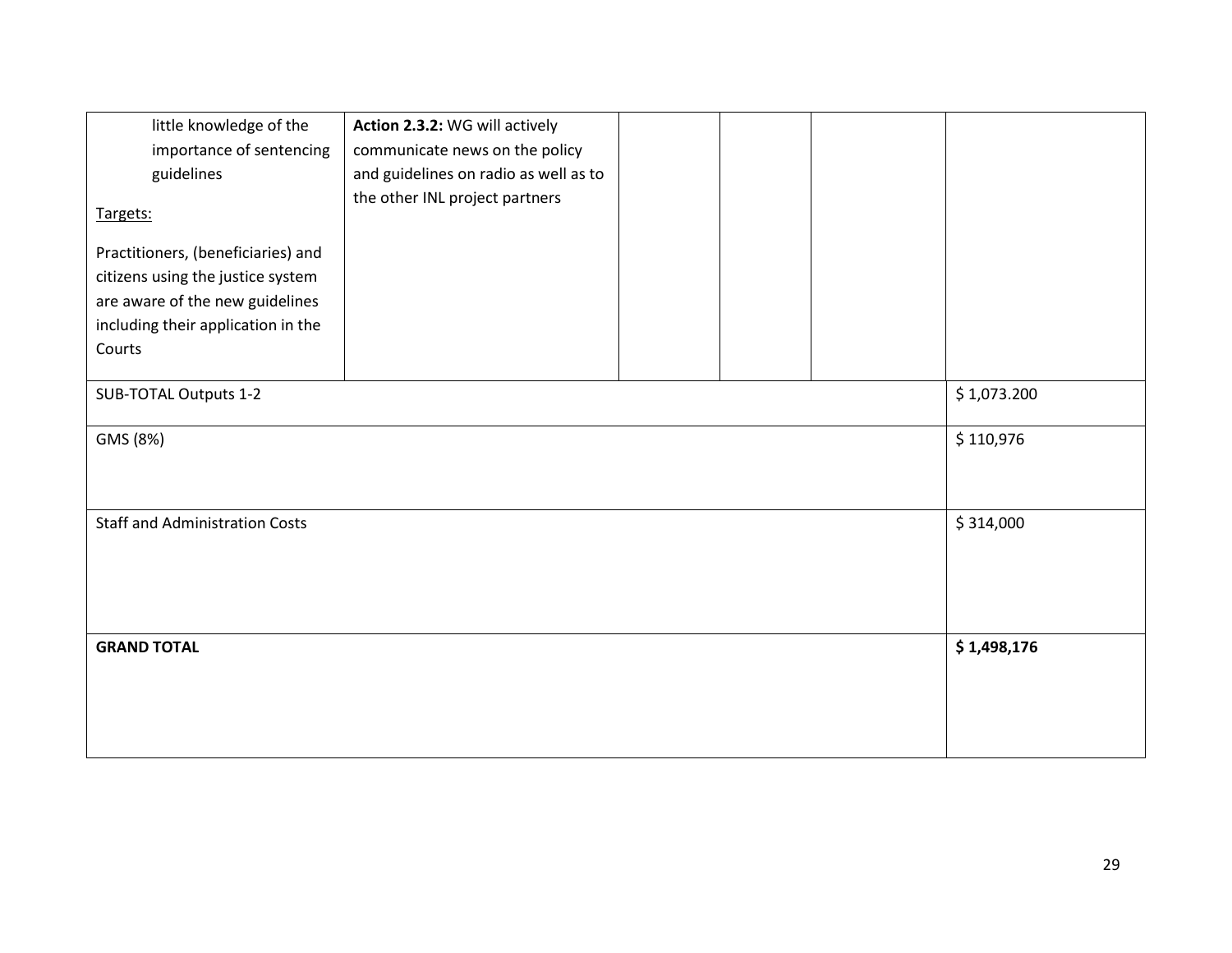# **Annex 2 – Risk log**

The following are potential risks associated with the implementation of the programme:

| #              | <b>Description</b>                                                                                                           | <b>Category</b> | <b>Probability</b><br>and Impact | Counter measures /<br><b>Management response</b>                                                                                                                                      | <b>Owner</b>                    | <b>Author</b>             | <b>Date</b><br><b>Identified</b> | Last<br><b>Update</b> | <b>Status</b> |
|----------------|------------------------------------------------------------------------------------------------------------------------------|-----------------|----------------------------------|---------------------------------------------------------------------------------------------------------------------------------------------------------------------------------------|---------------------------------|---------------------------|----------------------------------|-----------------------|---------------|
| 1              | Programme<br>start-up takes<br>longer than<br>planned, due<br>to difficulties in<br>securing the<br>appropriate<br>expertise | Operational     | P=Medium<br>I=Medium             | The first quarter of the<br>implementation phase of the<br>programme will be focused<br>on setting up the<br>programme and the<br>appropriate implementation<br>structures and teams. | Judiciary<br>and<br><b>UNDP</b> | Program<br>me<br>Develope | Program<br>me<br>Inception       |                       |               |
| $\overline{2}$ | Full funding for<br>the programme<br>is not available                                                                        | Financial       | P=Low<br>$I=High$                | Based on current estimates<br>of probable pledges from the<br>lead donor, the current<br>complement of programme<br>activities looks well covered.                                    | Judiciary<br>and<br><b>UNDP</b> | Program<br>me<br>Develope | Program<br>me<br>Inception       |                       |               |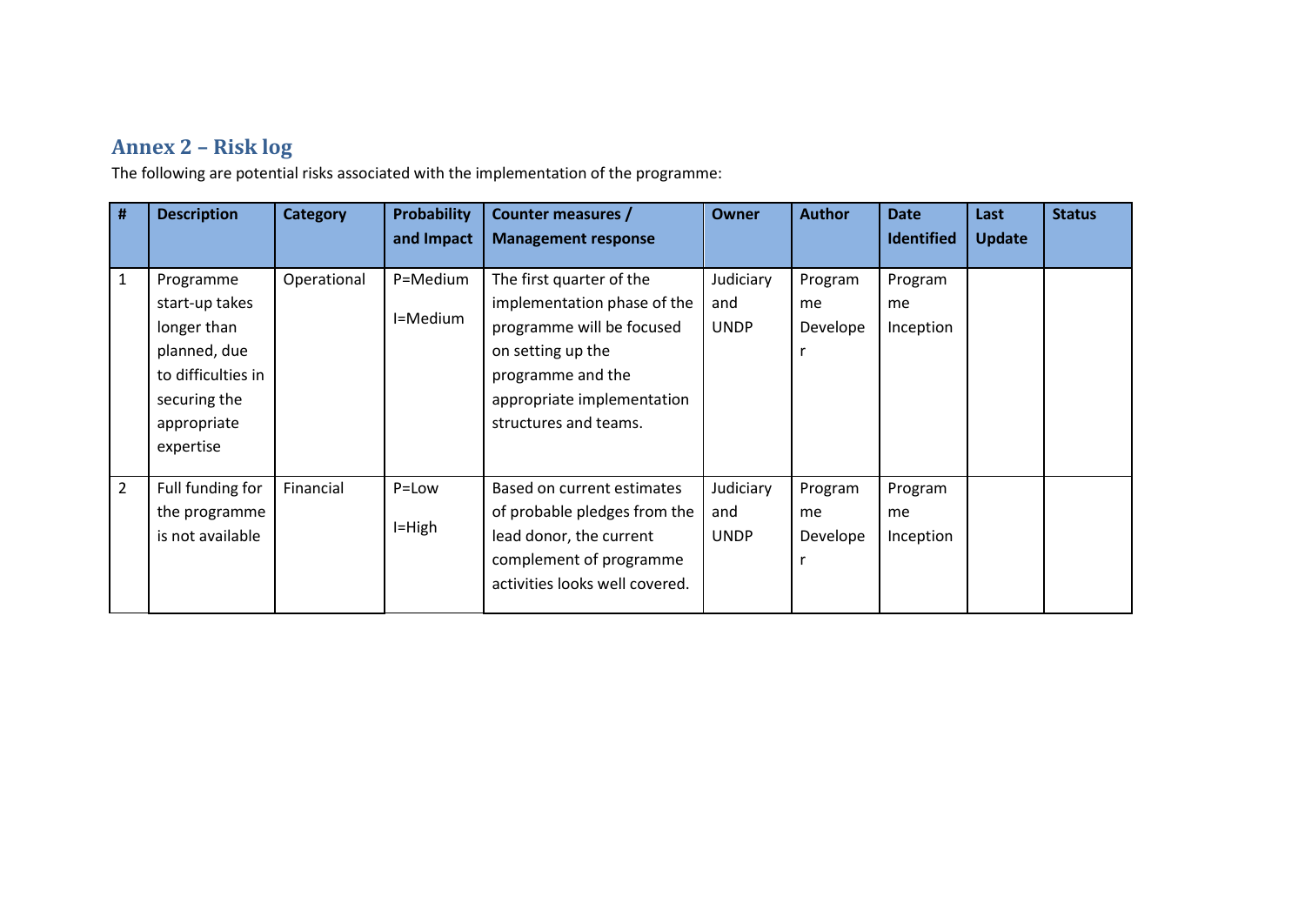| # | <b>Description</b>                                                                                           | <b>Category</b>         | <b>Probability</b><br>and Impact | <b>Counter measures /</b><br><b>Management response</b>                                                                                                                                                                                                                                                                                                                                                             | <b>Owner</b>                       | <b>Author</b>                  | <b>Date</b><br><b>Identified</b> | Last<br><b>Update</b> | <b>Status</b> |
|---|--------------------------------------------------------------------------------------------------------------|-------------------------|----------------------------------|---------------------------------------------------------------------------------------------------------------------------------------------------------------------------------------------------------------------------------------------------------------------------------------------------------------------------------------------------------------------------------------------------------------------|------------------------------------|--------------------------------|----------------------------------|-----------------------|---------------|
| 3 | <b>The</b><br>programme<br>might not be<br>sustainable                                                       | Political/Fina<br>ncial | $P=High$<br>I=High               | The project seeks to foster<br>ownership by the Judiciary<br>as well as support from<br>Parliament and key<br>government institutions<br>throughout the project cycle<br>in order to ensure<br>sustainability                                                                                                                                                                                                       | Judiciary<br>and<br>Governm<br>ent | Program<br>me<br>Develope<br>r | Program<br>me<br>Inception       |                       |               |
| 4 | Lack of proper<br>engagement<br>with Judiciary<br>and main<br>stakeholders<br>may lead to<br>project failure | Political<br>Strategic  | P=Med/Lo<br>W<br>$I=High$        | It is an important benchmark<br>for the programme's success<br>that the WG be well<br>established and that the<br>development of the<br>sentencing and bail policy<br>and guidelines receives<br>support from key<br>stakeholders, as well as<br>government and parliament.<br>The project design, i.e.<br>activities ensuring for<br>participation, support and<br>knowledge sharing seeks to<br>counter this risk | Judiciary<br>and<br><b>UNDP</b>    | Program<br>me<br>Develope<br>r | Program<br>me<br>Inception       |                       |               |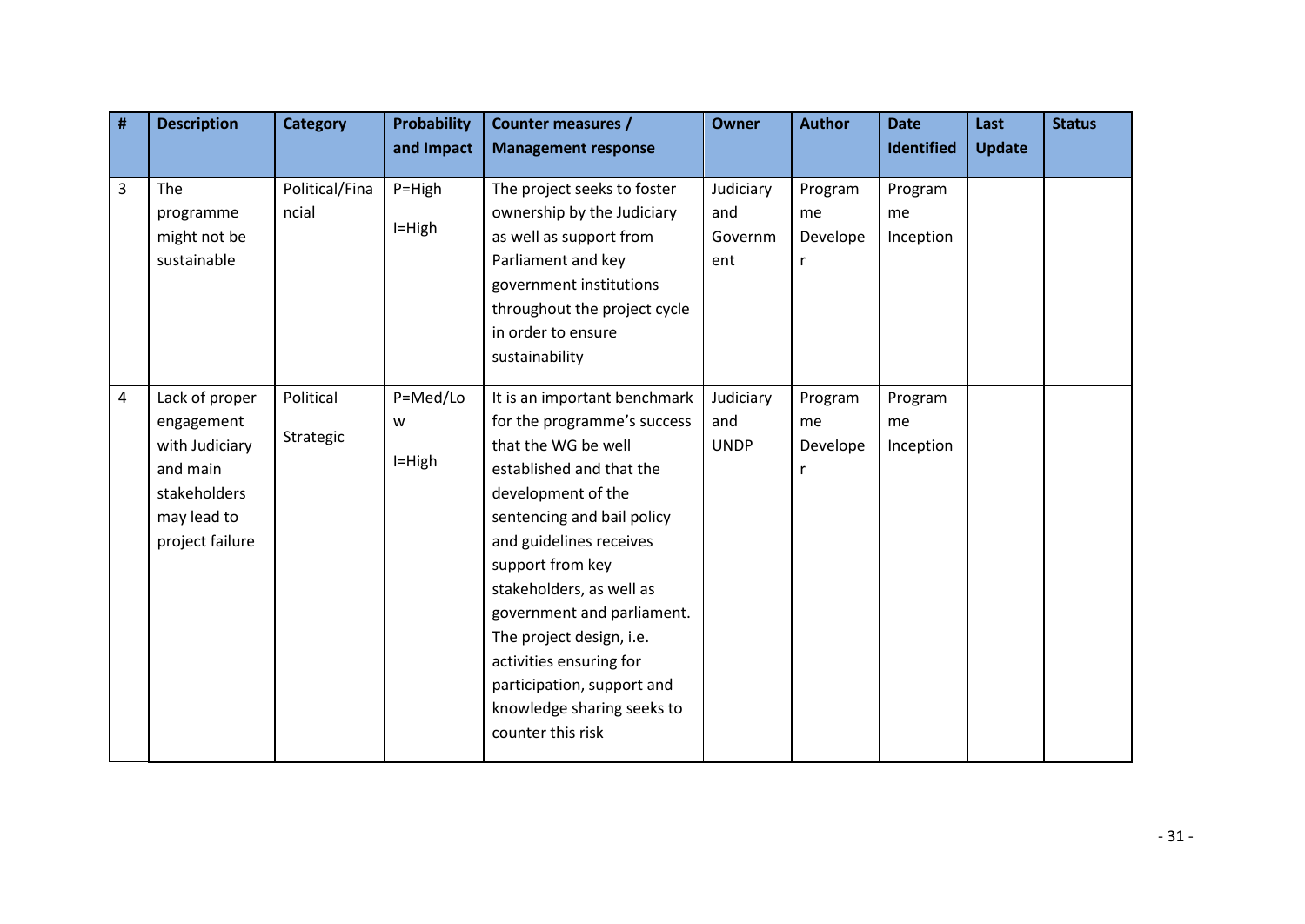| #              | <b>Description</b>                                                                                     | <b>Category</b>        | <b>Probability</b>              | <b>Counter measures /</b>                                                                                                                                                                                                                                                                                               | <b>Owner</b>                    | <b>Author</b>             | <b>Date</b>                | Last          | <b>Status</b> |
|----------------|--------------------------------------------------------------------------------------------------------|------------------------|---------------------------------|-------------------------------------------------------------------------------------------------------------------------------------------------------------------------------------------------------------------------------------------------------------------------------------------------------------------------|---------------------------------|---------------------------|----------------------------|---------------|---------------|
|                |                                                                                                        |                        | and Impact                      | <b>Management response</b>                                                                                                                                                                                                                                                                                              |                                 |                           | <b>Identified</b>          | <b>Update</b> |               |
| 5              | Project<br>assumes that<br>the CPA will be<br>passed within<br>the first year by<br>Parliament         | Political<br>Strategic | P=Low/Me<br>d<br>I=Med/Hig<br>h | UNDP will continue to<br>advocate for the passing of<br>the CPA through liaising with<br>the Parliament project and<br>with national partners<br>Even if the CPA is not passed<br>the policies and guidelines<br>can still be utilized.<br>The policies developed by<br>the WG can inform the<br>development of the CPA | Governm<br>ent                  | Program<br>me<br>Develope | Program<br>me<br>Inception |               |               |
| 6              | Expertise<br>required for<br>successful<br>implementatio<br>n of the<br>programme is<br>not identified | Operational            | P=Low<br>$I=High$               | The programme will rely on a<br>range of expert selection<br>methods including UNDP<br>expert rosters. The ABA has<br>been identified as a key<br>resource for research and<br>knowledge support                                                                                                                        | Judiciary<br>and<br><b>UNDP</b> | Program<br>me<br>Develope | Program<br>me<br>Inception |               |               |
| $\overline{7}$ | Weak<br>coordination<br>between the<br>different<br>partners                                           | Operational            | P=Low<br>$I=High$               | Judiciary and UNDP will be<br>equally responsible for<br>ensuring good coordination                                                                                                                                                                                                                                     | Judiciary/<br><b>UNDP</b>       | Program<br>me<br>Develope | Program<br>me<br>Inception |               |               |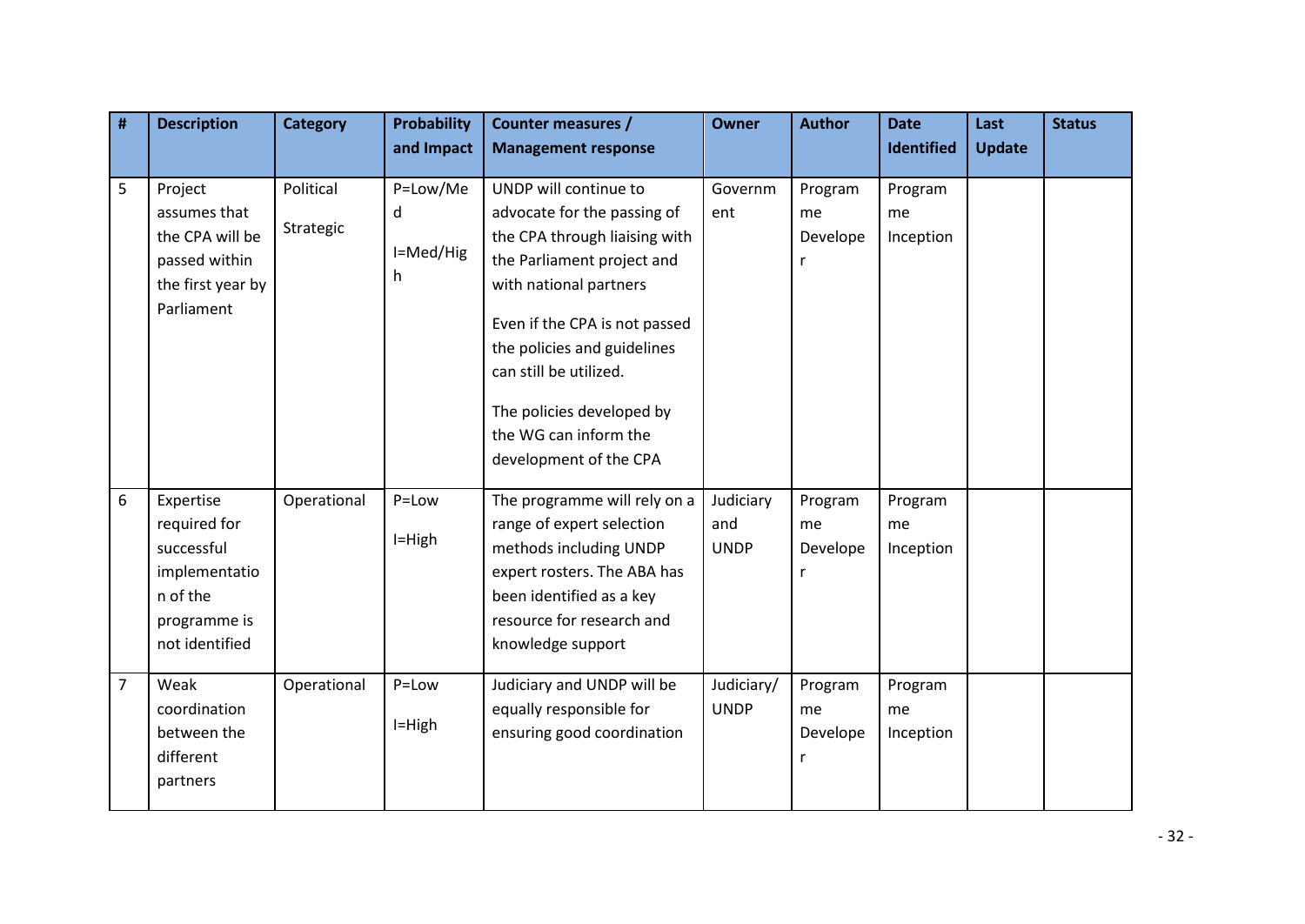| # | <b>Description</b>                                                                                                                 | <b>Category</b>            | <b>Probability</b>       | Counter measures /                                                                                                                                                                                                                                                                                                                                                                                  | <b>Owner</b>                    | <b>Author</b>             | <b>Date</b>                | Last          | <b>Status</b> |
|---|------------------------------------------------------------------------------------------------------------------------------------|----------------------------|--------------------------|-----------------------------------------------------------------------------------------------------------------------------------------------------------------------------------------------------------------------------------------------------------------------------------------------------------------------------------------------------------------------------------------------------|---------------------------------|---------------------------|----------------------------|---------------|---------------|
|   |                                                                                                                                    |                            | and Impact               | <b>Management response</b>                                                                                                                                                                                                                                                                                                                                                                          |                                 |                           | Identified                 | <b>Update</b> |               |
| 8 | Turnover of<br>staff trained to<br>other duties                                                                                    | Operational<br>(?)         | P=Low<br>P=Med/Hig<br>h. | The project seeks to train a<br>wide range of staff to whom<br>the Sentencing Policy and<br>guidelines are relevant, and<br>thus ensure knowledge is<br>sustained even though staff<br>turnover is inevitable                                                                                                                                                                                       | Judiciary/<br><b>UNDP</b>       | Program<br>me<br>Develope | Program<br>me<br>Inception |               |               |
| 9 | Implementatio<br>n of electronic<br>case<br>management<br>system key for<br>ensuring<br>guidelines are<br>uniformly<br>implemented | Technical /<br>Operational | P=Low<br>I=Med/Hig<br>h. | UNDP will liaise with<br>identified main donor of the<br>case management system to<br>ensure funding is followed<br>through for setting up the<br>system, and the project<br>design seeks to ensure that<br>information on actual<br>implementation of<br>guidelines can be obtained<br>through other INL project<br>implementation partners as<br>well as key actors within the<br>justice sector. | <b>UNDP</b><br>and<br>Judiciary | Program<br>me<br>Develope | Program<br>me<br>Inception |               |               |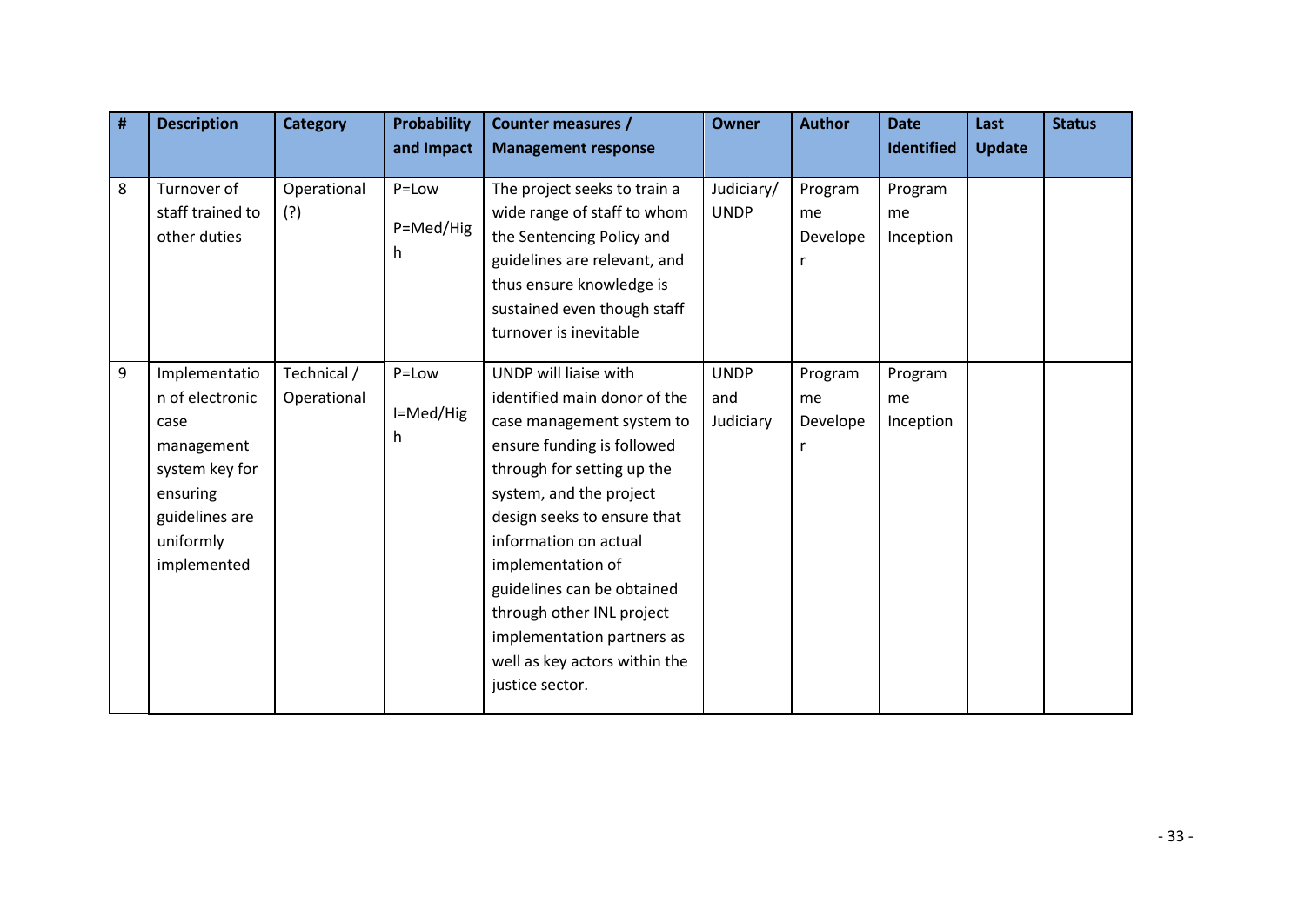| #  | <b>Description</b>                                                                   | Category         | Probability           | <b>Counter measures /</b>                                                                                                                                                                                                                                   | <b>Owner</b>       | <b>Author</b>             | <b>Date</b>                | Last          | <b>Status</b> |
|----|--------------------------------------------------------------------------------------|------------------|-----------------------|-------------------------------------------------------------------------------------------------------------------------------------------------------------------------------------------------------------------------------------------------------------|--------------------|---------------------------|----------------------------|---------------|---------------|
|    |                                                                                      |                  | and Impact            | <b>Management response</b>                                                                                                                                                                                                                                  |                    |                           | <b>Identified</b>          | <b>Update</b> |               |
| 10 | Challenges in<br>obtaining<br>accurate<br>data/lack of<br>data from the<br>Judiciary | <b>Technical</b> | P=Medium<br>I= Medium | The data collection and<br>availability will partially rest<br>with the success of the<br>implementation of the<br>electronic data system.<br>UNDP will also support a<br>data officer embedded at<br>the Judiciary to assist in<br>obtaining accurate data | UNDP/<br>Judiciary | Program<br>me<br>Develope | Program<br>me<br>Inception |               |               |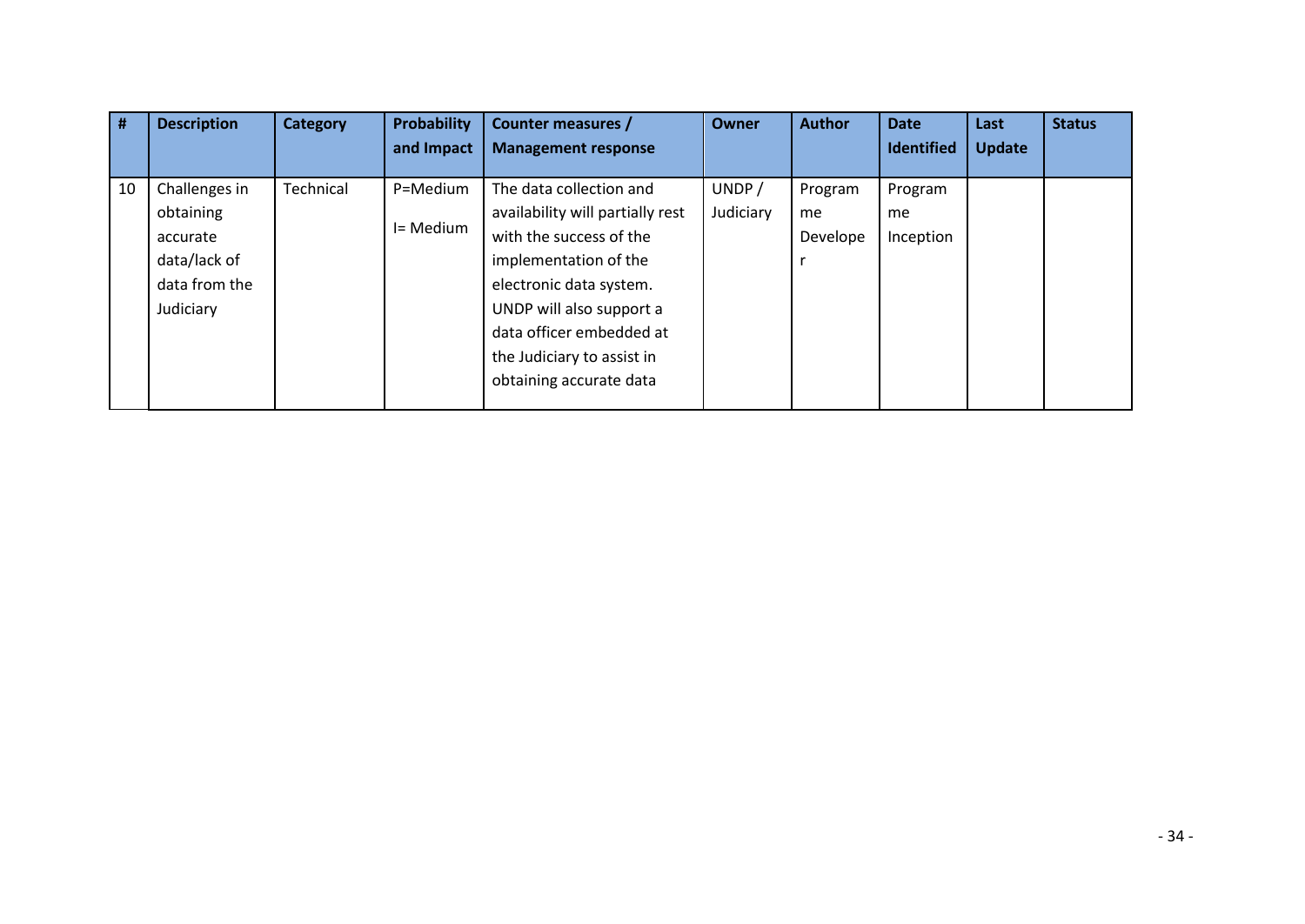# **Annex 3 – Budget**

**UNDP Sierra Leone Proposal Budget for The West Africa Cooperative Security Initiative (WACSI), US State Department** 

**Project name: Promoting Transparency in Sierra Leone's Judiciary** 

**Project Period: 2015-2016**

|           |                                                                                                                                                  |                                                                                                                              |                  |                  | <b>Amount in USD</b> |  |  |  |  |  |  |  |  |  |  |
|-----------|--------------------------------------------------------------------------------------------------------------------------------------------------|------------------------------------------------------------------------------------------------------------------------------|------------------|------------------|----------------------|--|--|--|--|--|--|--|--|--|--|
| <b>SL</b> | <b>Action</b>                                                                                                                                    | <b>Unit type</b>                                                                                                             | Year 1<br>budget | Year 2<br>budget | <b>Total budget</b>  |  |  |  |  |  |  |  |  |  |  |
|           | Output 1: Sentencing and Bail Policies and Guidelines adopted by mandated judicial authorities                                                   |                                                                                                                              |                  |                  |                      |  |  |  |  |  |  |  |  |  |  |
| adopted   | Activity Result 1.1. A Working Group is established on bail and sentencing issues, chaired by the Judiciary and sentencing and bail policies are |                                                                                                                              |                  |                  |                      |  |  |  |  |  |  |  |  |  |  |
|           | Action 1.1.1. Development of ToRs for the WG including mandate, membership & responsibilities                                                    |                                                                                                                              |                  |                  |                      |  |  |  |  |  |  |  |  |  |  |
|           |                                                                                                                                                  |                                                                                                                              |                  |                  |                      |  |  |  |  |  |  |  |  |  |  |
| 1.1.      | Meeting costs                                                                                                                                    | printing, stationary, transport                                                                                              | 10,000           | 10,000           | 20,000               |  |  |  |  |  |  |  |  |  |  |
|           |                                                                                                                                                  | Action 1.1.2. Support WG with experts to conduct assessment of current sentencing and bail practices                         |                  |                  |                      |  |  |  |  |  |  |  |  |  |  |
|           |                                                                                                                                                  |                                                                                                                              |                  |                  |                      |  |  |  |  |  |  |  |  |  |  |
| 1.2.      | International Consultant                                                                                                                         | expert fees, flights, DSA                                                                                                    | 30,000           |                  | 30,000               |  |  |  |  |  |  |  |  |  |  |
| 1.3.      | meeting costs during research including<br>validation meeting                                                                                    | printing, stationary, transport, venue hire, DSA                                                                             | 10,000           |                  | 10,000               |  |  |  |  |  |  |  |  |  |  |
|           |                                                                                                                                                  |                                                                                                                              |                  | <b>Subtotal</b>  | 40,000               |  |  |  |  |  |  |  |  |  |  |
|           |                                                                                                                                                  |                                                                                                                              |                  |                  |                      |  |  |  |  |  |  |  |  |  |  |
|           |                                                                                                                                                  | Action 1.1.3. Exposure visit (preferably south/south engagement) to country that has successfully undertaken similar reforms |                  |                  |                      |  |  |  |  |  |  |  |  |  |  |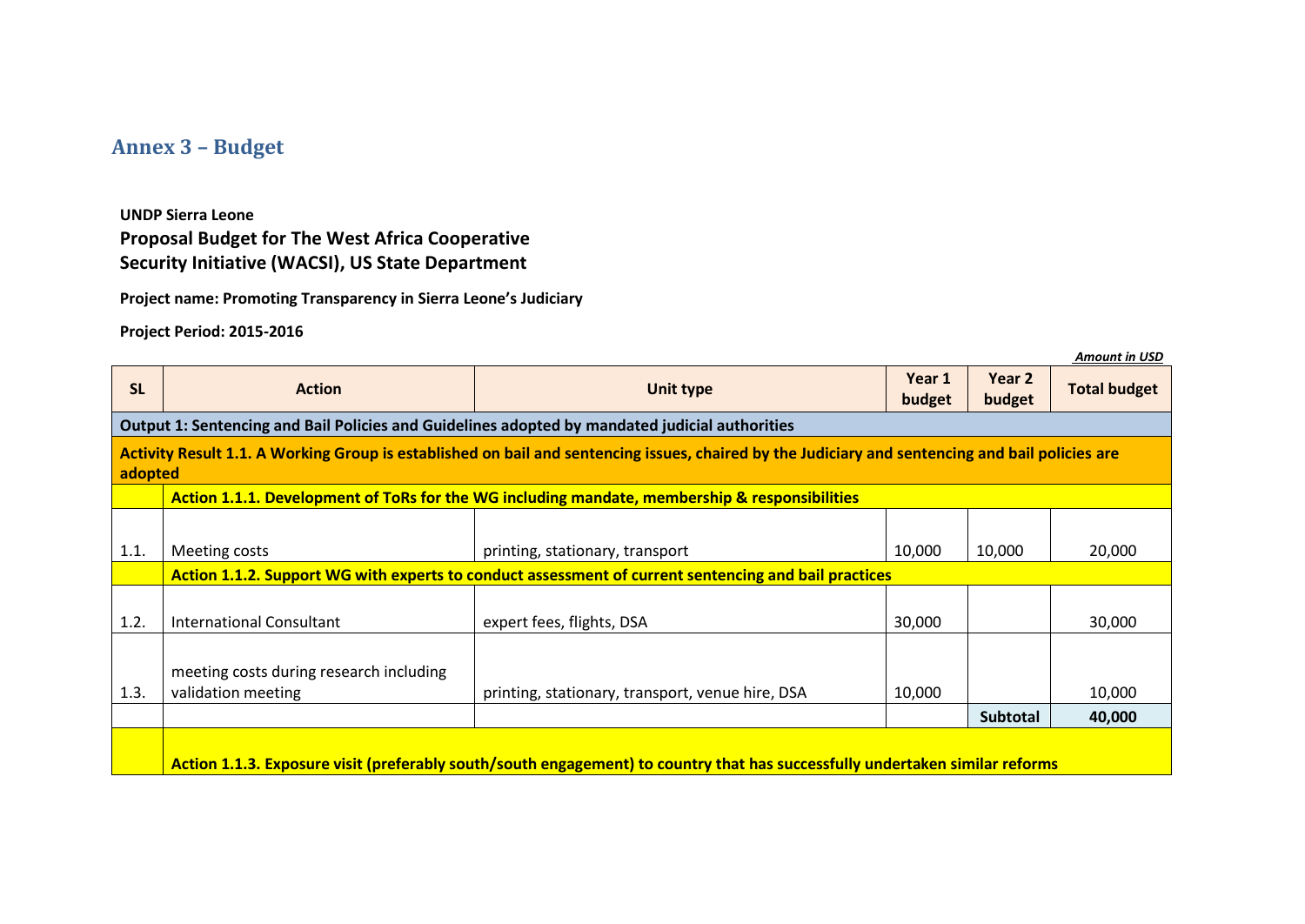|       | International Consultant(pre and post<br>orientation sessions)      |                                                                                                           |        |                 | 10,000 |
|-------|---------------------------------------------------------------------|-----------------------------------------------------------------------------------------------------------|--------|-----------------|--------|
| 1.4.  |                                                                     | expert fees, flights, DSA                                                                                 | 10,000 |                 |        |
| 1.5.  | Study visit (flights x 6 persons)                                   | flight, visa, transportation                                                                              | 30,000 |                 | 30,000 |
|       |                                                                     |                                                                                                           |        |                 |        |
|       |                                                                     |                                                                                                           |        |                 |        |
|       |                                                                     |                                                                                                           |        |                 |        |
|       |                                                                     | transportation, accommodation, per diems, printing,                                                       |        |                 |        |
| 1.6.  | Study visit expenses                                                | meeting costs, Insurance                                                                                  | 15,000 |                 | 15,000 |
|       |                                                                     |                                                                                                           |        | <b>Subtotal</b> | 55,000 |
|       | <b>Action 1.1.4. Consultations on draft policies</b>                |                                                                                                           |        |                 |        |
|       |                                                                     |                                                                                                           |        |                 |        |
|       | Consultations including court users and                             |                                                                                                           |        |                 |        |
| 1.7.  | practitioners                                                       | printing, stationary, transport, venue hire, DSA                                                          | 10,000 |                 | 10,000 |
|       |                                                                     | Action 1.1.5. Expert develops manual on key precedents, policies and best (as well as emerging) practices |        |                 |        |
|       |                                                                     |                                                                                                           |        |                 |        |
|       | expertise to develop manual using key                               |                                                                                                           |        |                 |        |
|       | precedents and referencing best practices                           |                                                                                                           |        |                 |        |
|       | including international and regional                                |                                                                                                           |        |                 |        |
| 1.8.  | (south/south) experiences                                           | expert fees, DSA                                                                                          | 20,000 |                 | 20,000 |
| 1.9.  |                                                                     |                                                                                                           |        |                 |        |
|       | validate manual and printing                                        | printing, meeting, stationary                                                                             | 10,000 |                 | 10,000 |
|       |                                                                     |                                                                                                           |        | <b>Subtotal</b> | 30,000 |
|       | <b>Action 1.1.6. Develop and adopt sentencing and Bail policies</b> |                                                                                                           |        |                 |        |
|       | expertise to develop policies with                                  |                                                                                                           |        |                 |        |
| 1.10. | reference to best practices                                         | expert fees DSA                                                                                           | 30,000 |                 | 30,000 |
|       |                                                                     |                                                                                                           |        |                 |        |
| 1.11. | Meeting costs                                                       | venue hire, stationary, printing                                                                          | 10,000 |                 | 10,000 |
|       |                                                                     |                                                                                                           |        | <b>Subtotal</b> | 40,000 |
|       |                                                                     | Action 1.1.7. Outreach on policies including media briefings, townhall meetings, radio and print media    |        |                 |        |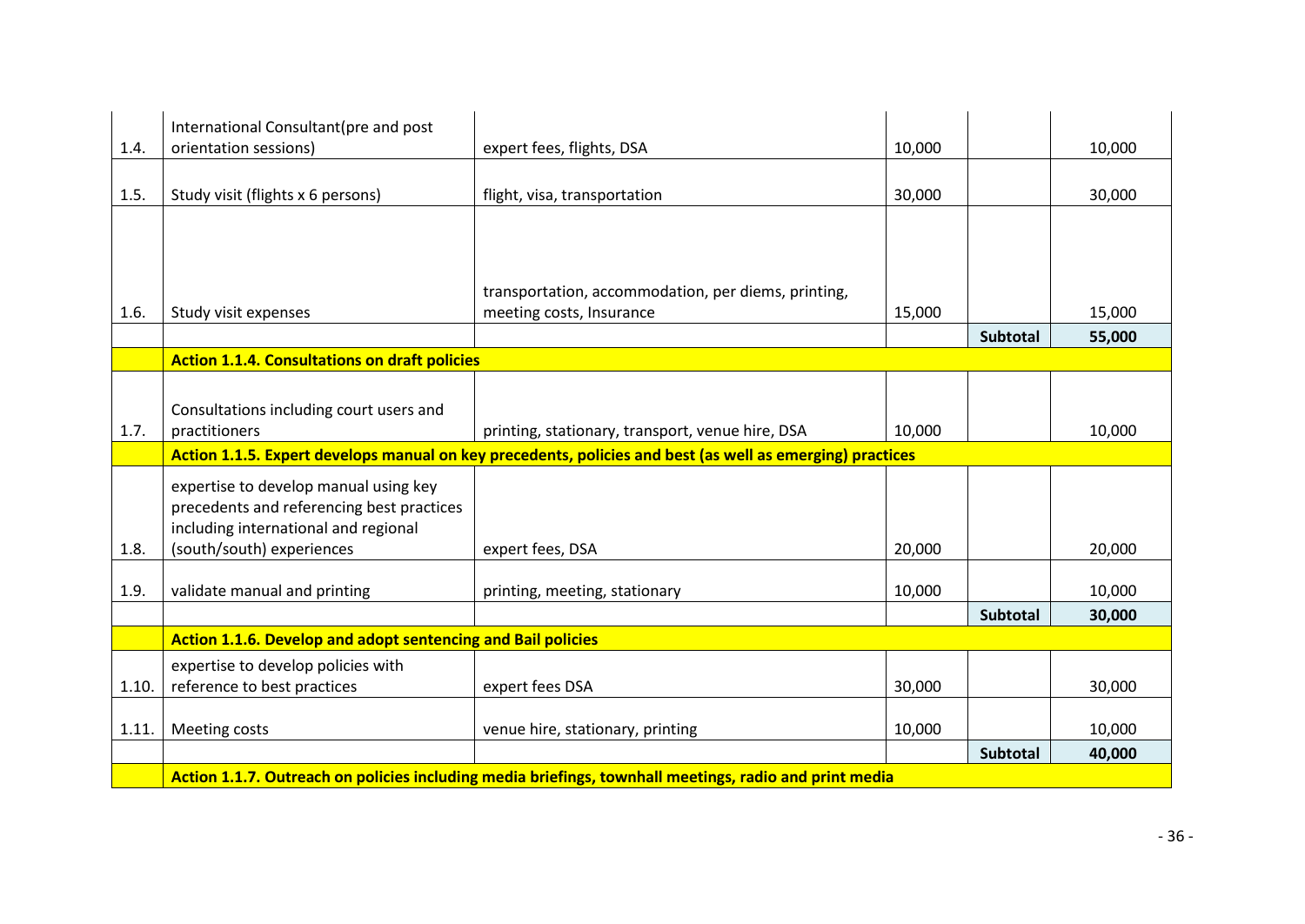| 1.12.             | Outreach costs                                                                                                                                                                                        | airtime, meeting costs, developing key messaging tools                                                                                          |        | 50,000                      | 50,000  |  |  |  |  |  |  |  |  |  |
|-------------------|-------------------------------------------------------------------------------------------------------------------------------------------------------------------------------------------------------|-------------------------------------------------------------------------------------------------------------------------------------------------|--------|-----------------------------|---------|--|--|--|--|--|--|--|--|--|
|                   |                                                                                                                                                                                                       |                                                                                                                                                 |        | <b>Total for Output 1.1</b> | 245,000 |  |  |  |  |  |  |  |  |  |
| <b>Profession</b> |                                                                                                                                                                                                       | Activity Result 1.2. Sentencing and bail guidelines produced by the WG in partnership with Judiciary, Law Officers Department, Police and Legal |        |                             |         |  |  |  |  |  |  |  |  |  |
|                   | Action 1.2.1. Develop gender sensitive sentencing and bail guidelines under the leadership of the Judiciary including general guidelines and<br>for specific offences, including transnational crimes |                                                                                                                                                 |        |                             |         |  |  |  |  |  |  |  |  |  |
| 1.13.             | meeting costs                                                                                                                                                                                         | printing, stationary                                                                                                                            | 10,000 |                             | 10,000  |  |  |  |  |  |  |  |  |  |
| 1.14.             | expertise to develop guidelines by<br>reference to best practices                                                                                                                                     | expert fees DSA                                                                                                                                 | 30,000 |                             | 30,000  |  |  |  |  |  |  |  |  |  |
|                   |                                                                                                                                                                                                       |                                                                                                                                                 |        | <b>Subtotal</b>             | 40,000  |  |  |  |  |  |  |  |  |  |
|                   | <b>Action 1.2.2. Consultation meetings on draft guidelines</b>                                                                                                                                        |                                                                                                                                                 |        |                             |         |  |  |  |  |  |  |  |  |  |
|                   |                                                                                                                                                                                                       |                                                                                                                                                 |        |                             |         |  |  |  |  |  |  |  |  |  |
| 1.15.             | meeting costs (nationally)                                                                                                                                                                            | printing, stationary, travel, DSA                                                                                                               | 30,000 |                             | 30,000  |  |  |  |  |  |  |  |  |  |
|                   | Action 1.2.3. Guidelines adopted by the mandated judicial authorities                                                                                                                                 |                                                                                                                                                 |        |                             |         |  |  |  |  |  |  |  |  |  |
| 1.16.             | launching meetings                                                                                                                                                                                    | meeting costs, airtime, printing                                                                                                                | 30,000 |                             | 30,000  |  |  |  |  |  |  |  |  |  |
|                   |                                                                                                                                                                                                       | <b>Total for Output 1.2</b>                                                                                                                     |        |                             | 100,000 |  |  |  |  |  |  |  |  |  |
|                   |                                                                                                                                                                                                       | <b>Total for Output 1</b>                                                                                                                       |        |                             | 345,000 |  |  |  |  |  |  |  |  |  |
|                   | Output 2: Sentencing/Bail guidelines are in place and consistently applied                                                                                                                            |                                                                                                                                                 |        |                             |         |  |  |  |  |  |  |  |  |  |
|                   | <b>Counsels and Civil Society</b>                                                                                                                                                                     | Activity Result 2.1. Training modules developed and implemented with selected Police Investigators, Judges, Prosecutors, Registrars, Defence    |        |                             |         |  |  |  |  |  |  |  |  |  |
|                   | Action 2.1.1. Development of training curricula including SOPs and guidance notes                                                                                                                     |                                                                                                                                                 |        |                             |         |  |  |  |  |  |  |  |  |  |
| 2.1.              | Legal education expertise to develop<br>curricula and materials with Judicial<br><b>Training Centre staff</b>                                                                                         | expert fees, DSA, Flights, meetings, printing, stationary                                                                                       | 35,000 | 35,000                      | 70,000  |  |  |  |  |  |  |  |  |  |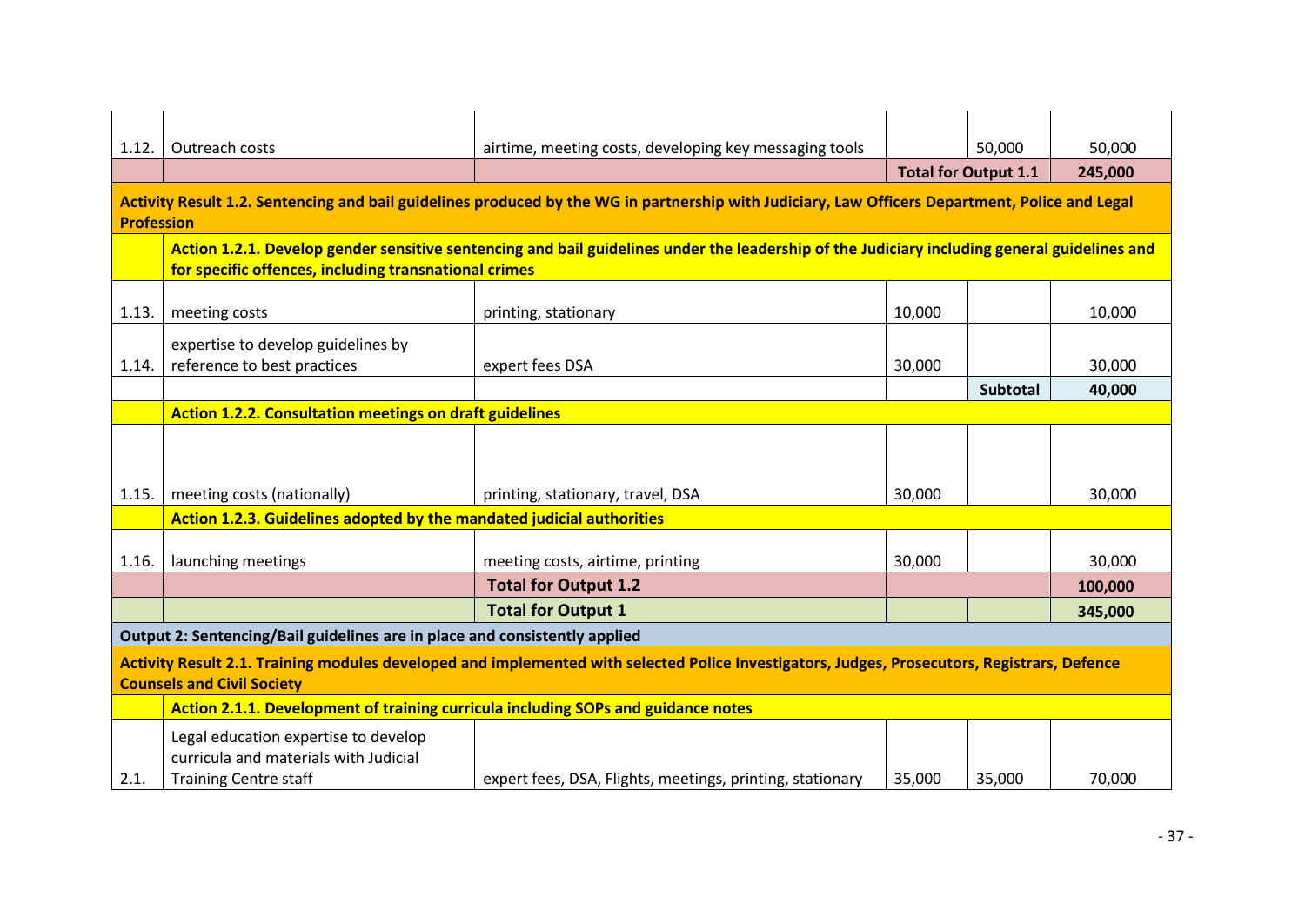|      |                                                                                                                      | Action 2.1.2. Training programme for Judges, Registrars, Police, LOD staff and Defence Counsel on new policies and guidelines                |        |                      |            |
|------|----------------------------------------------------------------------------------------------------------------------|----------------------------------------------------------------------------------------------------------------------------------------------|--------|----------------------|------------|
| 2.2. | Training programme with Judicial and<br>Legal Training Institute                                                     | food/refreshment, stationary, printing, DSA,<br>transportation, honorariums, professional fees                                               |        | 120,000              | 120,000    |
|      |                                                                                                                      | Action 2.1.3. Training & informational programmes targeting civil society and community leaders                                              |        |                      |            |
| 2.3. | orientation sessions adapting above<br>curriculums for non-legal audience                                            | expert fees, meetings, stationary                                                                                                            |        | 30,000               | 30,000     |
|      | training of legal partners and CSOs<br>engaged in monitoring court hearings (to<br>equip them with tools for uniform |                                                                                                                                              |        |                      |            |
| 2.4. | monitoring of guidelines                                                                                             | expert fees, meetings, stationary                                                                                                            |        | 30,000               | 30,000     |
|      |                                                                                                                      |                                                                                                                                              |        | Subtotal             | 60,000     |
|      |                                                                                                                      | Action 2.1.4. Mentoring by international/national experts including judiciary, LOA, Bar and Police on implementation                         |        |                      |            |
| 2.5. | expertise to mentor implementation<br>including development of M&E tools,<br>training of national partners etc.      | expert fees, DSA, flights, transportation                                                                                                    |        | 30,000               | 30,000     |
|      |                                                                                                                      |                                                                                                                                              |        |                      |            |
| 2.6. | costs to allow monitoring and mentoring<br>by national partners                                                      | transportation, acccommodation, per diems, printing,<br>meeting costs, communication                                                         |        | 25,000               | 25,000     |
|      |                                                                                                                      |                                                                                                                                              |        | <b>Subtotal</b>      | 55,000     |
|      |                                                                                                                      | Action 2.1.5. Printing and distribution of guidelines (as well as explanatory docs) nationally                                               |        |                      |            |
|      |                                                                                                                      |                                                                                                                                              |        |                      |            |
| 2.7. | printing of guidelines                                                                                               | printing and publication costs                                                                                                               | 10,000 | 10,000               | 21,688.89  |
|      |                                                                                                                      |                                                                                                                                              |        | total for output 2.1 | 326,688.89 |
|      | and monitoring of the uniform application of the Sentencing Guidelines and Policies                                  | Activity Result 2.2. A case management system is set-up and implemented in Judiciary HQ and selected regions to ensure for better management |        |                      |            |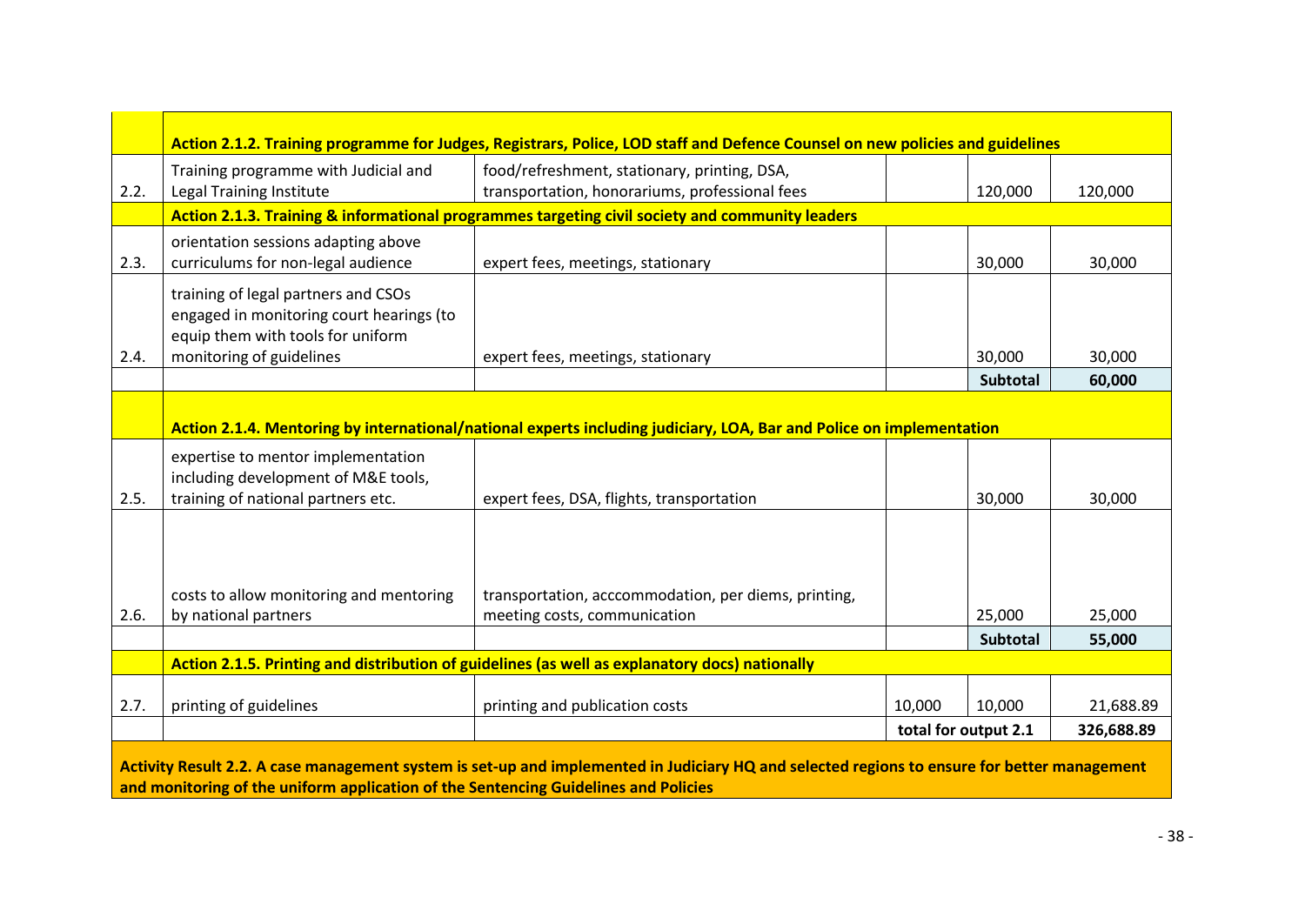|       |                                                                                                           | Action 2.2.1. Needs Assessment finalised together with development partners and respective commitment and support clarified             |        |        |         |
|-------|-----------------------------------------------------------------------------------------------------------|-----------------------------------------------------------------------------------------------------------------------------------------|--------|--------|---------|
| 2.8.  | Consultation meetings and report<br>developed by consultant on needs                                      |                                                                                                                                         | 10,000 |        | 10,000  |
|       | effective case management system                                                                          | Action 2.2.2. Hiring of a national case management and IT consultant expert to set-up and implement the context-relevant and cost-      |        |        |         |
|       | National expert consultant - case<br>management system and provision of<br>training, including curriculum |                                                                                                                                         |        |        |         |
| 2.9.  | development                                                                                               | fees/DSA,                                                                                                                               | 35,000 | 25,000 | 60,000  |
|       |                                                                                                           | Action 2.2.3. Training by national expert of key Judicial staff to operate and apply the case management system                         |        |        |         |
| 2.10. | Training of registrars, LOD, CID & Bar staff                                                              | food/refreshment, stationary, printing, DSA,<br>transportation, honorariums, professional fees                                          | 25,000 | 25,000 | 50,000  |
|       | process                                                                                                   | Action 2.2.4. Equipment in place in selected Courts where guidelines will be in place to facilitate implementation and oversight of the |        |        |         |
|       | Software installed, furniture and IT<br>equipment placed in selected Courts, CID                          |                                                                                                                                         |        |        |         |
| 2.11. | and LOD Offices                                                                                           | workstations, filing cabinets, computers, printers,<br>computers, photocopiers                                                          | 60,000 | 80,000 | 140,000 |
| 2.12. | Software licensing (to be assumed by<br>Judiciary following end of project)                               | licensing                                                                                                                               | 6,000  | 6,000  | 12,000  |
|       |                                                                                                           | Action 2.2.5. Final report developed by the National expert consultant with recommendations on a way forward to implementing the CMS    |        |        |         |
|       |                                                                                                           | nationwide                                                                                                                              |        |        |         |
| 2.13. | Assessment mission, consultation<br>meetings and final report                                             | Fee, DSA                                                                                                                                |        | 6,000  | 6,000   |
|       |                                                                                                           | <b>Total for output 2.2</b>                                                                                                             |        |        | 278,000 |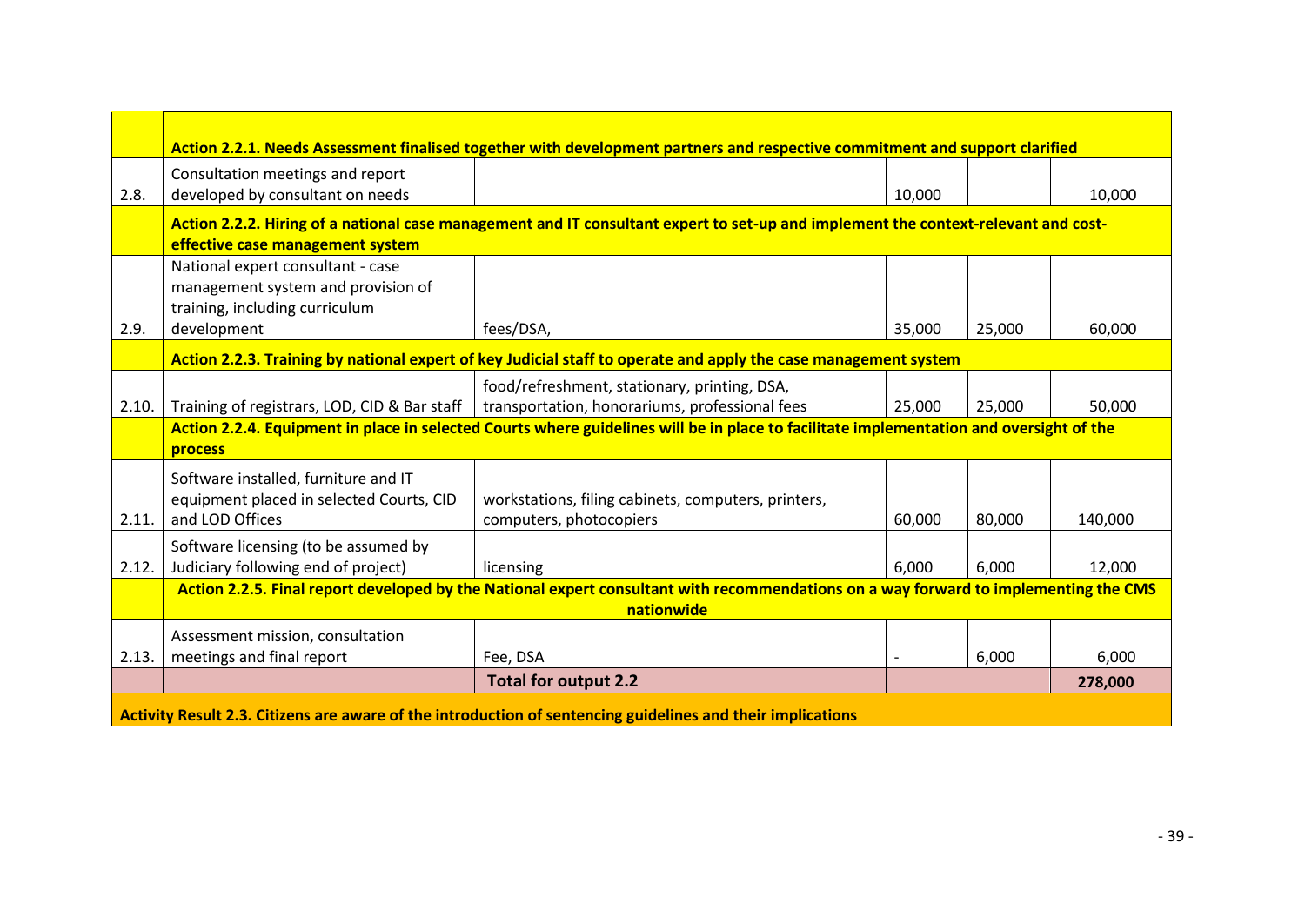**Action 2.3.1: Informational materials, e.g. briefings, posters and flyers developed on new guidelines targeting media, court users also with low literacy levels and citizens and distributed to Courts, Police Stations, legal aid offices**

**Action 2.3.2: WG will actively communicate news on the policy and guidelines on radio as well as to the other INL project partners<br>
The contract of the other INL project partners** 

| 2.14. | development of leaflets, posters and<br>flyers           | development costs including testing, printing, billboard<br>space, publication    |                           | 45,000 | 45,000     |
|-------|----------------------------------------------------------|-----------------------------------------------------------------------------------|---------------------------|--------|------------|
| 2.15. | Development of radio spots, information<br>and briefings | development costs including testing, airtime and small<br>grants with local media |                           | 80,200 | 80.200     |
|       |                                                          |                                                                                   | total for output 2.3      |        | 125,200    |
|       |                                                          |                                                                                   | <b>Total for Output 2</b> |        | 729,888.89 |

#### **Total for Outputs 1 & 2 1,074,88.89**

| 3                                                    | <b>Project Mangement Costs</b>         |                                                 |        |        |        |  |  |  |  |  |  |  |
|------------------------------------------------------|----------------------------------------|-------------------------------------------------|--------|--------|--------|--|--|--|--|--|--|--|
|                                                      |                                        |                                                 |        |        |        |  |  |  |  |  |  |  |
| 3.1                                                  | Rule of Law Project Manager            | Project Management 20%                          | 30,000 | 30,000 | 60,000 |  |  |  |  |  |  |  |
|                                                      |                                        |                                                 |        |        |        |  |  |  |  |  |  |  |
| 3.2                                                  | <b>Technical Specialist</b>            | Technical and capacity building, monitoring 40% | 49,500 | 49,500 | 99,000 |  |  |  |  |  |  |  |
|                                                      |                                        |                                                 |        |        |        |  |  |  |  |  |  |  |
| 3.3                                                  | Rule of Law Officer (IUNV)             | Technical and capacity building, monitoring 50% | 20,000 | 20,000 | 40,000 |  |  |  |  |  |  |  |
|                                                      |                                        |                                                 |        |        |        |  |  |  |  |  |  |  |
| 3.4                                                  | Programme Officer (SC)                 | Capacity building - 100 %                       | 12,000 | 12,000 | 24,000 |  |  |  |  |  |  |  |
|                                                      |                                        |                                                 |        |        |        |  |  |  |  |  |  |  |
| 3.5                                                  | Programme Asssociate(SC)               | Programme Finance                               | 8,000  | 8,000  | 16,000 |  |  |  |  |  |  |  |
|                                                      |                                        | M&E, Programme Oversight and Management Cost,   |        |        |        |  |  |  |  |  |  |  |
| 3.6                                                  | <b>Implementation Support Services</b> | PCommunication & Media, Gender                  | 37,500 | 37,500 | 75,000 |  |  |  |  |  |  |  |
| <b>Total for Project Management Costs</b><br>314,000 |                                        |                                                 |        |        |        |  |  |  |  |  |  |  |
| <b>Total Programme Cost</b><br>1,388,888.89          |                                        |                                                 |        |        |        |  |  |  |  |  |  |  |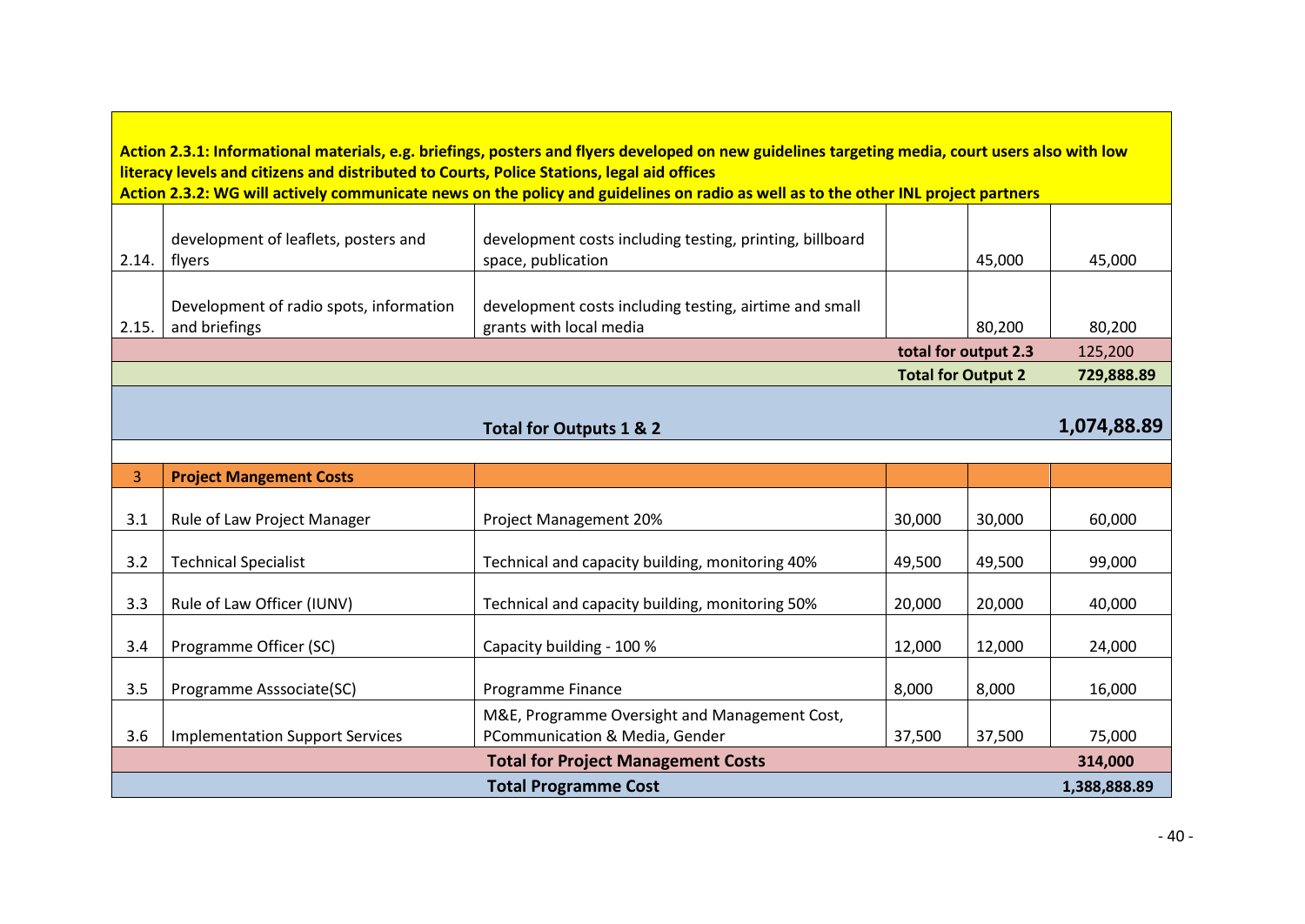| General Management Service (GMS) 8%  |  |            |
|--------------------------------------|--|------------|
| <b>Grand-Total of Project Budget</b> |  | 1,500,000. |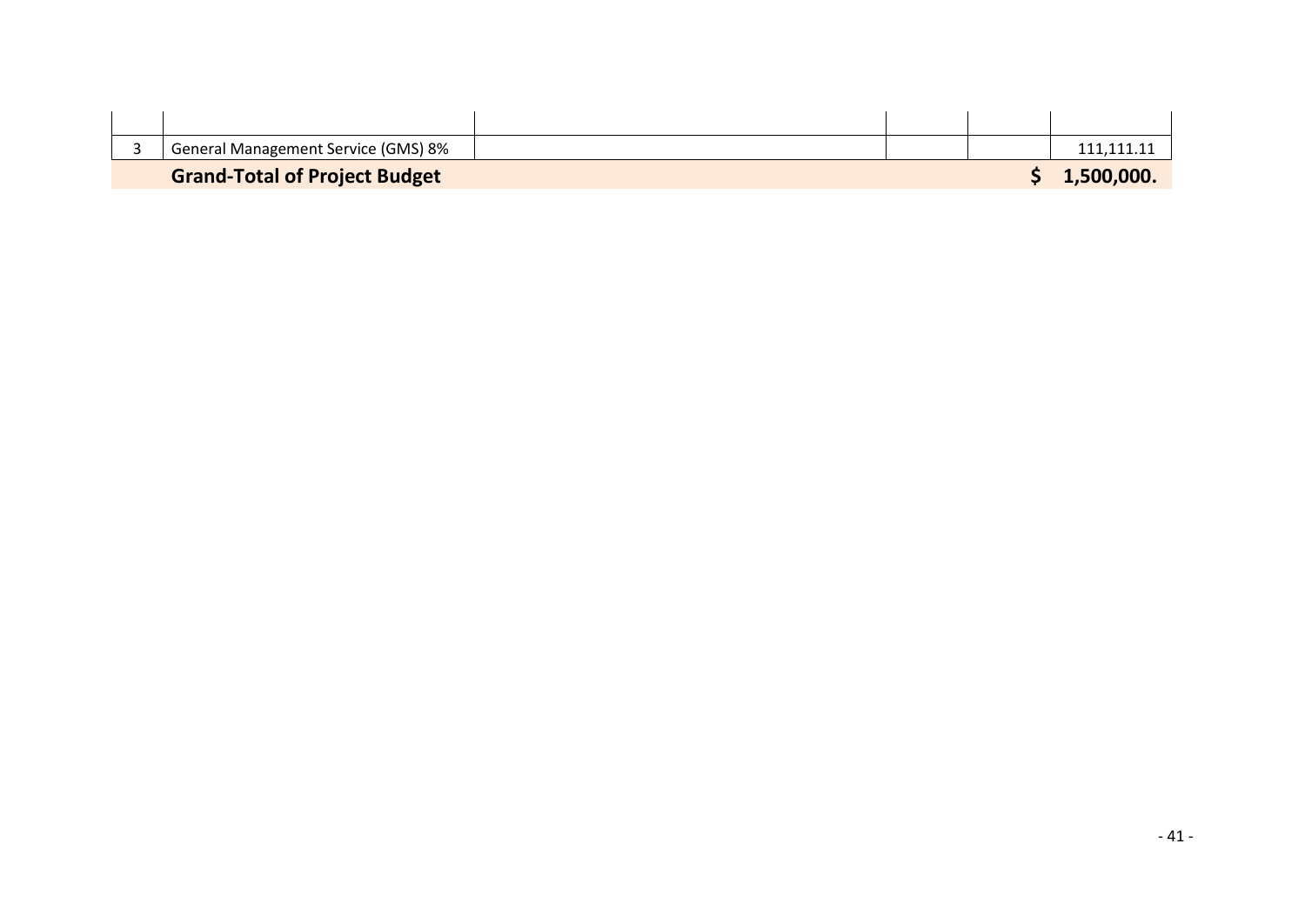**Annex 4 - Timeline**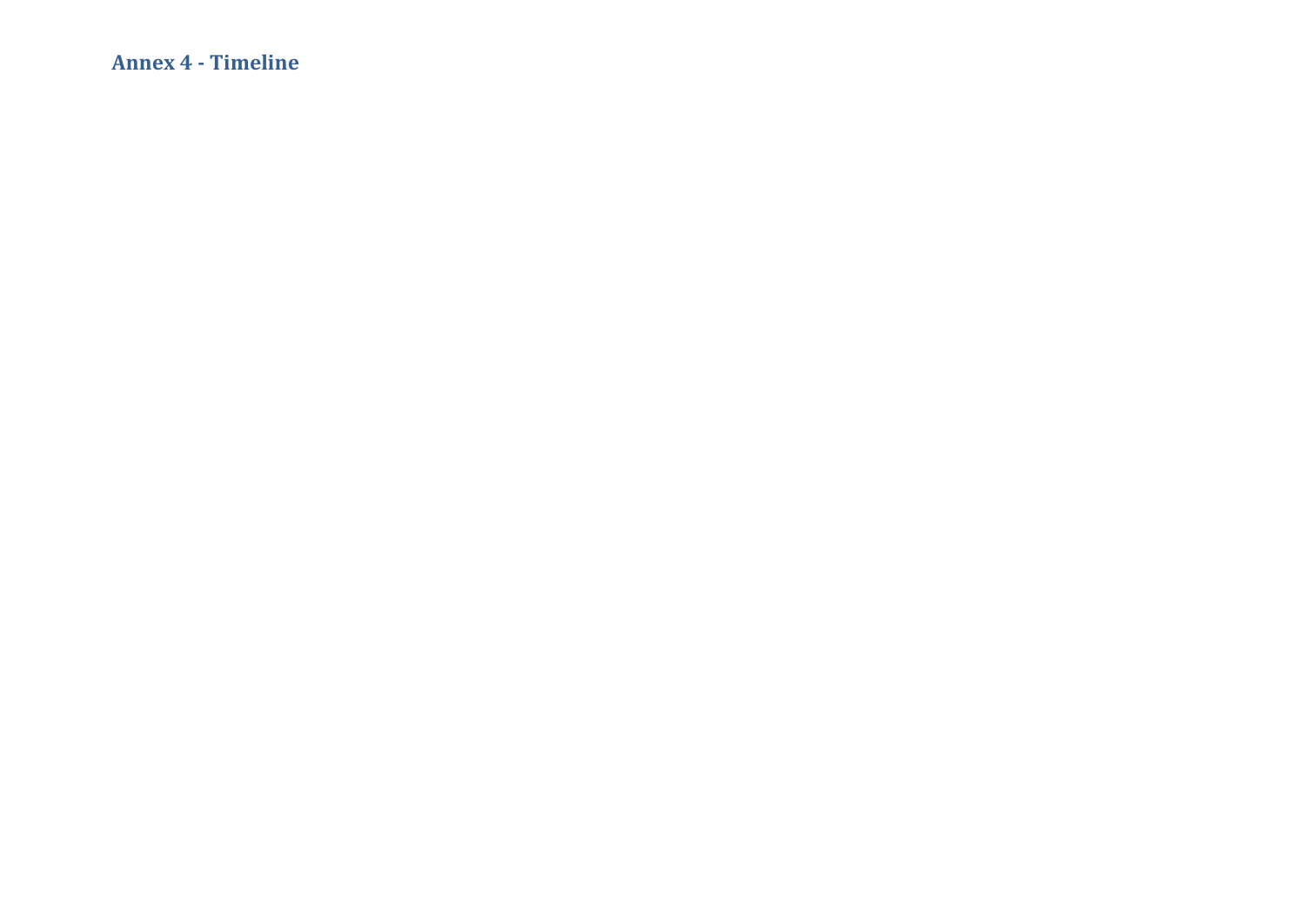|                                                                                                                                                                      | Output 1: Sentencing - and Bail Policies and Guidelines are adopted by the mandated judicial authorities<br>Activity Result 1.1: A Working Group is established on bail and sentencing issues, chaired by the Judiciary and sentencing and bail policies |     |     |                 |     |           |     |     |     |     |     |     |              |     |     |              |     |     |           |     |     |     |                |     |
|----------------------------------------------------------------------------------------------------------------------------------------------------------------------|----------------------------------------------------------------------------------------------------------------------------------------------------------------------------------------------------------------------------------------------------------|-----|-----|-----------------|-----|-----------|-----|-----|-----|-----|-----|-----|--------------|-----|-----|--------------|-----|-----|-----------|-----|-----|-----|----------------|-----|
|                                                                                                                                                                      |                                                                                                                                                                                                                                                          |     |     |                 |     |           |     |     |     |     |     |     |              |     |     |              |     |     |           |     |     |     |                |     |
| adopted                                                                                                                                                              |                                                                                                                                                                                                                                                          |     |     |                 |     |           |     |     |     |     |     |     |              |     |     |              |     |     |           |     |     |     |                |     |
|                                                                                                                                                                      |                                                                                                                                                                                                                                                          |     |     |                 |     | 2015-2016 |     |     |     |     |     |     |              |     |     |              |     |     | 2016-2017 |     |     |     |                |     |
| <b>Actions</b>                                                                                                                                                       | $\mathbf{I}$                                                                                                                                                                                                                                             | Aug | Sep | $_{\text{oct}}$ | Nov | Dec       | Jan | Feb | Mar | Apr | Nay | Jun | $\mathbf{I}$ | Aug | Sep | $_{\rm Oct}$ | Nov | Dec | Jan       | Feb | Mar | Apr | $\mathbf{May}$ | Jun |
| <b>Action</b><br>1.1.1:<br>Developmen<br>t of ToRs for<br>the WG<br>including<br>mandate,<br>membership<br>and<br>responsibilit<br>ies (Incl.<br>launch<br>workshop) |                                                                                                                                                                                                                                                          |     |     |                 |     |           |     |     |     |     |     |     |              |     |     |              |     |     |           |     |     |     |                |     |
| <b>Action</b><br>1.1.2:<br>Support WG<br>with experts<br>to conduct<br>assessment<br>of current<br>sentencing<br>and bail<br>practices()                             |                                                                                                                                                                                                                                                          |     |     |                 |     |           |     |     |     |     |     |     |              |     |     |              |     |     |           |     |     |     |                |     |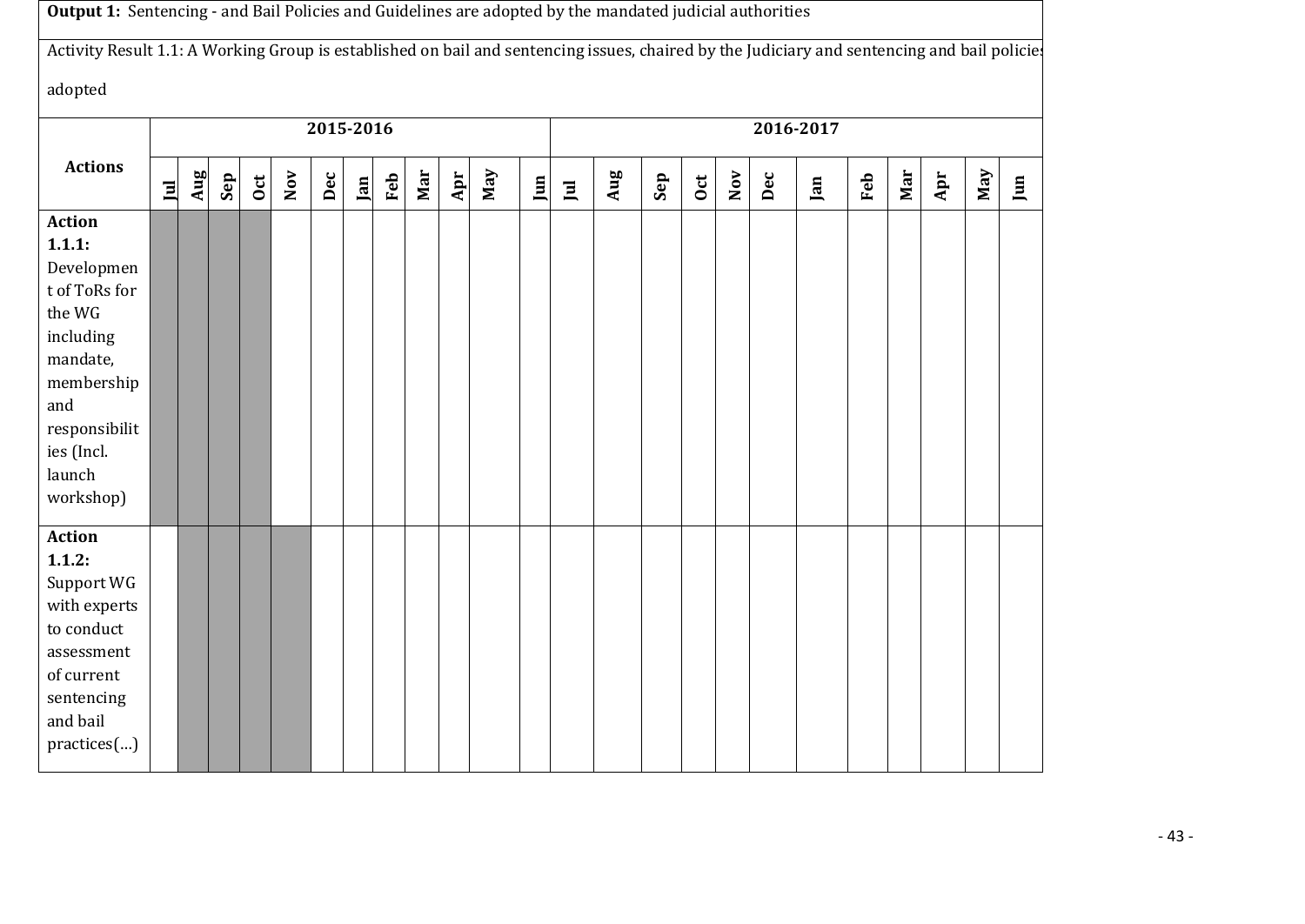| <b>Action</b>             |  |  |    |       |      |       |  |  |  |  |  |  |  |  |
|---------------------------|--|--|----|-------|------|-------|--|--|--|--|--|--|--|--|
| 1.1.3:                    |  |  |    |       |      |       |  |  |  |  |  |  |  |  |
| Exposure                  |  |  |    |       |      |       |  |  |  |  |  |  |  |  |
| visit                     |  |  |    |       |      |       |  |  |  |  |  |  |  |  |
| (preferably               |  |  |    |       |      |       |  |  |  |  |  |  |  |  |
| South/South               |  |  |    |       |      |       |  |  |  |  |  |  |  |  |
| engagement                |  |  |    |       |      |       |  |  |  |  |  |  |  |  |
| ) possibly                |  |  |    |       |      |       |  |  |  |  |  |  |  |  |
| Ghana                     |  |  |    |       |      |       |  |  |  |  |  |  |  |  |
|                           |  |  |    |       |      |       |  |  |  |  |  |  |  |  |
| Action                    |  |  |    |       |      |       |  |  |  |  |  |  |  |  |
| 1.1.4:                    |  |  |    |       |      |       |  |  |  |  |  |  |  |  |
| National                  |  |  | WA | North | East | South |  |  |  |  |  |  |  |  |
| consultation              |  |  |    |       |      |       |  |  |  |  |  |  |  |  |
| s $\left( \ldots \right)$ |  |  |    |       |      |       |  |  |  |  |  |  |  |  |
|                           |  |  |    |       |      |       |  |  |  |  |  |  |  |  |
| Action                    |  |  |    |       |      |       |  |  |  |  |  |  |  |  |
| 1.1.5:                    |  |  |    |       |      |       |  |  |  |  |  |  |  |  |
| Expert                    |  |  |    |       |      |       |  |  |  |  |  |  |  |  |
| $\,$ develops             |  |  |    |       |      |       |  |  |  |  |  |  |  |  |
| manual on                 |  |  |    |       |      |       |  |  |  |  |  |  |  |  |
| key                       |  |  |    |       |      |       |  |  |  |  |  |  |  |  |
| precedents,               |  |  |    |       |      |       |  |  |  |  |  |  |  |  |
| internationa              |  |  |    |       |      |       |  |  |  |  |  |  |  |  |
| I law and                 |  |  |    |       |      |       |  |  |  |  |  |  |  |  |
| best                      |  |  |    |       |      |       |  |  |  |  |  |  |  |  |
| $\,$ practices $\,$       |  |  |    |       |      |       |  |  |  |  |  |  |  |  |
| ()                        |  |  |    |       |      |       |  |  |  |  |  |  |  |  |
|                           |  |  |    |       |      |       |  |  |  |  |  |  |  |  |
| <b>Action</b>             |  |  |    |       |      |       |  |  |  |  |  |  |  |  |
| 1.1.6:                    |  |  |    |       |      |       |  |  |  |  |  |  |  |  |
| Develop and               |  |  |    |       |      |       |  |  |  |  |  |  |  |  |
| adopt S. and              |  |  |    |       |      |       |  |  |  |  |  |  |  |  |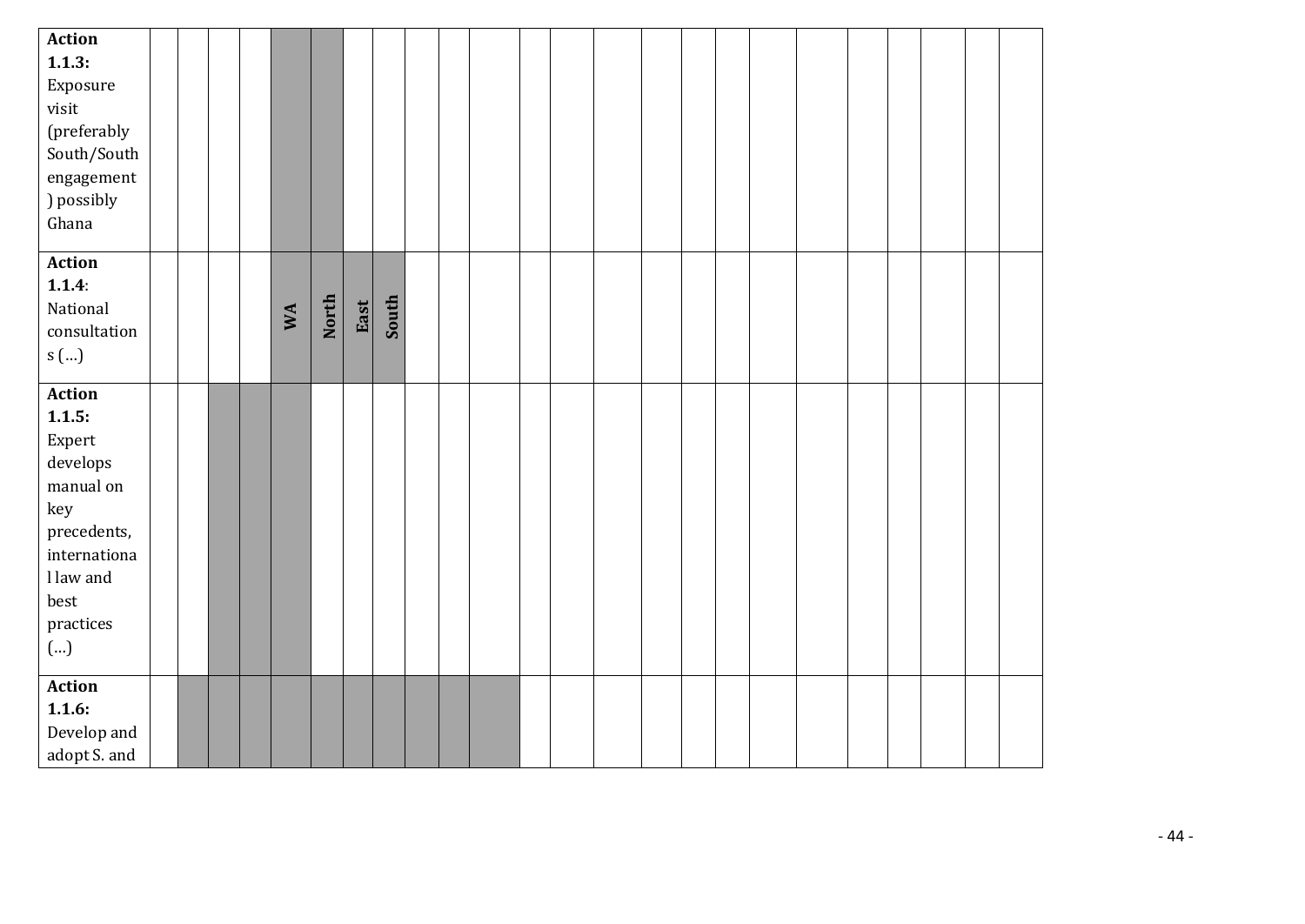| revised                                                                                                                               |              |     |     |            |                |           |     |     |     |     |     |     |                         |     |     |     |     |           |     |     |     |     |     |     |
|---------------------------------------------------------------------------------------------------------------------------------------|--------------|-----|-----|------------|----------------|-----------|-----|-----|-----|-----|-----|-----|-------------------------|-----|-----|-----|-----|-----------|-----|-----|-----|-----|-----|-----|
| <b>B.Policy</b>                                                                                                                       |              |     |     |            |                |           |     |     |     |     |     |     |                         |     |     |     |     |           |     |     |     |     |     |     |
| <b>Action</b><br>1.1.7:                                                                                                               |              |     |     |            |                |           |     |     |     |     |     |     |                         |     |     |     |     |           |     |     |     |     |     |     |
| Outreach on                                                                                                                           |              |     |     |            |                |           |     |     |     |     |     |     |                         |     |     |     |     |           |     |     |     |     |     |     |
| Policies-                                                                                                                             |              |     |     |            |                |           |     |     |     |     |     |     |                         |     |     |     |     |           |     |     |     |     |     |     |
| media/                                                                                                                                |              |     |     |            |                |           |     |     |     |     |     |     |                         |     |     |     |     |           |     |     |     |     |     |     |
| communicat                                                                                                                            |              |     |     |            |                |           |     |     |     |     |     |     |                         |     |     |     |     |           |     |     |     |     |     |     |
| ion                                                                                                                                   |              |     |     |            |                |           |     |     |     |     |     |     |                         |     |     |     |     |           |     |     |     |     |     |     |
|                                                                                                                                       |              |     |     |            |                |           |     |     |     |     |     |     |                         |     |     |     |     |           |     |     |     |     |     |     |
| Activity Result 1.2: Sentencing and bail Guidelines produced in partnership with Judiciary, Law Officers Department, Police and Legal |              |     |     |            |                |           |     |     |     |     |     |     |                         |     |     |     |     |           |     |     |     |     |     |     |
| Profession and outreach material developed and disseminated                                                                           |              |     |     |            |                |           |     |     |     |     |     |     |                         |     |     |     |     |           |     |     |     |     |     |     |
|                                                                                                                                       |              |     |     |            |                | 2015-2016 |     |     |     |     |     |     |                         |     |     |     |     | 2016-2017 |     |     |     |     |     |     |
| <b>Actions</b>                                                                                                                        | <sub>u</sub> | Aug | Sep | <b>Oct</b> | $\mathbf{Nov}$ | Dec       | Jan | Feb | Mar | Apr | Nay | Jun | $\overline{\mathbf{u}}$ | Aug | Sep | 0ct | Nov | Dec       | Jan | Feb | Mar | Apr | Nay | Jun |
| <b>Action 1.2.1:</b>                                                                                                                  |              |     |     |            |                |           |     |     |     |     |     |     |                         |     |     |     |     |           |     |     |     |     |     |     |
| Develop                                                                                                                               |              |     |     |            |                |           |     |     |     |     |     |     |                         |     |     |     |     |           |     |     |     |     |     |     |
| gender                                                                                                                                |              |     |     |            |                |           |     |     |     |     |     |     |                         |     |     |     |     |           |     |     |     |     |     |     |
| sensitive                                                                                                                             |              |     |     |            |                |           |     |     |     |     |     |     |                         |     |     |     |     |           |     |     |     |     |     |     |
| sentencing                                                                                                                            |              |     |     |            |                |           |     |     |     |     |     |     |                         |     |     |     |     |           |     |     |     |     |     |     |
| and bail                                                                                                                              |              |     |     |            |                |           |     |     |     |     |     |     |                         |     |     |     |     |           |     |     |     |     |     |     |
| guidelines                                                                                                                            |              |     |     |            |                |           |     |     |     |     |     |     |                         |     |     |     |     |           |     |     |     |     |     |     |
| ()                                                                                                                                    |              |     |     |            |                |           |     |     |     |     |     |     |                         |     |     |     |     |           |     |     |     |     |     |     |
|                                                                                                                                       |              |     |     |            |                |           |     |     |     |     |     |     |                         |     |     |     |     |           |     |     |     |     |     |     |
| <b>Action 1.2.2:</b>                                                                                                                  |              |     |     |            |                |           |     |     |     |     |     |     |                         |     |     |     |     |           |     |     |     |     |     |     |
| Consultation                                                                                                                          |              |     |     |            |                |           |     |     |     |     |     |     |                         |     |     |     |     |           |     |     |     |     |     |     |
| meetings ()                                                                                                                           |              |     |     |            |                |           |     |     |     |     |     |     |                         |     |     |     |     |           |     |     |     |     |     |     |
| <b>Action 1.2.3:</b>                                                                                                                  |              |     |     |            |                |           |     |     |     |     |     |     |                         |     |     |     |     |           |     |     |     |     |     |     |
| Guidelines                                                                                                                            |              |     |     |            |                |           |     |     |     |     |     |     |                         |     |     |     |     |           |     |     |     |     |     |     |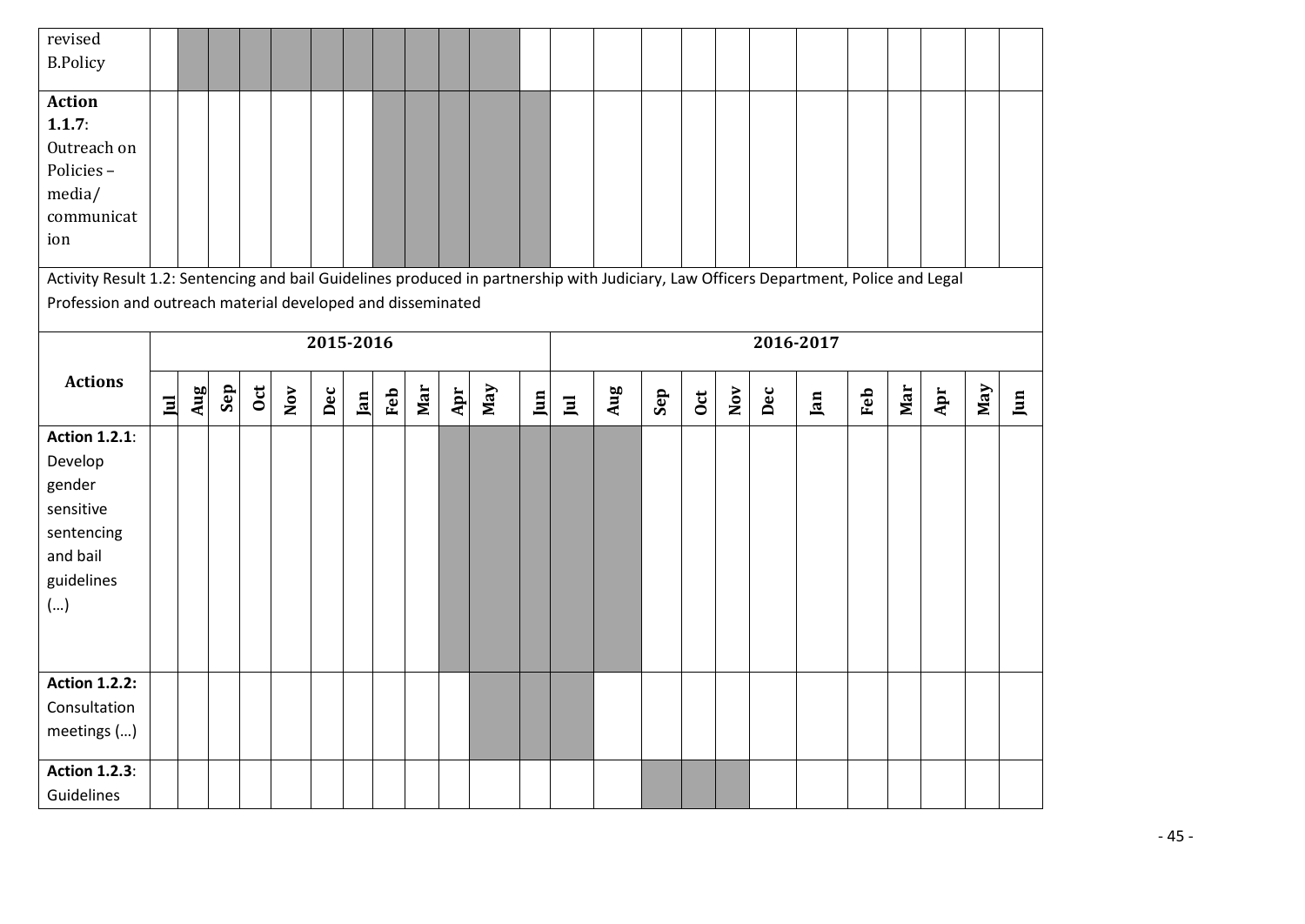| adopted by                                                                                                                                   |                |     |     |            |     |     |            |     |     |     |   |     |                |       |     |      |     |       |           |     |     |     |     |                      |
|----------------------------------------------------------------------------------------------------------------------------------------------|----------------|-----|-----|------------|-----|-----|------------|-----|-----|-----|---|-----|----------------|-------|-----|------|-----|-------|-----------|-----|-----|-----|-----|----------------------|
| the                                                                                                                                          |                |     |     |            |     |     |            |     |     |     |   |     |                |       |     |      |     |       |           |     |     |     |     |                      |
| mandated                                                                                                                                     |                |     |     |            |     |     |            |     |     |     |   |     |                |       |     |      |     |       |           |     |     |     |     |                      |
| judicial                                                                                                                                     |                |     |     |            |     |     |            |     |     |     |   |     |                |       |     |      |     |       |           |     |     |     |     |                      |
| authorities                                                                                                                                  |                |     |     |            |     |     |            |     |     |     |   |     |                |       |     |      |     |       |           |     |     |     |     |                      |
|                                                                                                                                              |                |     |     |            |     |     |            |     |     |     |   |     |                |       |     |      |     |       |           |     |     |     |     |                      |
| Output 2: Sentencing/Bail guidelines are in place and consistently applied                                                                   |                |     |     |            |     |     |            |     |     |     |   |     |                |       |     |      |     |       |           |     |     |     |     |                      |
| Activity Result 2.1: Training modules developed and implemented with selected Police Investigators, Judges, Prosecutors, Registrars, Defense |                |     |     |            |     |     |            |     |     |     |   |     |                |       |     |      |     |       |           |     |     |     |     |                      |
| <b>Counsels and Civil Society</b>                                                                                                            |                |     |     |            |     |     |            |     |     |     |   |     |                |       |     |      |     |       |           |     |     |     |     |                      |
|                                                                                                                                              |                |     |     |            |     |     |            |     |     |     |   |     |                |       |     |      |     |       |           |     |     |     |     |                      |
|                                                                                                                                              |                |     |     |            |     |     |            |     |     |     |   |     |                |       |     |      |     |       |           |     |     |     |     |                      |
|                                                                                                                                              |                |     |     |            |     |     |            |     |     |     |   |     |                |       |     |      |     |       |           |     |     |     |     |                      |
|                                                                                                                                              |                |     |     |            |     |     | 2015-2016  |     |     |     |   |     |                |       |     |      |     |       | 2016-2017 |     |     |     |     |                      |
| <b>Actions</b>                                                                                                                               |                |     |     |            |     |     |            |     |     |     |   |     |                |       |     |      |     |       |           |     |     |     |     |                      |
|                                                                                                                                              | $\overline{a}$ | Aug | Sep | <b>Oct</b> | Nov | Dec | <b>ner</b> | Feb | Nar | Apr | ξ | Jun | $\overline{a}$ | Aug   | Sep | õ    | Nov | Dec   | Jan       | Feb | Mar | Apr | VeW | $\tilde{\mathbf{z}}$ |
| <b>Action 2.1.1:</b>                                                                                                                         |                |     |     |            |     |     |            |     |     |     |   |     |                |       |     |      |     |       |           |     |     |     |     |                      |
| Development                                                                                                                                  |                |     |     |            |     |     |            |     |     |     |   |     |                |       |     |      |     |       |           |     |     |     |     |                      |
| of training                                                                                                                                  |                |     |     |            |     |     |            |     |     |     |   |     |                |       |     |      |     |       |           |     |     |     |     |                      |
| curricula,                                                                                                                                   |                |     |     |            |     |     |            |     |     |     |   |     |                |       |     |      |     |       |           |     |     |     |     |                      |
| SOPs and g.                                                                                                                                  |                |     |     |            |     |     |            |     |     |     |   |     |                |       |     |      |     |       |           |     |     |     |     |                      |
| notes                                                                                                                                        |                |     |     |            |     |     |            |     |     |     |   |     |                |       |     |      |     |       |           |     |     |     |     |                      |
|                                                                                                                                              |                |     |     |            |     |     |            |     |     |     |   |     |                |       |     |      |     |       |           |     |     |     |     |                      |
| <b>Action 2.1.2:</b>                                                                                                                         |                |     |     |            |     |     |            |     |     |     |   |     |                |       |     |      |     |       |           |     |     |     |     |                      |
| Training                                                                                                                                     |                |     |     |            |     |     |            |     |     |     |   |     |                |       |     |      |     |       |           |     |     |     |     |                      |
| programme                                                                                                                                    |                |     |     |            |     |     |            |     |     |     |   |     |                |       |     |      |     |       |           |     |     |     |     |                      |
| for Justice                                                                                                                                  |                |     |     |            |     |     |            |     |     |     |   |     |                |       |     |      |     |       |           |     |     |     |     |                      |
| Actors on                                                                                                                                    |                |     |     |            |     |     |            |     |     |     |   |     |                |       |     |      |     |       |           |     |     |     |     |                      |
| new policies                                                                                                                                 |                |     |     |            |     |     |            |     |     |     |   |     |                |       |     |      |     |       |           |     |     |     |     |                      |
| and                                                                                                                                          |                |     |     |            |     |     |            |     |     |     |   |     |                |       |     |      |     |       |           |     |     |     |     |                      |
| guidelines                                                                                                                                   |                |     |     |            |     |     |            |     |     |     |   | S   |                | North |     | East |     | South |           |     |     |     |     |                      |
|                                                                                                                                              |                |     |     |            |     |     |            |     |     |     |   |     |                |       |     |      |     |       |           |     |     |     |     |                      |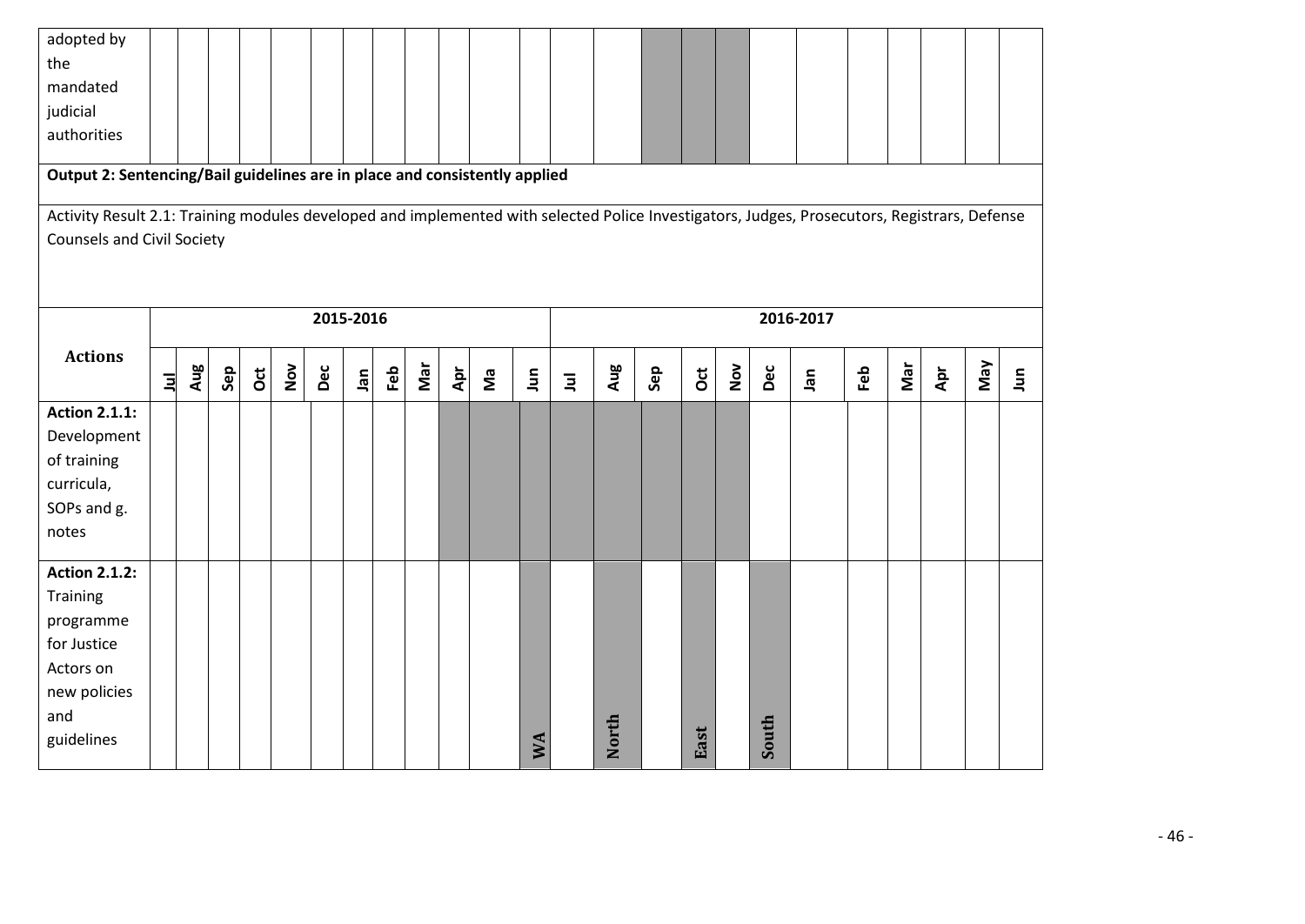| <b>Action 2.1.3:</b>                                                                                                              |              |     |     |     |     |           |     |     |     |     |     |     |              |     |       |              |                         |     |           |     |     |     |     |     |
|-----------------------------------------------------------------------------------------------------------------------------------|--------------|-----|-----|-----|-----|-----------|-----|-----|-----|-----|-----|-----|--------------|-----|-------|--------------|-------------------------|-----|-----------|-----|-----|-----|-----|-----|
| Training &                                                                                                                        |              |     |     |     |     |           |     |     |     |     |     |     |              |     |       |              |                         |     |           |     |     |     |     |     |
| informational                                                                                                                     |              |     |     |     |     |           |     |     |     |     |     |     |              |     |       |              |                         |     |           |     |     |     |     |     |
| programmes                                                                                                                        |              |     |     |     |     |           |     |     |     |     |     |     |              |     |       |              |                         |     |           |     |     |     |     |     |
| targeting                                                                                                                         |              |     |     |     |     |           |     |     |     |     |     |     |              |     |       |              |                         |     |           |     |     |     |     |     |
| CSO and                                                                                                                           |              |     |     |     |     |           |     |     |     |     |     |     |              |     |       |              |                         |     |           |     |     |     |     |     |
| com. Leaders                                                                                                                      |              |     |     |     |     |           |     |     |     |     |     |     | WA           |     | North |              | East                    |     | South     |     |     |     |     |     |
|                                                                                                                                   |              |     |     |     |     |           |     |     |     |     |     |     |              |     |       |              |                         |     |           |     |     |     |     |     |
| <b>Action 2.1.4:</b>                                                                                                              |              |     |     |     |     |           |     |     |     |     |     |     |              |     |       |              |                         |     |           |     |     |     |     |     |
| Mentoring by                                                                                                                      |              |     |     |     |     |           |     |     |     |     |     |     |              |     |       |              |                         |     |           |     |     |     |     |     |
| international                                                                                                                     |              |     |     |     |     |           |     |     |     |     |     |     |              |     |       |              |                         |     |           |     |     |     |     |     |
| /national                                                                                                                         |              |     |     |     |     |           |     |     |     |     |     |     |              |     |       |              |                         |     |           |     |     |     |     |     |
| experts                                                                                                                           |              |     |     |     |     |           |     |     |     |     |     |     |              |     |       |              |                         |     |           |     |     |     |     |     |
| including                                                                                                                         |              |     |     |     |     |           |     |     |     |     |     |     |              |     |       |              |                         |     |           |     |     |     |     |     |
| justice actors                                                                                                                    |              |     |     |     |     |           |     |     |     |     |     |     |              |     |       |              |                         |     |           |     |     |     |     |     |
| on                                                                                                                                |              |     |     |     |     |           |     |     |     |     |     |     |              |     |       |              |                         |     |           |     |     |     |     |     |
| implement                                                                                                                         |              |     |     |     |     |           |     |     |     |     |     |     |              |     |       |              |                         |     |           |     |     |     |     |     |
|                                                                                                                                   |              |     |     |     |     |           |     |     |     |     |     |     |              |     |       |              |                         |     |           |     |     |     |     |     |
| <b>Action 2.1.5.</b>                                                                                                              |              |     |     |     |     |           |     |     |     |     |     |     |              |     |       |              |                         |     |           |     |     |     |     |     |
| Printing and                                                                                                                      |              |     |     |     |     |           |     |     |     |     |     |     |              |     |       |              |                         |     |           |     |     |     |     |     |
| distribution                                                                                                                      |              |     |     |     |     |           |     |     |     |     |     |     |              |     |       |              |                         |     |           |     |     |     |     |     |
| of guidelines                                                                                                                     |              |     |     |     |     |           |     |     |     |     |     |     |              |     |       |              |                         |     |           |     |     |     |     |     |
| and expl.                                                                                                                         |              |     |     |     |     |           |     |     |     |     |     |     |              |     |       |              |                         |     |           |     |     |     |     |     |
| documents                                                                                                                         |              |     |     |     |     |           |     |     |     |     |     |     |              |     |       |              |                         |     |           |     |     |     |     |     |
| Activity Result 2.2. A case management system is set-up and implemented in Judiciary HQ and selected regions to ensure for better |              |     |     |     |     |           |     |     |     |     |     |     |              |     |       |              |                         |     |           |     |     |     |     |     |
| management and monitoring of the uniform application of the Sentencing Guidelines and Policies                                    |              |     |     |     |     |           |     |     |     |     |     |     |              |     |       |              |                         |     |           |     |     |     |     |     |
|                                                                                                                                   |              |     |     |     |     |           |     |     |     |     |     |     |              |     |       |              |                         |     |           |     |     |     |     |     |
| <b>Actions</b>                                                                                                                    |              |     |     |     |     | 2015-2016 |     |     |     |     |     |     |              |     |       |              |                         |     | 2016-2017 |     |     |     |     |     |
|                                                                                                                                   |              |     |     |     |     |           |     |     |     |     |     |     |              |     |       |              |                         |     |           |     |     |     |     |     |
|                                                                                                                                   | $\mathbf{I}$ | Aug | Sep | 0ct | Nov | Dec       | Jan | Feb | Mar | Apr | Nay | Jun | $\mathbf{I}$ | Aug | Sep   | $_{\rm Oct}$ | $\overline{\text{Nov}}$ | Dec | Jan       | Feb | Mar | Apr | May | Jun |
| <b>Action 2.2.1:</b>                                                                                                              |              |     |     |     |     |           |     |     |     |     |     |     |              |     |       |              |                         |     |           |     |     |     |     |     |
|                                                                                                                                   |              |     |     |     |     |           |     |     |     |     |     |     |              |     |       |              |                         |     |           |     |     |     |     |     |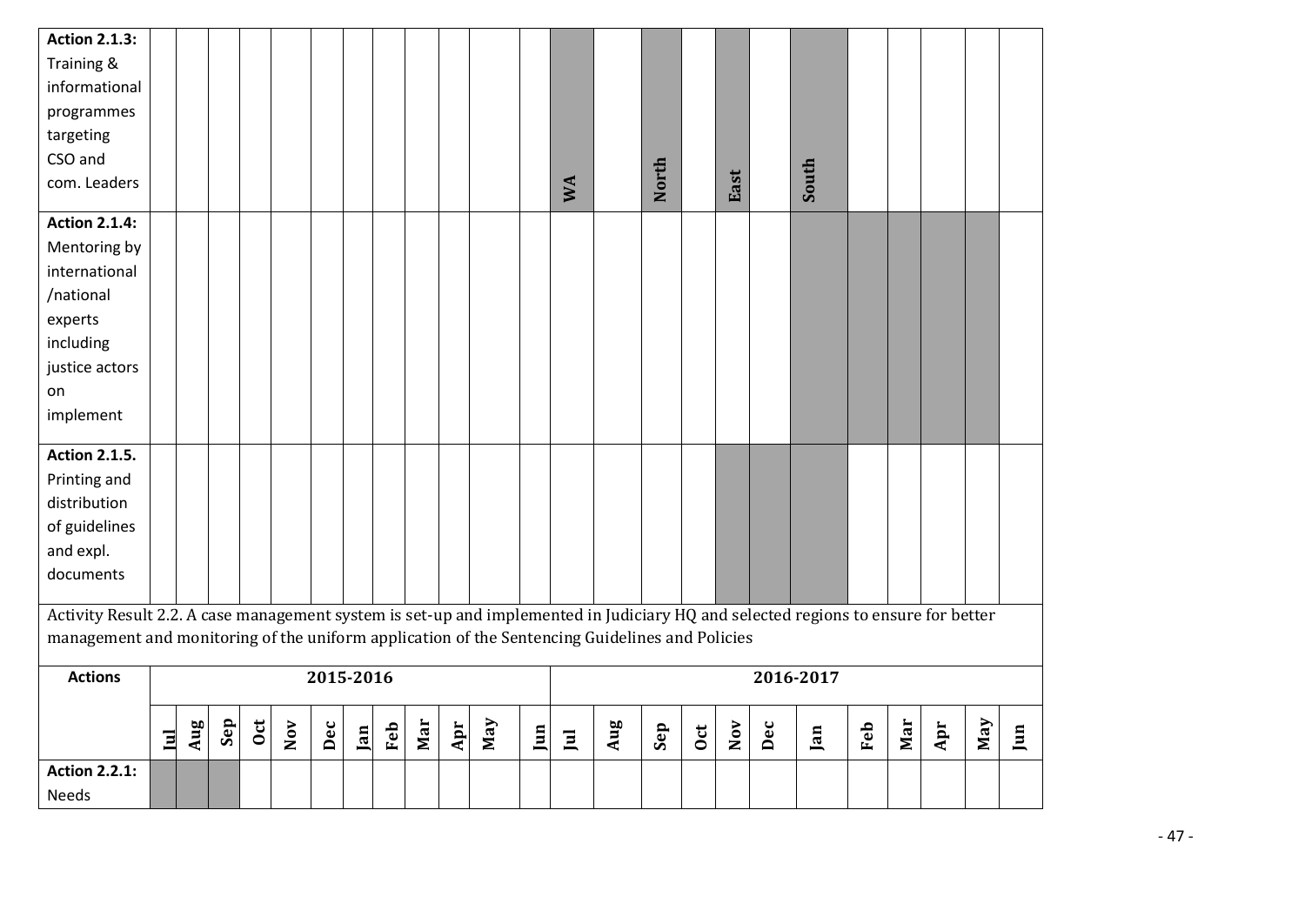| Assessment                   |  |  |  |  |  |  |  |  |  |  |  |  |
|------------------------------|--|--|--|--|--|--|--|--|--|--|--|--|
| finalised with               |  |  |  |  |  |  |  |  |  |  |  |  |
| development                  |  |  |  |  |  |  |  |  |  |  |  |  |
| partners and                 |  |  |  |  |  |  |  |  |  |  |  |  |
| respective                   |  |  |  |  |  |  |  |  |  |  |  |  |
| commitment                   |  |  |  |  |  |  |  |  |  |  |  |  |
| and support                  |  |  |  |  |  |  |  |  |  |  |  |  |
| clarified                    |  |  |  |  |  |  |  |  |  |  |  |  |
|                              |  |  |  |  |  |  |  |  |  |  |  |  |
| <b>Action 2.2.2:</b>         |  |  |  |  |  |  |  |  |  |  |  |  |
| Hiring of a<br>national CMS  |  |  |  |  |  |  |  |  |  |  |  |  |
| - and IT                     |  |  |  |  |  |  |  |  |  |  |  |  |
| consultant                   |  |  |  |  |  |  |  |  |  |  |  |  |
|                              |  |  |  |  |  |  |  |  |  |  |  |  |
| expert to set-<br>up the CMS |  |  |  |  |  |  |  |  |  |  |  |  |
|                              |  |  |  |  |  |  |  |  |  |  |  |  |
| <b>Action 2.2.3:</b>         |  |  |  |  |  |  |  |  |  |  |  |  |
| Training by                  |  |  |  |  |  |  |  |  |  |  |  |  |
| national                     |  |  |  |  |  |  |  |  |  |  |  |  |
| expert of key                |  |  |  |  |  |  |  |  |  |  |  |  |
| Judicial staff               |  |  |  |  |  |  |  |  |  |  |  |  |
| to operate                   |  |  |  |  |  |  |  |  |  |  |  |  |
| and apply                    |  |  |  |  |  |  |  |  |  |  |  |  |
| the case                     |  |  |  |  |  |  |  |  |  |  |  |  |
| management                   |  |  |  |  |  |  |  |  |  |  |  |  |
| system                       |  |  |  |  |  |  |  |  |  |  |  |  |
|                              |  |  |  |  |  |  |  |  |  |  |  |  |
| <b>Action 2.2.4:</b>         |  |  |  |  |  |  |  |  |  |  |  |  |
| Equipment in                 |  |  |  |  |  |  |  |  |  |  |  |  |
| place in                     |  |  |  |  |  |  |  |  |  |  |  |  |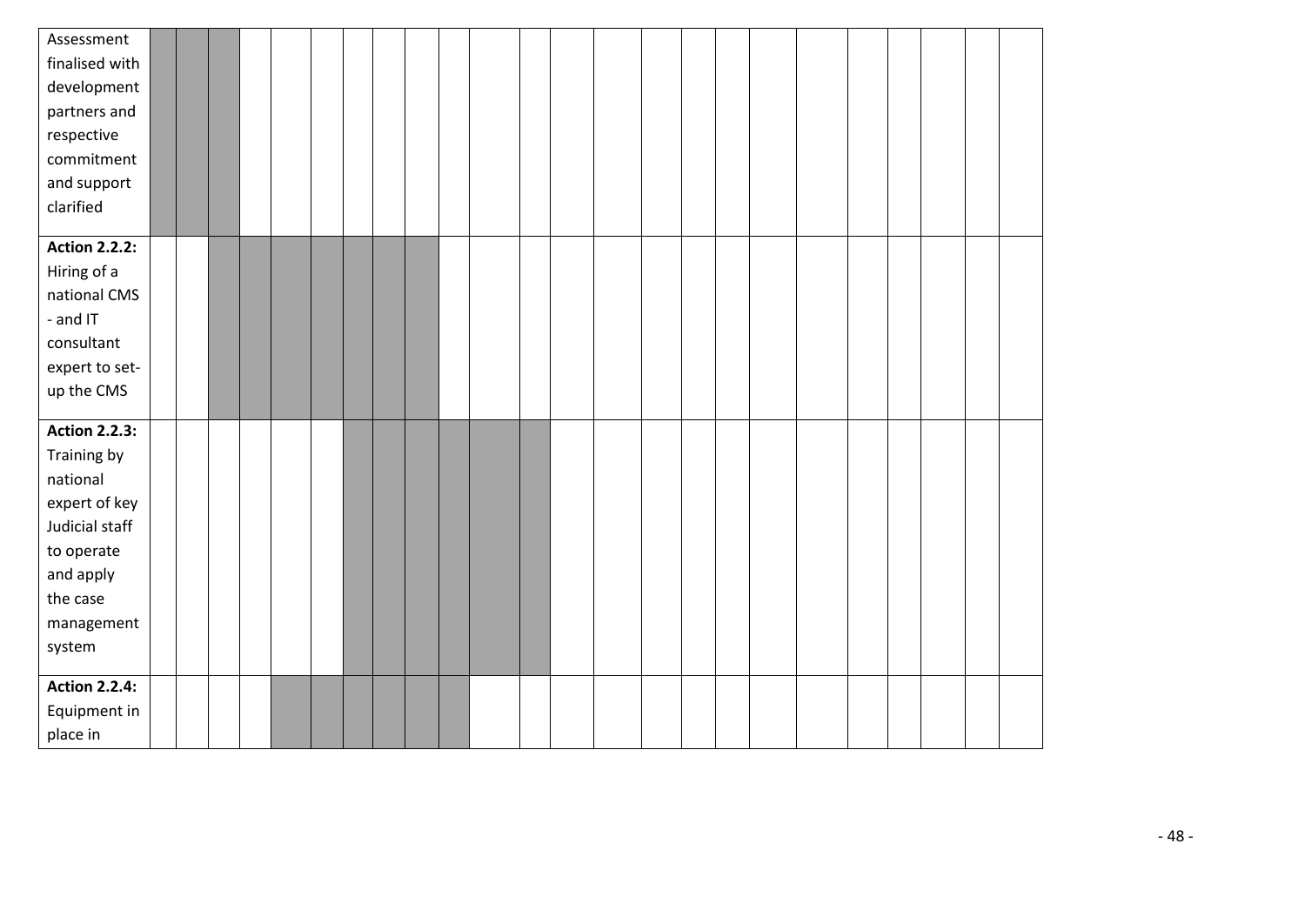| selected<br>Courts<br><b>Action 2.2.5:</b><br>Final report<br>developed by<br>the CMS and<br>IT Cons.                                                                          |              |     |     |              |     |           |     |     |     |     |             |     |                            |     |     |              |                         |     |           |                 |     |                          |     |                 |
|--------------------------------------------------------------------------------------------------------------------------------------------------------------------------------|--------------|-----|-----|--------------|-----|-----------|-----|-----|-----|-----|-------------|-----|----------------------------|-----|-----|--------------|-------------------------|-----|-----------|-----------------|-----|--------------------------|-----|-----------------|
| Activity Result 2.3. Citizens are aware of the introduction of sentencing guidelines and their implications<br><b>Actions</b>                                                  |              |     |     |              |     | 2015-2016 |     |     |     |     |             |     |                            |     |     |              |                         |     | 2016-2017 |                 |     |                          |     |                 |
|                                                                                                                                                                                | $\mathbf{I}$ | Aug | Sep | $_{\rm 0ct}$ | Nov | Dec       | Jan | Feb | Mar | Apr | Nay         | Jun | $\Xi$                      | Aug | Sep | $_{\rm 0ct}$ | $\overline{\text{Nov}}$ | Dec | Jan       | Feb             | Mar | Apr                      | May | Jun             |
| <b>Action 2.3.1:</b><br>Devel. of<br>informational<br>materials                                                                                                                |              |     |     |              |     |           |     |     |     |     | Jing<br>les |     | Jin<br>gle<br>$\mathbf{s}$ |     |     |              |                         |     |           | Jin<br>gl<br>es |     | $\mathbf{I}$<br>gle<br>S |     | Jin<br>gle<br>S |
| <b>Action 2.3.2:</b><br>WG will<br>actively<br>communicat<br>e news on<br>the policy<br>and<br>guidelines on<br>radio as well<br>as to the<br>other INL<br>project<br>partners |              |     |     |              |     |           |     |     |     |     |             |     |                            |     |     |              |                         |     |           |                 |     |                          |     |                 |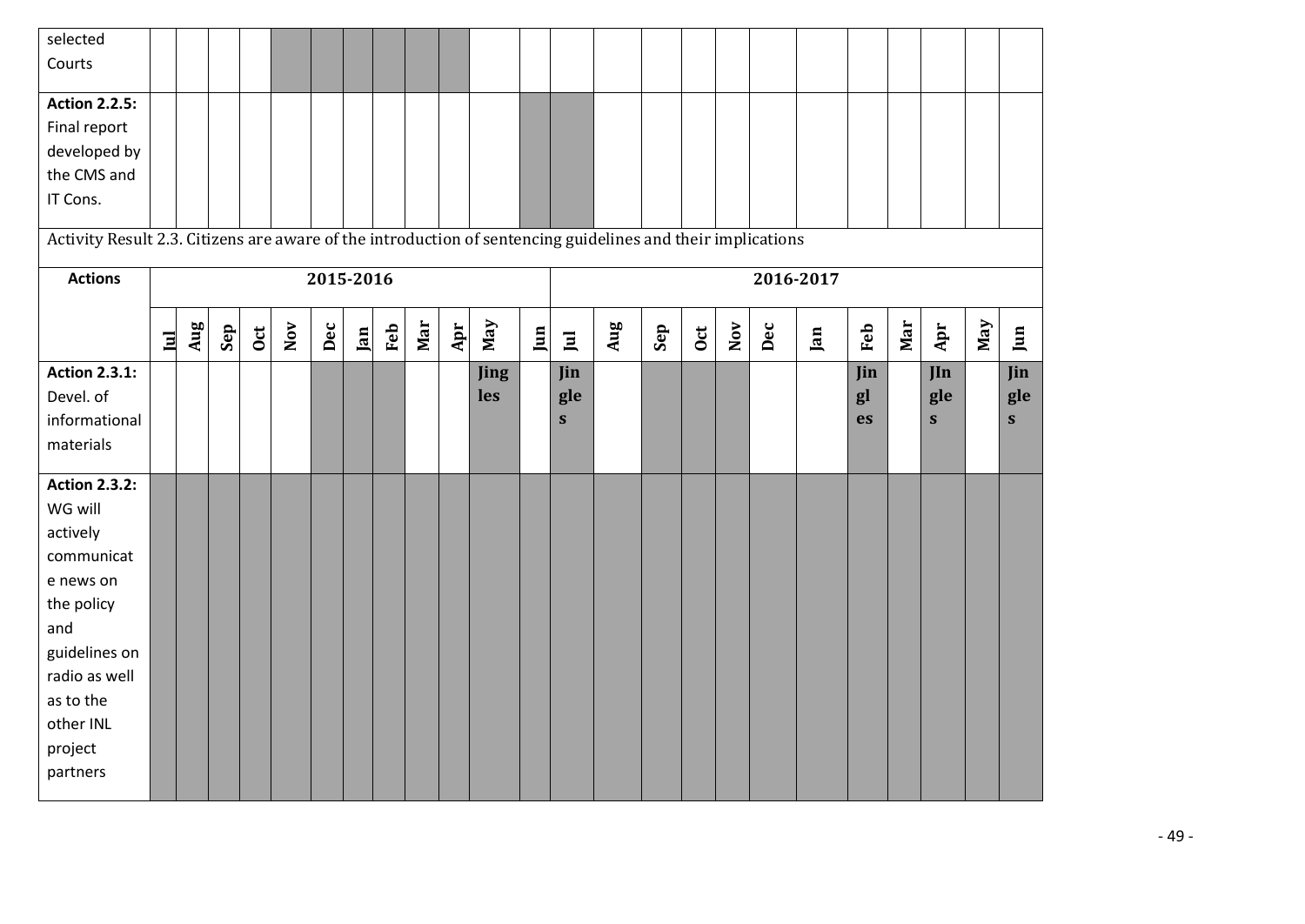| UNDP Project management, capacity building and administration, M&E and reporting to donor |  |  |  |  |  |  |  |  |  |  |  |  |
|-------------------------------------------------------------------------------------------|--|--|--|--|--|--|--|--|--|--|--|--|
| Project Man.<br>+ Adm                                                                     |  |  |  |  |  |  |  |  |  |  |  |  |
|                                                                                           |  |  |  |  |  |  |  |  |  |  |  |  |
| <b>Reports</b>                                                                            |  |  |  |  |  |  |  |  |  |  |  |  |
| M&E                                                                                       |  |  |  |  |  |  |  |  |  |  |  |  |